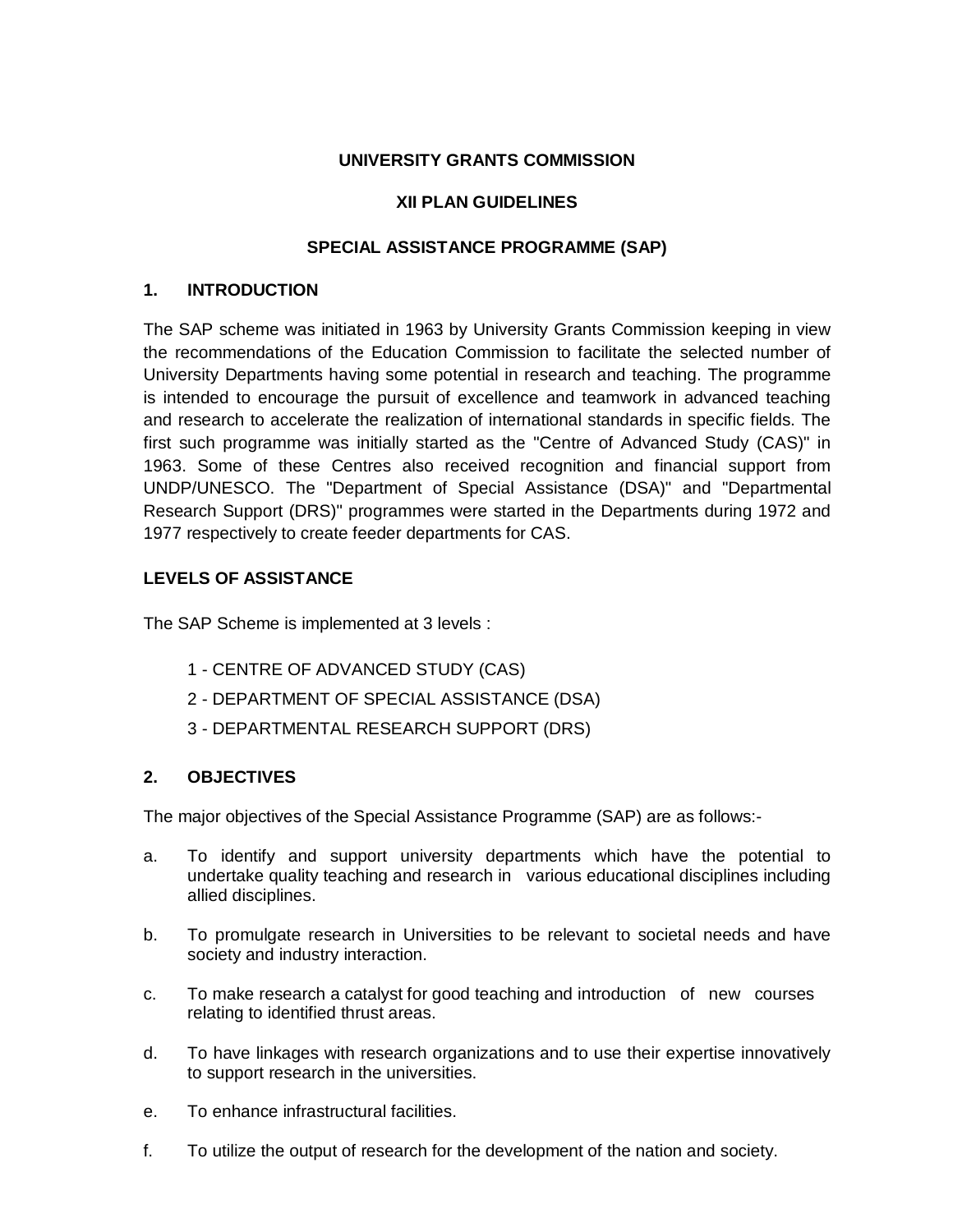- g. To train and create quality human resources in identified thrust areas.
- h. To search for newer / generic area(s), of research, its promotion and nurturing.

To fulfill the above objectives, linkages with research organizations such as, DST, CSIR, DRDO, DBT etc. should be encouraged. Priority should be given to interdisciplinary research in all fields.

# **3. ELIGIBILITY**

A University department which qualifies under section 2 (f) and 12 (B) of the UGC Act, 1956 and has potential to undertake quality teaching and research can submit its proposal for induction under SAP. The detailed information is to be submitted in the prescribed format **(Annexure-I).** The department should have at least six teachers including one Professor) to become eligible for induction under SAP.

# **4. DURATION OF THE PROGRAMME**

The tenure of the Special Assistance Progrmme (SAP) will be for a period of FIVE YEARS for a particular phase. The UGC will not provide financial assistance for more than three terms (5 years each)at the same level of DRS and DSA. If the performance of the Special Assistance Programme (SAP) will be for a period of FIVE YEARS for a of the department improves significantly at the level of DRS/DSA the department shall be considered to be upgraded to the level of DSA/CAS as the case may be. No department shall be assisted at DRS/DSA level for more than three terms. It will either be upgraded to DSA/CAS level or discontinued, based on the progress made by the department under Special Assistance Programme

The effective date of implementation of the approved phase/tenure will be 1st April of the next ensuing year. The department has to accept terms & conditions and implement the programme within six months from the date of approval or 1st April of the next financial year whichever is earlier, otherwise UGC shall be at liberty to cancel the approval of the programme.

# **5. CEILING OF ASSISTANCE**

The maximum limit of financial assistance for a period of five years at different levels of the programme will be as under:

| <b>Programme/Status</b> |                        | <b>Financial Assistance *</b><br>(Rs. in lakhs)          |
|-------------------------|------------------------|----------------------------------------------------------|
|                         | Science, Engg. & Tech. | <b>Maths, Statistics Humanities</b><br>& Social Sciences |
| <b>CAS</b>              | 300                    | 200                                                      |
| <b>DSA</b>              | 200                    | 150                                                      |
| <b>DRS</b>              | 150                    | 120                                                      |

**\* Inclusive of salary of Project fellow.**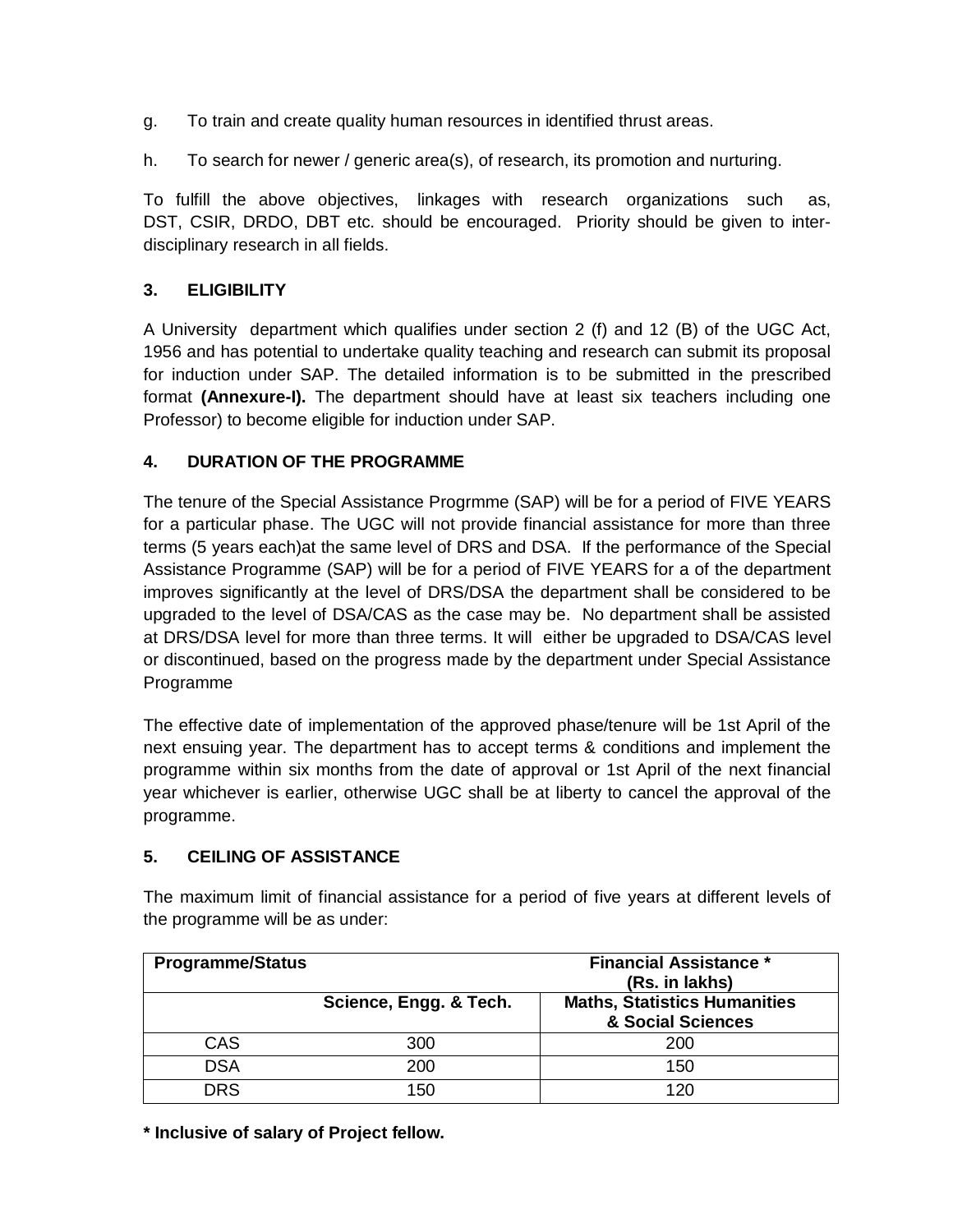The financial assistance will be provided for non-recurring as well as recurring items of expenditure. The details regarding the items covered under non recurring and recurring grant are given in **Appendix to Annexure-I.**

# **5.1 ATTACHMENT OF STUDENTS .**

- a. Every Year four meritorious students from Master's Part-I (appeared in examination) and two Bachelor's pre-final year (appeared in examination) students from neighboring Universities/Colleges will be attached to each SAP supported departments for 3 - 4 weeks to provide them with research experience. They may be appointed on merit. The students may be selected from the main thrust areas and allied areas also.
- b. The students must be given project work during their attachment and each student should be assigned to one faculty member for guidance according to the identified thrust area(s) of interest.
- c. (i) The Commission will provide to each student actual second class rail/bus fare per month of attachment along with contingency amount of **Rs. 12,000/** per student per annum. The host institution will give free boarding and lodging in the hostel to the students. The UGC will reimburse the same to the Department/University concerned.

(ii) Projects may be chosen in collaboration with the industry, national organizations or for rural work in addition to the identified thrust areas. The student and the concerned teacher, to be attached with the student, may visit the industry and other organisations and take up the project. This will help to create a linkage with an external organization and the department, the students and the teacher. Thus mobility is ensured.

(iii) The Department should write and contact the relevant University between January and March of every year so that eligible students are selected on merit for research attachment.

# **5.2 ESCALATION COST OF EQUIPMENT**

In the event of devaluation of rupee value against foreign currencies, the cost of most of the sophisticated equipments also increases and the departments concerned are unable to procure the approved equipment within the approved amount due to the cost escalation. In case of such escalation, the SAP supported departments will have to submit detailed information and bank documents along with exchange rate documents etc .to justify their claim in the prescribed form enclosed as **Annexure-II**.

To avoid the cost escalation, the Departments/Universities concerned will take appropriate steps according to the guidelines and terms and conditions of grants to place the order for approved equipment immediately after receiving the grant from the UGC.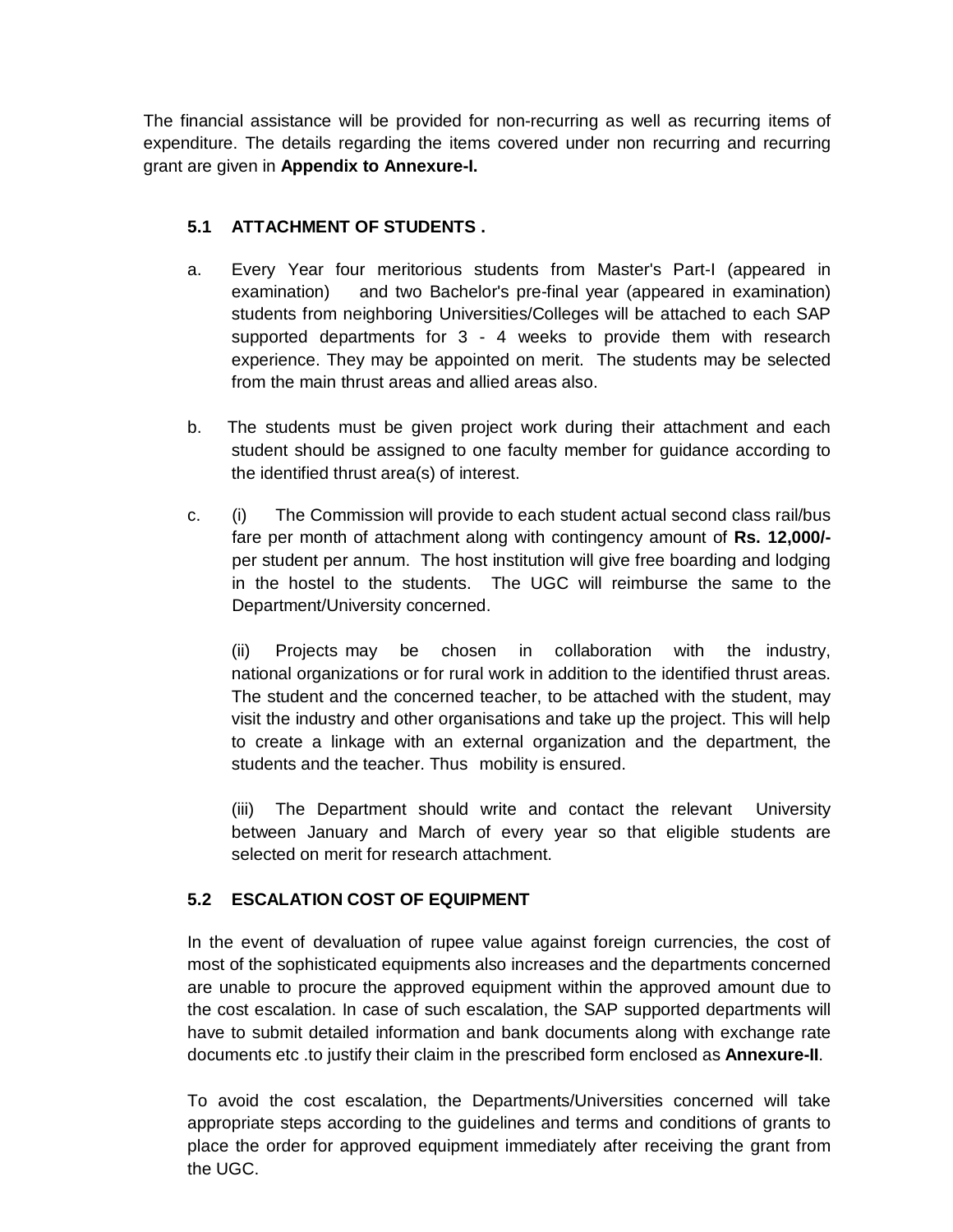# **5.3 5% MAINTENANCE GRANT FOR EQUIPMENT**

Maintenance, modernization, upgradation, accessories, spare parts etc. for the approved equipments may be done under the programme @ 5% of the purchase value of the approved equipment per annum on contract basis from the date of expiry of warranty period till the end of the term of the programme. Thereafter, it has to be met by the University/ Institute. The expenditure on maintenance of items shall be met from Contingency. No additional grant will be provided for this purpose.

# **5.4 INTERNATIONAL COLLABORATION FOR RESEARCH UNDER SAP:**

- (a) The University Grants Commission on the basis of the recommendations of the University and the Advisory Committee may consider a well defined collaborative research programme for sending upto two teachers in a year from SAP departments to the identified foreign University/ Research Institute for a period of two to six months. The proposal for the collaborative programme will define clearly the objectives and the areas of collaboration from both the Indian and foreign counterparts. Such collaboration will focus on the areas of research, methods/ products/ prototype to be developed. It will also specify how the patents and the protection of the rights of such research and the collaboration programme will be maintained by both the counterparts. The teachers and the groups who will be collaborating will submit their phase-wise programme of going abroad along with the type of work they are to take up in that phase. The department will also mention any other support being enjoyed under such collaboration. An agreement on the above collaborative programmes, mentioning details of area(s) to be undertaken in the collaboration, possible time-frame, phase-wise plan of action may be prepared and finalized among the counterparts. This document may thereafter be placed before the Advisory Committee. The resolution may be sent to the UGC-SAP Division for consideration, approval and implementation accordingly.
- (b) The Commission will provide assistance to each collaborating SAP department to the extent of Rs.2,50,000/-per year (as an additional grant on availability) for collaboration with an identified University department or Research Institute in a foreign country. The assistance will be for the following purposes:

(i) To provide air fare by SAP department to two teachers and to provide local hospitality and travel within India to two teachers of foreign collaborating University/Research Institute on the same scale as applicable in the cultural exchange programme of the UGC.

(ii) Local hospitality for teachers from SAP department will be met by the foreign collaborating University/Research Institute according to the norms of the foreign collaborating University/ Research Institute.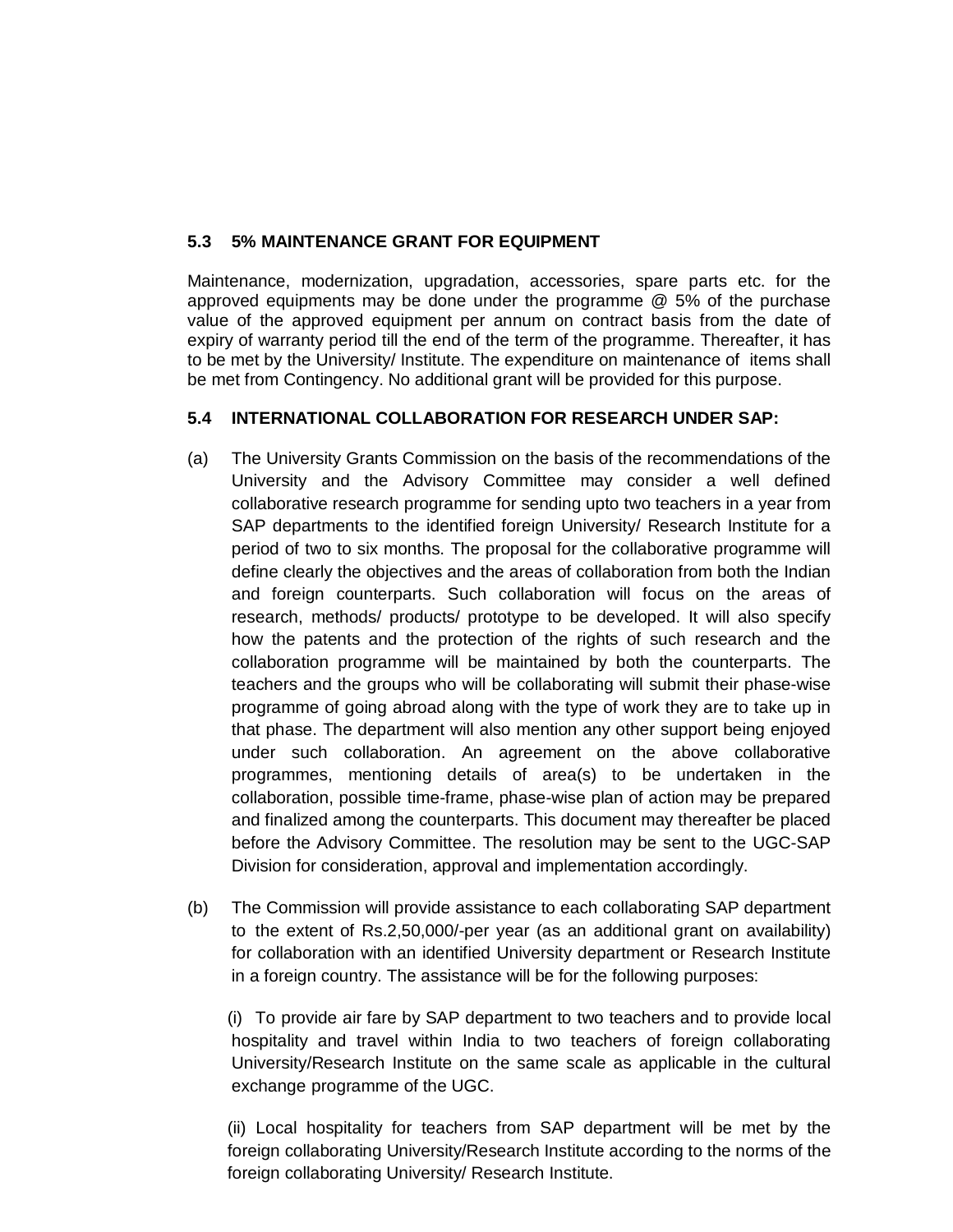(iii) Air fare of the teacher from foreign collaborating University/ Research Institute will be met by them and local hospitality by the concerned collaborating department.

In order to get assistance, the following documents are to be submitted by the collaborating SAP departments to the UGC for approval and release of admissible grants:

The resolution of a well defined collaborative proposal (with objective) and complete action plan and a copy of the agreement between the appropriate collaborating authority of SAP department and foreign collaborating University/Research Institute duly forwarded by the Vice-Chancellor as Chairman of the Advisory Committee where the presence of UGC nominee(s) is mandatory.

## **6. PROCEDURE FOR APPLICATION.**

The eligible University Department which has potential to undertake quality teaching and research can submit its proposal as and when invited by the UGC.

# **7. PROCEDURE FOR APPROVAL BY THE UGC**

## **7.1. SHORT LISTING OF NEW PROPOSALS UNDER SAP-DRS:**

All the proposals duly prepared as per the guidelines of the programme received from the eligible University Departments through proper channel from the University will be scrutinized and short-listed by the Subject Expert Committees **(Annexure-III).**

## **7.2 INDUCTION OF DEPARTMENT BY THE SUBJECT INDUCTION COMMITTEE**

The short listed proposals will be considered by the Subject Induction Committee to be constituted by the UGC. The members of the Subject Induction Committee will be different from the short-listing Subject Expert Committee. The Subject Induction Committee will consider the proposals at DRS level based on the performance of the departments through its presentations in the UGC office. The recommendations of the Committee will be considered by the Commission for induction of new departments (**Annexure-IV).**

#### **7.3 TERMS OF REFERENCE OF INDUCTION COMMITTEE**

(i) The Committee would identify preferably not more than 2 or 3 areas of thrust or group research areas based not too narrowly based on the excellence in the department. The direction of the thrust will be identified keeping in view the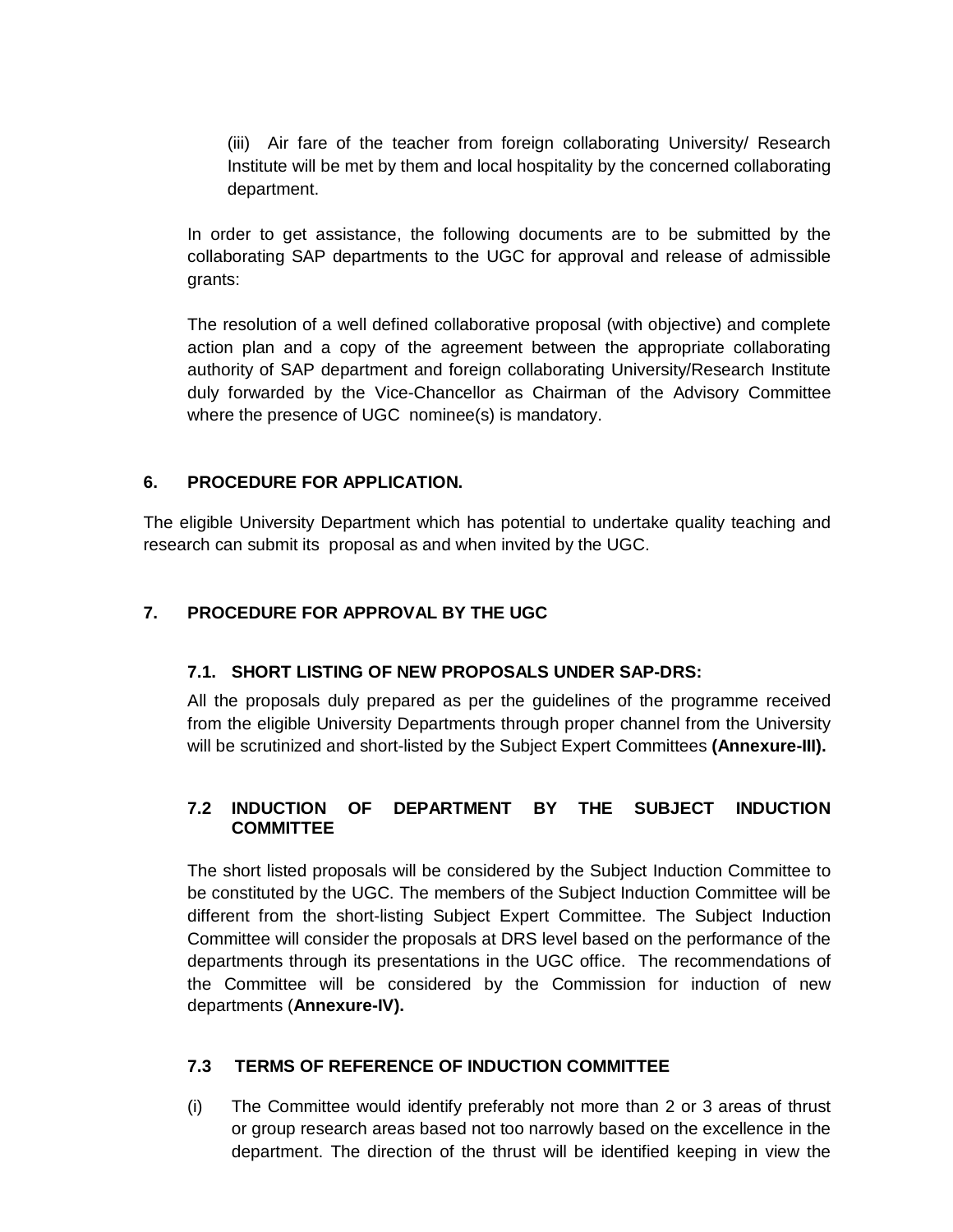national or global priority/thrust where such advancements are viable and have distinct identifiable growth potential and future prospects.

(ii) While supporting identified areas, it should be ensured that the major facilities be identified which the department will require to maintain growth and excellence or to create work as per the objectives of the programme.

# **7.4 IDENTIFICATION OF COORDINATOR/ DY. COORDINATOR**

(i) The Head of Department will ordinarily be the Coordinator of the programme . However, Vice Chancellor of the University may identify any of the competent faculty members from the thrust area as Coordinator of the programme. The Deputy Coordiantor may be identified from among the faculty members of thurst areas of the department by Vice Chancellor .The Coordinator/Dy. Coordinator will also look into the interest of the other areas in order to have overall growth and standards in the department. The Coordinator should ensure that the facilities provided under SAP as well as other existing facilities in the department may optimally be utilized by all.

(ii) The Committee may make specific financial recommendations for the most essential and critical needs to be provided for further growth, development and creation of excellence in the identified areas keeping in view the financial ceiling and the objectives of the programme. Specific facilities including equipments and other items with the financial allocation recommended for, may be mentioned in the column allotted for the same in the format.

# **8. PROCEDURE FOR RELEASE OF GRANT**

Based on the recommendations of the Induction Committee and its acceptance by the UGC, the financial approval/assistance shall be conveyed to the selected department of concerned university, subject to certain terms and conditions. On receipt of the acceptance of the terms and conditions, UGC will sanction total non-recurring and recurring grant for the first year of the programme. However, Non-Recurring grant will be released only after the settlement of the accounts of the earlier phase in case of on going programmes, which must be done within a period of two years..

# **8.1 CONDITIONS FOR RECEIPT OF THE GRANT**

In order to avoid difficulty in implementing the programme on day-to-day basis, the UGC desires that the University will give sufficient delegation of authority to the Department (SAP supported) within the University for Successful Implementation of the programme within the approved duration.

- I. The University and department will intimate the name of the Registrar who will receive the grant on behalf of the University for the Programme.
- II. The name of the bank and account number (for SAP) with detailed address may be intimated to the UGC to receive approved financial support under the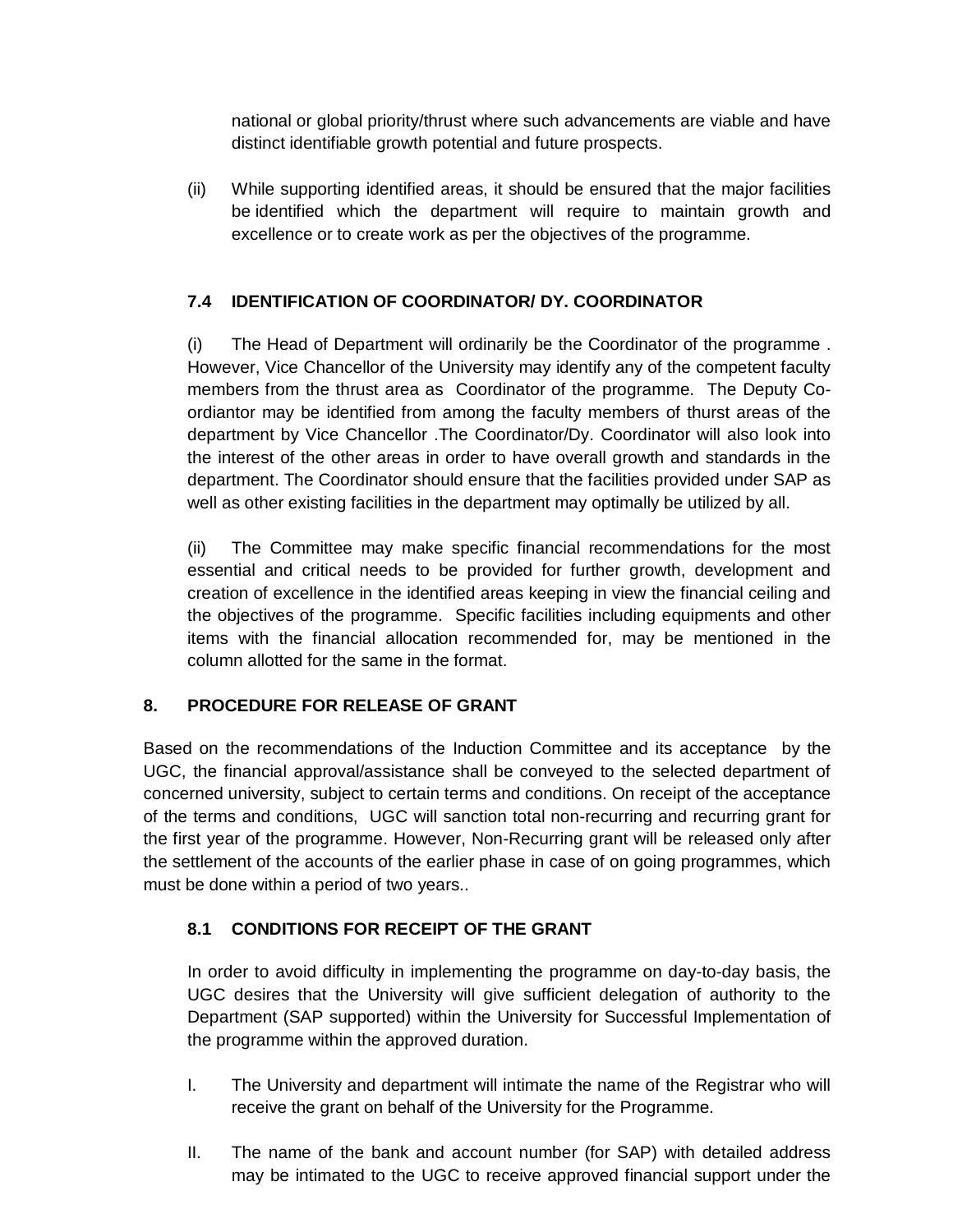programme. A separate account for the grant under the programme is essential to be maintained with intimation to the university authorities/UGC.

- III. The Co-ordiantor should have the freedom to place orders and act as per directions of Advisory committee under intimation to the Head of the concerned department. The Advisory Committee, if it so feels, may constitute a purchase committee to deal with the matter.
- IV. Non-recurring grant released by the UGC should be utilized by the department/university positively within a period of three years from the date of receipt of grant, otherwise the UGC may ask for refund of the un-utilized amount of non-recurring grant.
- V. Second and subsequent instalment of grants will be sanctioned only on receipt of the following documents :
	- (a) Year-wise and item-wise statement of actual expenditure incurred against the grant paid for the previous year in the prescribed Proforma **(Annexure-V),** duly audited and signed by the Registrar, Finance Officer and Coordinator of the programme.
	- (b) Utilization Certificate in the prescribed form **(Annexure-VI),** duly audited and signed by the Registrar, Finance Officer and Coordinator.
	- (c) The Department must submit an Annual Progress Report in the prescribed format **(Annexure-VII)** with a copy of the proceedings of the Advisory Committee meeting, highlighting the specific observations/ comments of the outside experts (UGC nominees).
	- (d) The UGC assistance for the payment of consolidated emoluments of Project fellow approved for the SAP will be from the date of joining and upto the end of approved duration of the programme. The UGC will not be responsible either legally or financially for continuation of the services of Project Fellow appointed under SAP after completion of particular phase of assistance.
	- (e) If University could not appoint/recruit approved post sanctioned under SAP vacant posts, if any, on the date of completion of the duration of the programme will automatically stand lapsed.

# **9. PROCEDURE FOR MONITORING THE PROGRESS OF THE SCHEME**

**Monitoring/Evaluation and Review of the progress, performance, achievements made by a Department supported under the SAP will be done through the following Committees:-**

# **A - Advisory Committee**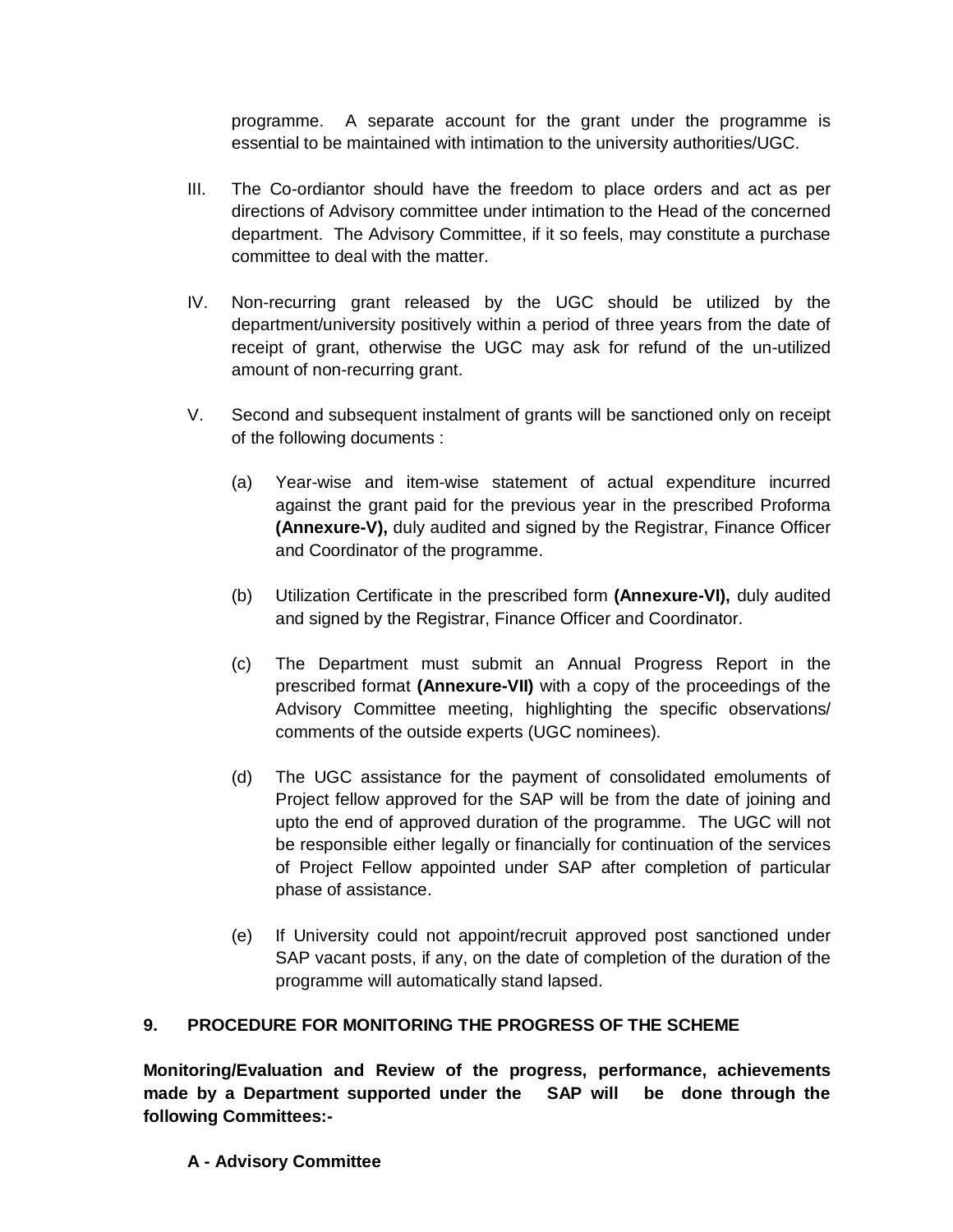## **B - Final Review Committee.**

## **9.1 CONSTITUTION AND FUNCTIONING OF THE ADVISORY COMMITTEE**

The composition of the Committee will be as under:-

| 1. | Vice Chancellor.                                                                                   | Chairperson             |
|----|----------------------------------------------------------------------------------------------------|-------------------------|
| 2. | Head of the Department.                                                                            | Member                  |
| 3. | Sr. most Professor participating in research<br>in each of the identified thrust areas.            | Member                  |
| 4. | One Senior Teacher involved in UG & PG<br>teaching in areas other than identified thrust<br>areas. | Member                  |
| 5. | Two UGC nominees.                                                                                  | Member                  |
| 6. | Coordinator.                                                                                       | <b>Member Secretary</b> |

## **TERMS OF REFERENCE AND ROLE OF THE ADVISORY COMMITTEE WILL BE AS UNDER:-**

- (i) The Advisory Committee will play an active role for the full term of the programme.
- (ii) The Advisory Committee shall meet annually and the dates of the Advisory Committee meetings should be fixed well in advance so as to ensure participation by the UGC nominees/ outside experts.
- (iii) (a) The Advisory Committee shall monitor and review the academic teaching, research, collaborative, extension and future programmes; procurement of the equipment; expenditure on housing the equipment as allocated by the UGC. The Committee will also look into the international collaborative programmes, training of the students, use of the research and technology output, patent filing or commercialization of the output, resource generation or patent promotion, attachment of research students and other related activities under the programme.

(b) It will also look into the scope of updating the courses from time to time.

(iv) The Advisory Committee will not recommend any fresh proposals involving finances to be sought from the UGC but will advise on the proper utilization of the amounts already approved under the programme and suggest such reappropriations as may be necessary, keeping in view the progress of work in the department.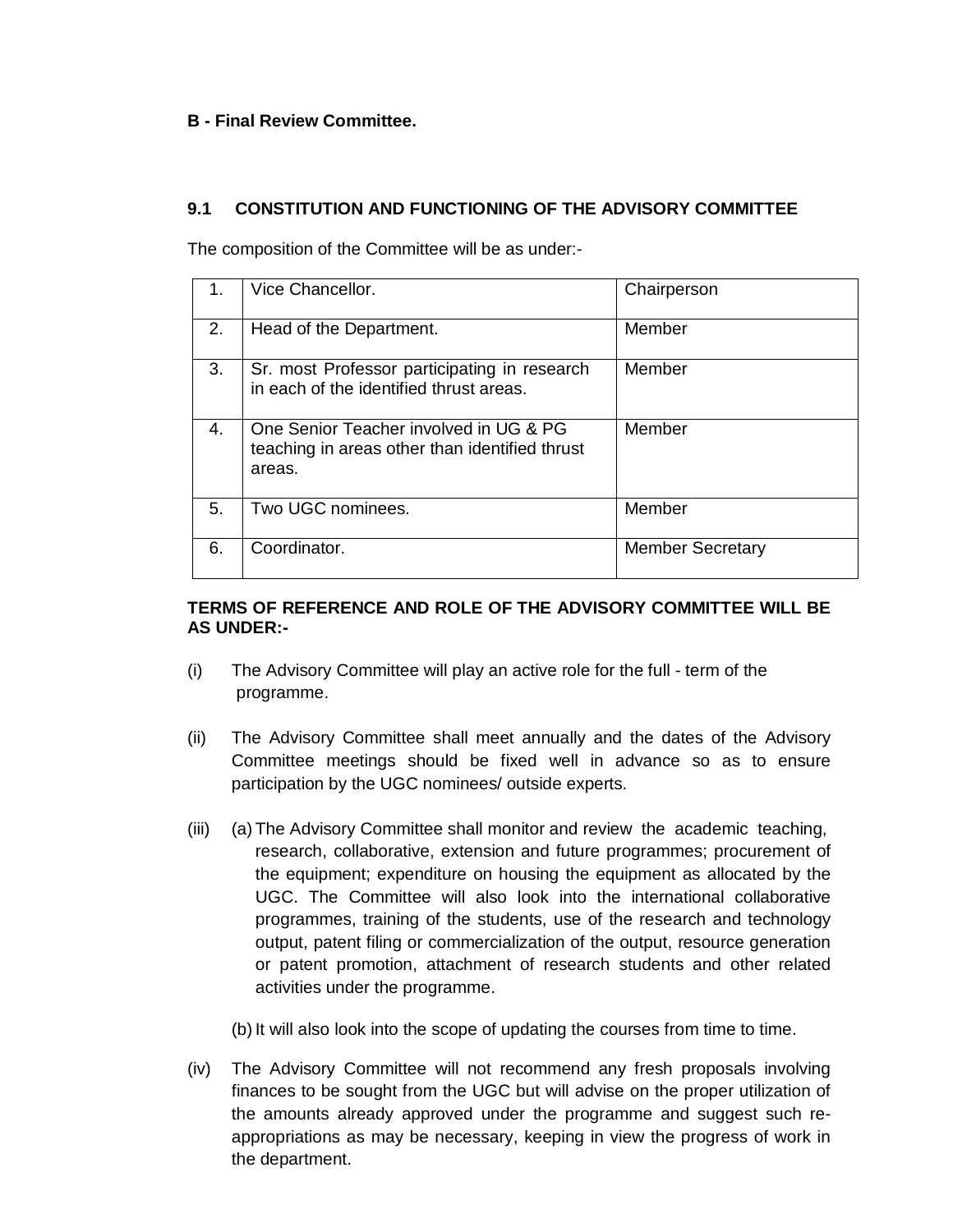- (v) The interest accrued, if any, on the sanctioned amount under the programme, is to be treated as an additional grant. The Advisory Committee should suggest proper use of such amount. The University / Department will have to submit to the UGC regarding utilization of the income earned as interest income, while submitting the annual accounts for the programme.
- (vi) The programme Coordinator may procure the equipment sanctioned under the programme as per the procedure suggested by the Committee. Since the Phase of programme is time bound, there is no need of any approval in this regard of the Executive / Syndicate of the University.
- (vii) The expenditure towards the Advisory Committee meetings may be met from the specific recurring grant allocated for the purpose.
- (viii) If the UGC nominee is absent in the Advisory Committee meeting due to unavoidable reasons, the nominee may kindly be requested to give his/her opinion in case the nominee differs from the decision of the Committee. This opinion shall be considered in the next meeting or by the Chairperson in case of emergency.
- (ix) The Advisory committee will also review, monitor and evaluate in the third year of the programme, the academic, research achievements and the progress of the work done during first two years of the programme.
- (x) After completion of two years of the SAP, the department will submit a progress Report in the prescribed format **(Annexure-VII) year to UGC.**
- (xi) The Advisory Committee will submit the report highlighting the various achievements, facilities created, equipment procured, staff/faculty/fellows appointed (if approved by the UGC) ,Utilisation of the funds, for the purpose it were given, the status of the Coordinator, thrust areas identified or modified, other areas emerging out etc. as relevant to the programme **(Annexure- VIII).**
- (xii) Normally, no financial grant be recommended by the Committee. However, the Committee may highlight any special point of comments which they intend to make for the smooth implementation of the programme, for consideration of the UGC.
- (xiii) **Financial outlay may be pre-defined and periodical financial compliance on expenditure incurred along with outcomes achieved be submitted to the UGC.**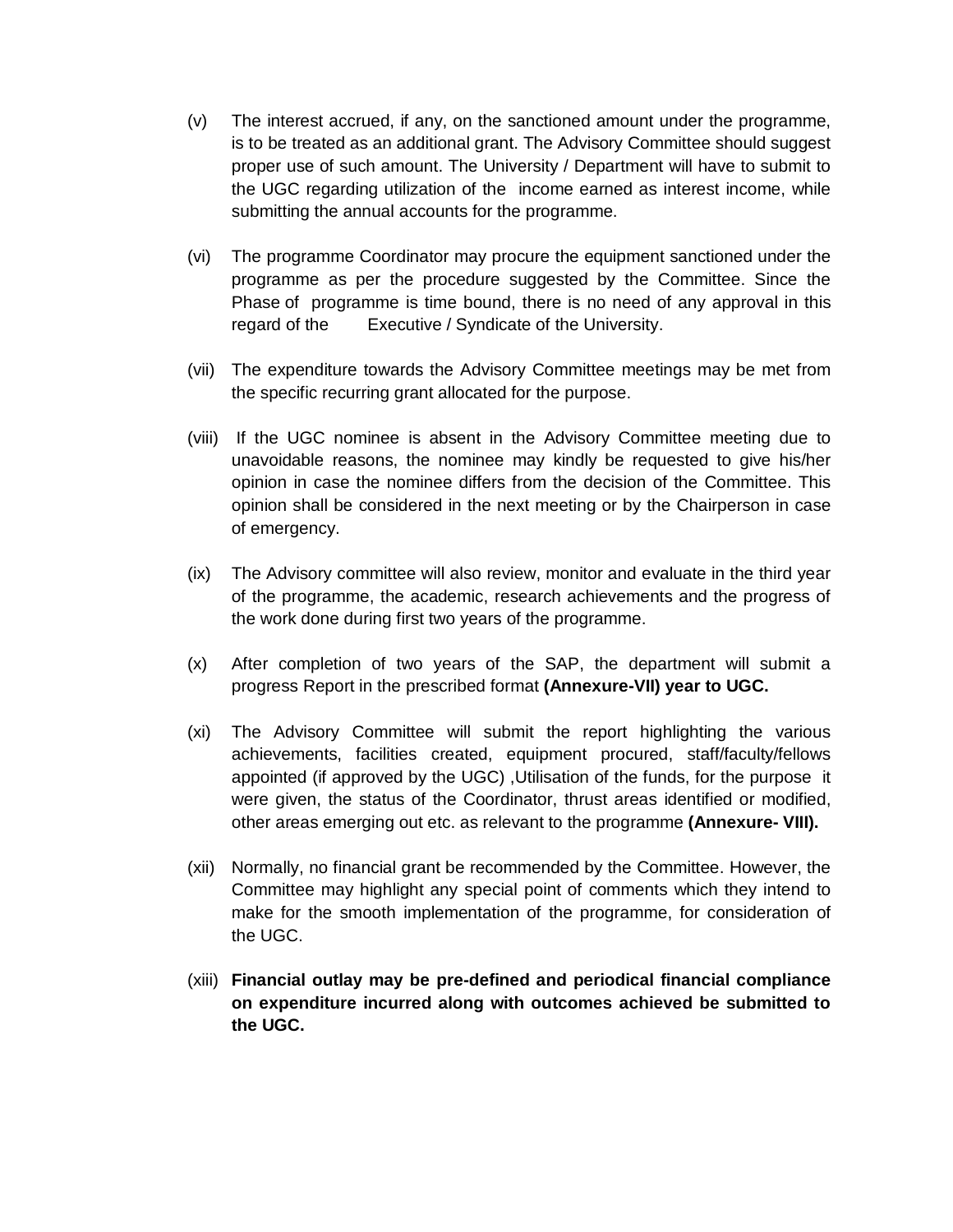## **9.2 REVIEW OF INFRASTRUCTURE AND UGC FELLOWSHIP GRANTS UNDER BASIC SCIENTIFIC RESEARCH.**

**The Review Committee , visiting the SAP Department may also review the implementation of the schemes floated by UGC Empowered Committee/SAP Departments including infrastructure grant and fellowships released. The optimum utilization of the grant given under the scheme of Empowered Committee may be ensured to find out the impact of the support given by the Empowered Committee.**

#### **9.3 FINAL REVIEW COMMITTEE**

The Final Review Committee shall be constituted by the UGC consists of 2-3 subject experts in the identified thrust area and a UGC officer. This Committee will evaluate and assess the over all progress and achievements of the Department at the end of the tenure of the programme, based on the final progress report, academic and research achievements, infrastructure facilities created and utilization of funds etc. Besides, the committee may visit the Department and to assess the Department on the spot, by discussions, physical verification, etc.

#### **9.3.1 TERMS OF REFERENCE AND ROLE OF THE FINAL REVIEW COMMITTEE**

- 1. The Committee will study in depth the progress report received from the Department.
- 2. The University/Department will be called for presentation before Expert Committee at the time of review/induction. The UGC may appoint a Committee to visit the Department's laboratory, library and other infrastructural facilities. Such committee, if appointed, will hold discussions with the Vice-Chancellor, Senior faculty members and teachers, administrative authorities, research scholars and students, staff as may be essential in regard to various academic, teaching, research, collaborative programmes, extension and training programmes, resource generation etc.
- 3. The Committee will look into the strength of the faculty (Professors, Associate Professor, Asstt. Professor) working in the department and actually in position and their involvement in the thrust areas. It will also examine whether the State Government or the university has taken the liability of the faculty provided by the UGC during its support under the programme.
- 4. The Committee would examine the stage of development of the identified thrust areas which have been provided support in phases, its modification, inclusion and its impact on the total development of the Department. It will also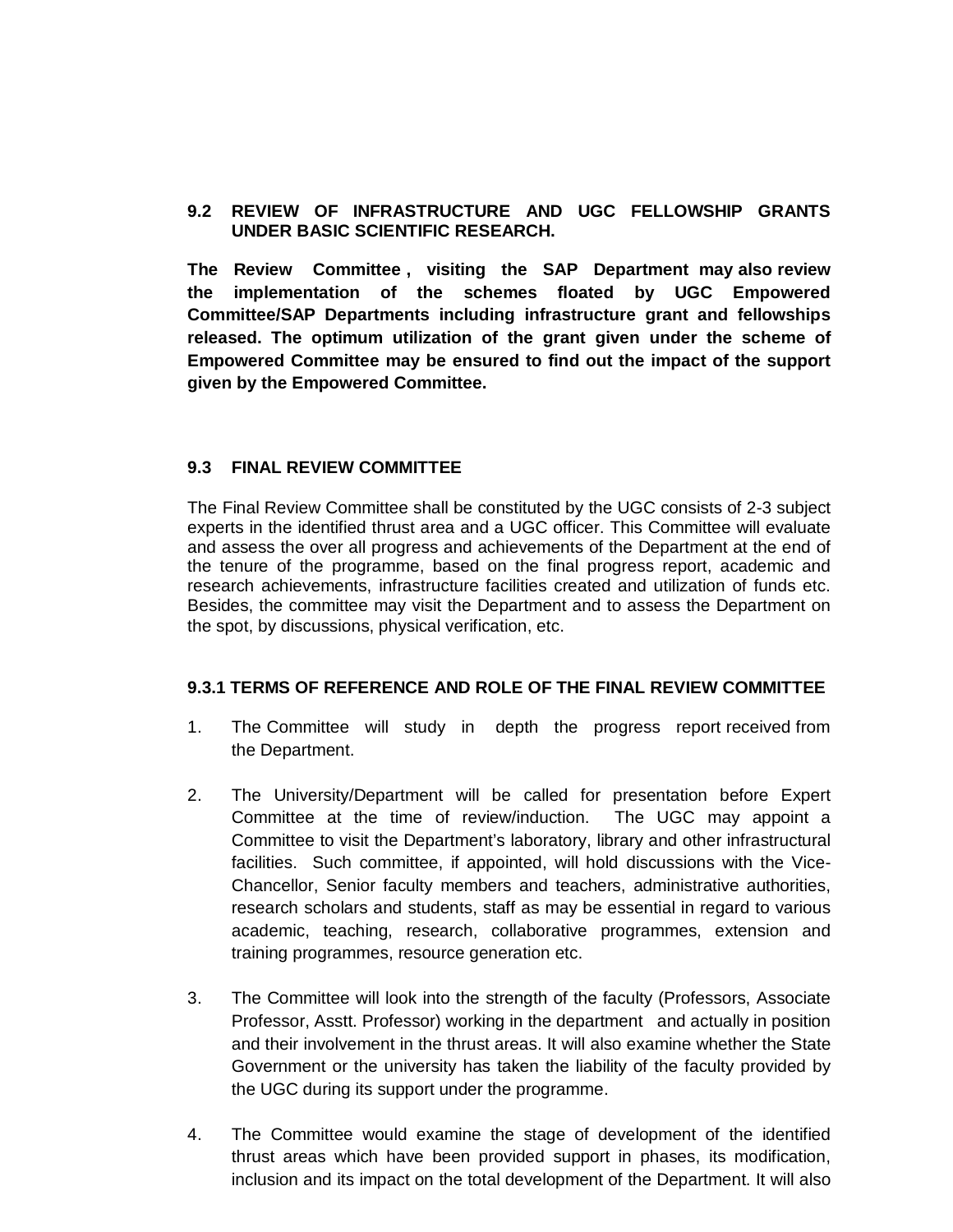identify the areas of thrust, where excellent progress has been made or maintained. The addition of any area of thrust, other than the identified area, may be recommended with proper justification.

- 5. The Committee will examine the number of years passed after support of the programme and the newer / generic / hi-tech/ thrust areas generated out of the support in addition to the identified thrust areas. Whether these new areas have brought in any excellence or innovation or breakthrough would also be examined.
- 6. The Committee after rigorous evaluation may recommend continuing/ discontinuing / upgrading the programme of the department. The Committee may suggest the financial implications for continuance / upgradation of the programme concerned, keeping in view the UGC guidelines of the programme **(Annexure-IX).** The recommendations of the Committee will be considered by UGC for its approval.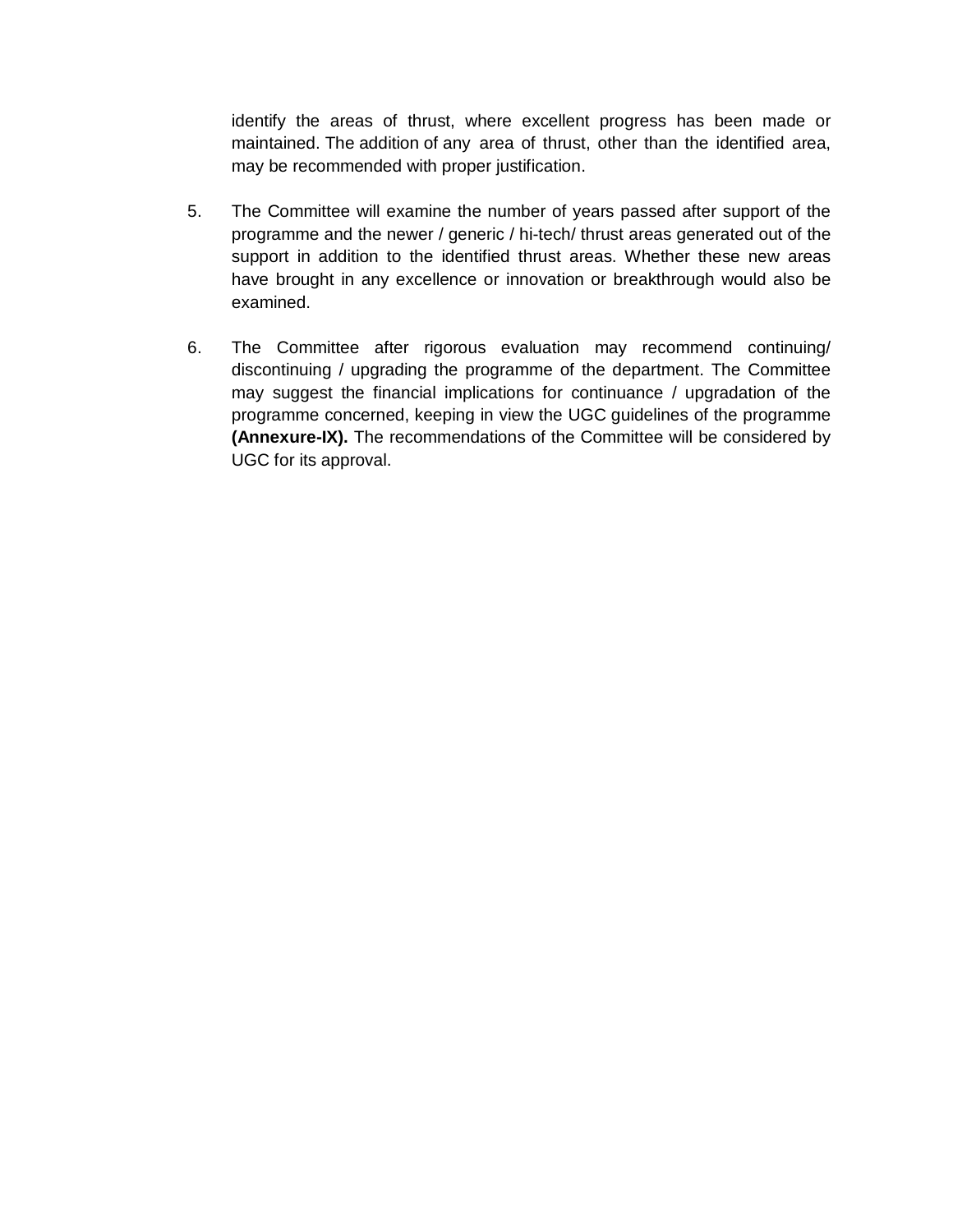#### **ANNEXURE-I**

#### **UNIVERSITY GRANTS COMMISSION**

# **FORMAT FOR INVITING PROPOSAL FOR FRESH INDUCTION UNDER SAP- (DRS)**

#### **Application may be submitted online as & when public notice is given for the same.**

1. Name and address of the University: Year of Establishment:

2 Name and Address of the Registrar :

3. Name of the eligible Department submitting the proposal with detailed address:

Address :

\_\_\_\_\_\_\_\_\_\_\_\_\_\_\_\_\_\_\_\_\_ E-Mail \_\_\_\_\_\_\_\_\_\_\_\_\_\_\_\_\_\_\_\_\_

 $Ph.$ 

\_\_\_\_\_\_\_\_\_\_\_\_\_\_\_\_\_\_\_\_\_ Fax \_\_\_\_\_\_\_\_\_\_\_\_\_\_\_\_\_\_\_\_\_\_\_

Pin code

4. Name and Address of the Head of the Department

5. Name and Address of the Coordinator proposed for the programme: \_\_\_\_\_\_\_\_\_\_\_

- 6. Name and Address of the Deputy Coordinator proposed for the programme:\_\_\_\_\_\_\_\_\_\_\_\_\_\_\_\_\_\_\_\_\_\_\_\_\_\_\_
- 7. The Thrust Area(s) of research to be undertaken under the programme:
- 8. Faculty\* in the department:

Professor Associate Prof. Assistant Prof.

- (a) Approved strength
- (b) In position

\* Please enclose a list of faculty members giving name, designation, qualifications, specialization and number of publications (international & national level) during the last 5 years.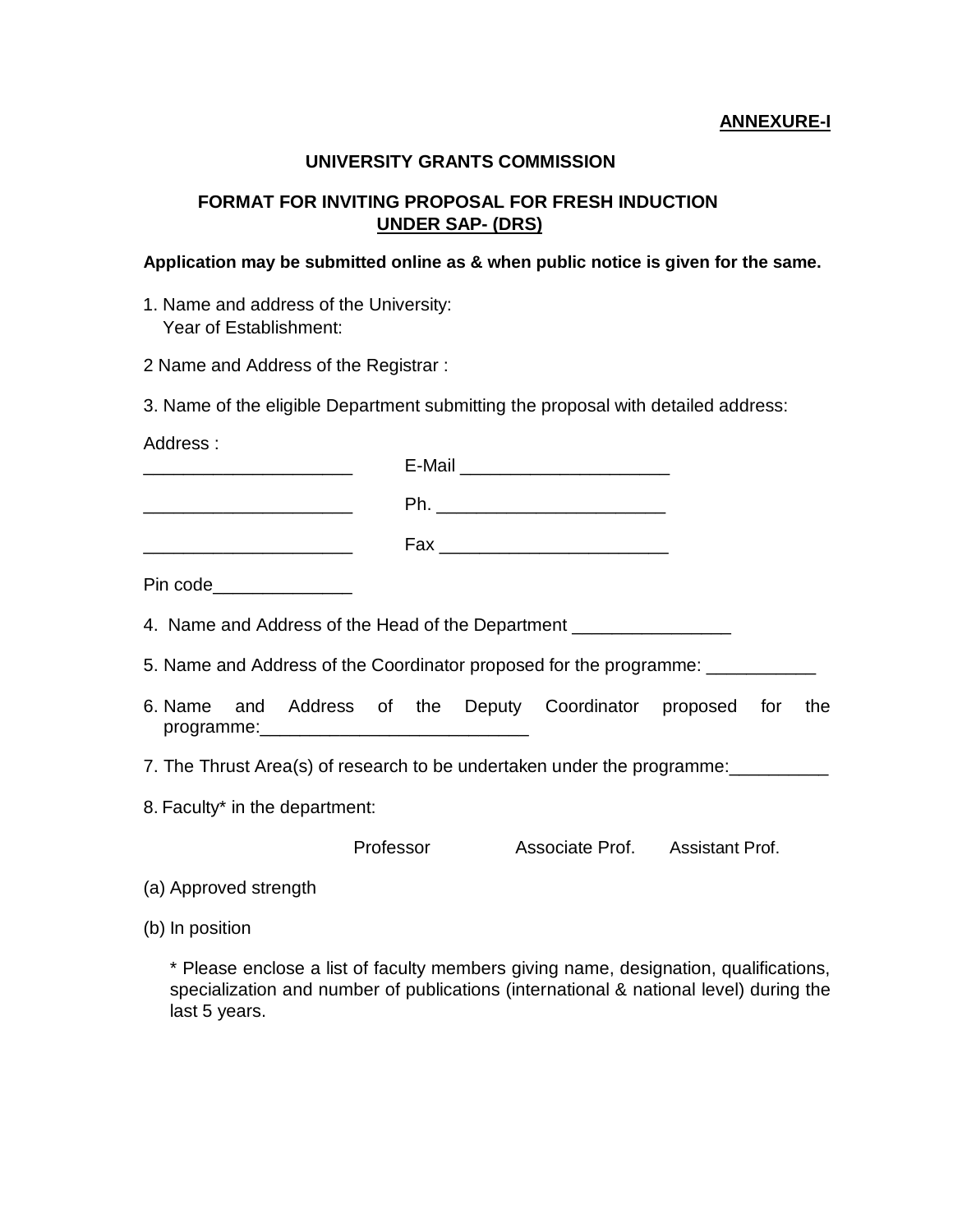9. (a) Students intake and passout in the Department during last 5 years.

| Name of the<br>course   | <b>Intake</b> | Average no. of<br>students passing<br>out per year | Major areas of<br>placement of<br><b>students</b> |
|-------------------------|---------------|----------------------------------------------------|---------------------------------------------------|
| Post Graduate degrees   |               |                                                    |                                                   |
|                         |               |                                                    |                                                   |
| 2.<br>3.                |               |                                                    |                                                   |
|                         |               |                                                    |                                                   |
| <b>Research Degrees</b> |               |                                                    |                                                   |
| M.Phil.                 |               |                                                    |                                                   |
| 2.<br>Ph.D.             |               |                                                    |                                                   |

(b) Research and Collaborative projects completed by the Department during last 5 years.

| National level organizations /<br>agencies |                | International level organizations /<br>agencies |                |  |  |
|--------------------------------------------|----------------|-------------------------------------------------|----------------|--|--|
| No. of projects                            | Amount         | No. of projects                                 | Amount         |  |  |
|                                            | (Rs. in lakhs) |                                                 | (Rs. in lakhs) |  |  |
|                                            |                |                                                 |                |  |  |
|                                            |                |                                                 |                |  |  |
|                                            |                |                                                 |                |  |  |

10. (a) Awards received by the faculty during last 5 years.

| Name of the Award   | <b>Number of awards</b> | Name of awardee |
|---------------------|-------------------------|-----------------|
| National level      |                         |                 |
| International level |                         |                 |

# (b) Fellows of professional bodies / academies

| Name of the Body/Academy | Position, if any |
|--------------------------|------------------|
| National level           |                  |
| International level      |                  |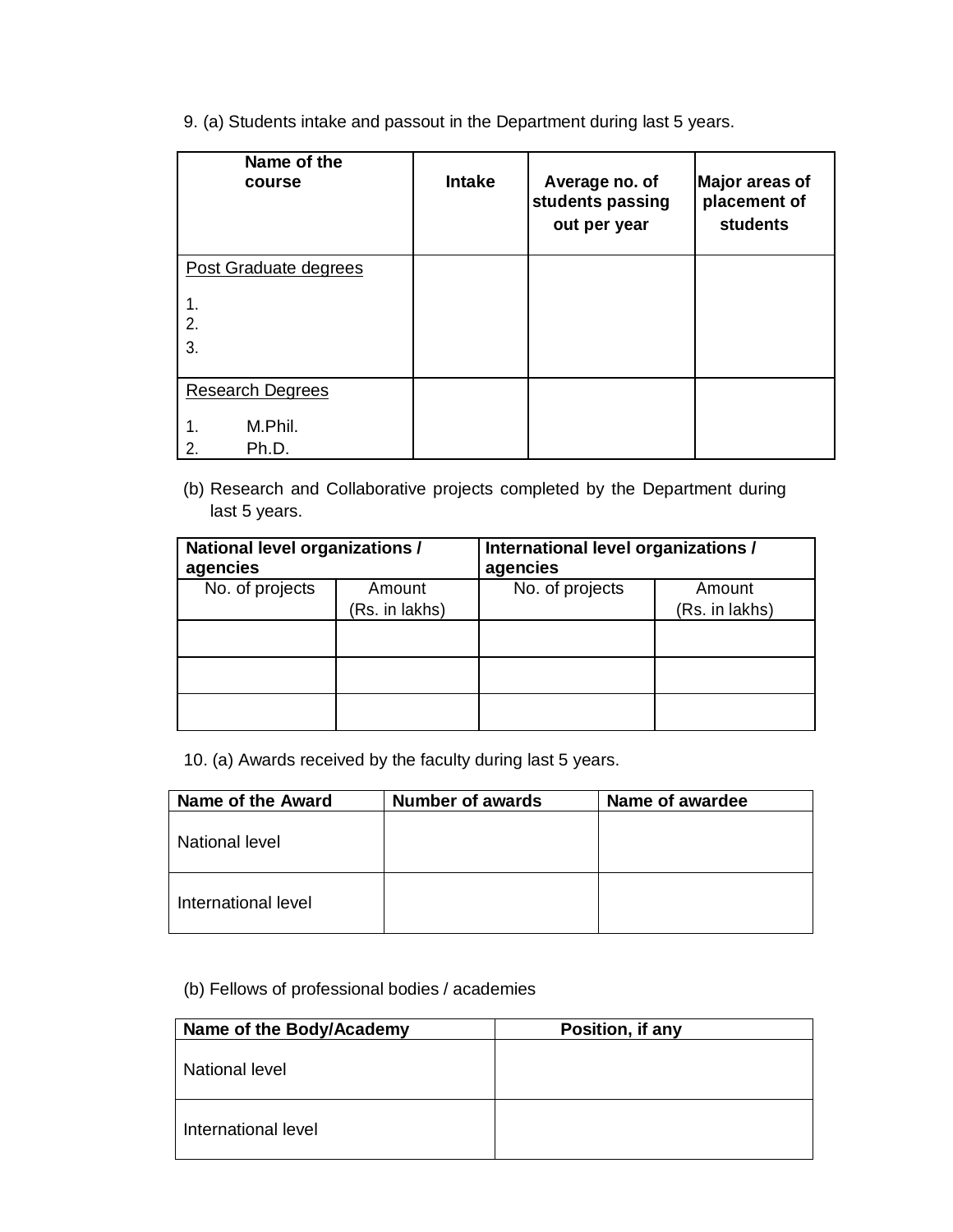- 11. Details of Collaborative Programme (Teaching, Research and extension activities).
- (a) Intra and Inter Department
- (b) National organizations
- (c) Non-Government organizations
- (d) International organizations
- (e) Other Institutions
- 12. Details of seminars, conferences etc. organized during last 5 years:

|                 |           |                              | <b>Number organized</b> |                              |  |  |
|-----------------|-----------|------------------------------|-------------------------|------------------------------|--|--|
|                 |           | <b>National</b>              |                         | <b>International</b>         |  |  |
|                 | Organized | <b>Participated/Attended</b> | Organized               | <b>Participated/Attended</b> |  |  |
| Conferences     |           |                              |                         |                              |  |  |
| <b>Seminars</b> |           |                              |                         |                              |  |  |
| Workshops       |           |                              |                         |                              |  |  |
| Summer          |           |                              |                         |                              |  |  |
| Institutes      |           |                              |                         |                              |  |  |
| Refresher       |           |                              |                         |                              |  |  |
| Courses         |           |                              |                         |                              |  |  |

- 13. Details of the Seminars/Conferences attended by the faculty during last 5 years.
- 14.Any financial assistance received/generated by the Department from other sources during the last 5 years.

| Year     | Name of the<br><b>Funding</b><br>agency<br>(Indian/<br>International) | <b>Building</b> | <b>Equipment</b> | <b>Contingency</b> | <b>Staff</b> | <b>Total</b> |
|----------|-----------------------------------------------------------------------|-----------------|------------------|--------------------|--------------|--------------|
| Year I   |                                                                       |                 |                  |                    |              |              |
| Year II  |                                                                       |                 |                  |                    |              |              |
| Year III |                                                                       |                 |                  |                    |              |              |
| Year IV  |                                                                       |                 |                  |                    |              |              |
| Year V   |                                                                       |                 |                  |                    |              |              |

15. (a) Is there a departmental library?: Yes/No

(b) If yes, total no. of Books :

(c) Total no. of journals(Indian/Foreign) subscribed annually: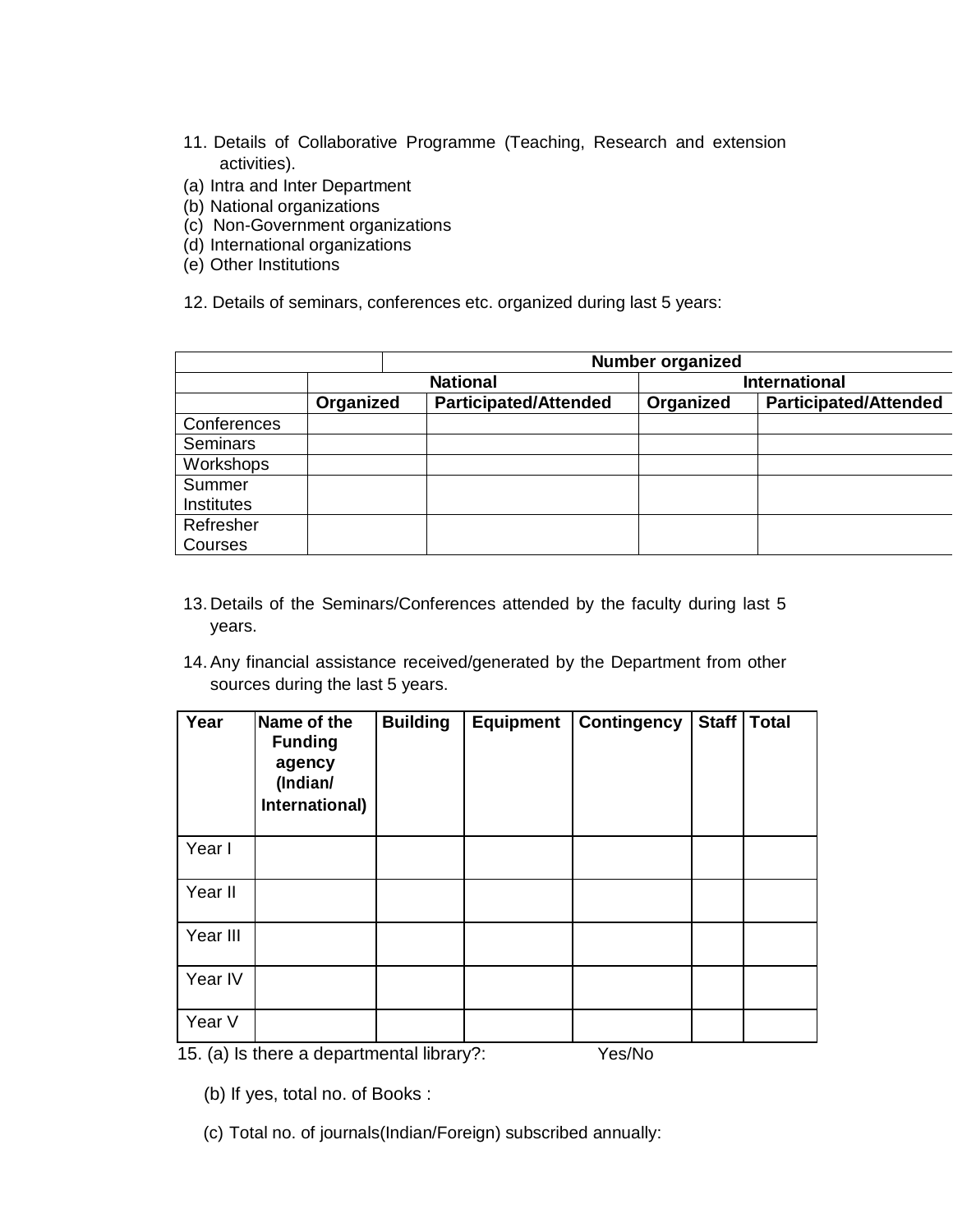16. (a) When the syllabus for different courses in the department were last restructured /revised:

Course Year of revision U.G. P.G. M.Phil. (b) Upto what extent the curriculum reports published by the UGC were utilized for courses in the department.

- (c) What other initiatives at the departmental or individual level were taken in the last 5 years to improve teaching and research. Please give a short note.
- 17. Whether University will provide Academic and Financial autonomy to the Department if selected under SAP.
- 18. Details of year-wise plan of work proposed to be done in the major thrust areas.
- 19. Most essential and critical financial needs/facilities which will be required for successful implementation and to attain the objectives setforth. (This should be within the financial limit as per SAP guidelines and according to the list of admissible items **(APPENDIX to ANNEXURE-I).** XII Plan priority-wise list of equipment with estimated cost should be attached).
- 20. Annual/ Semester system in Examination being followed. Credit system in examination being followed or not.
- 21. Major ongoing areas where linkages with industries have been established.
- 22.Research and technology developed by the Department and output which has been used by user departments / organisations / industries in the form of patents, commercial application, fabrication of equipments / facilities, use for knowledge dissemination / development in teaching.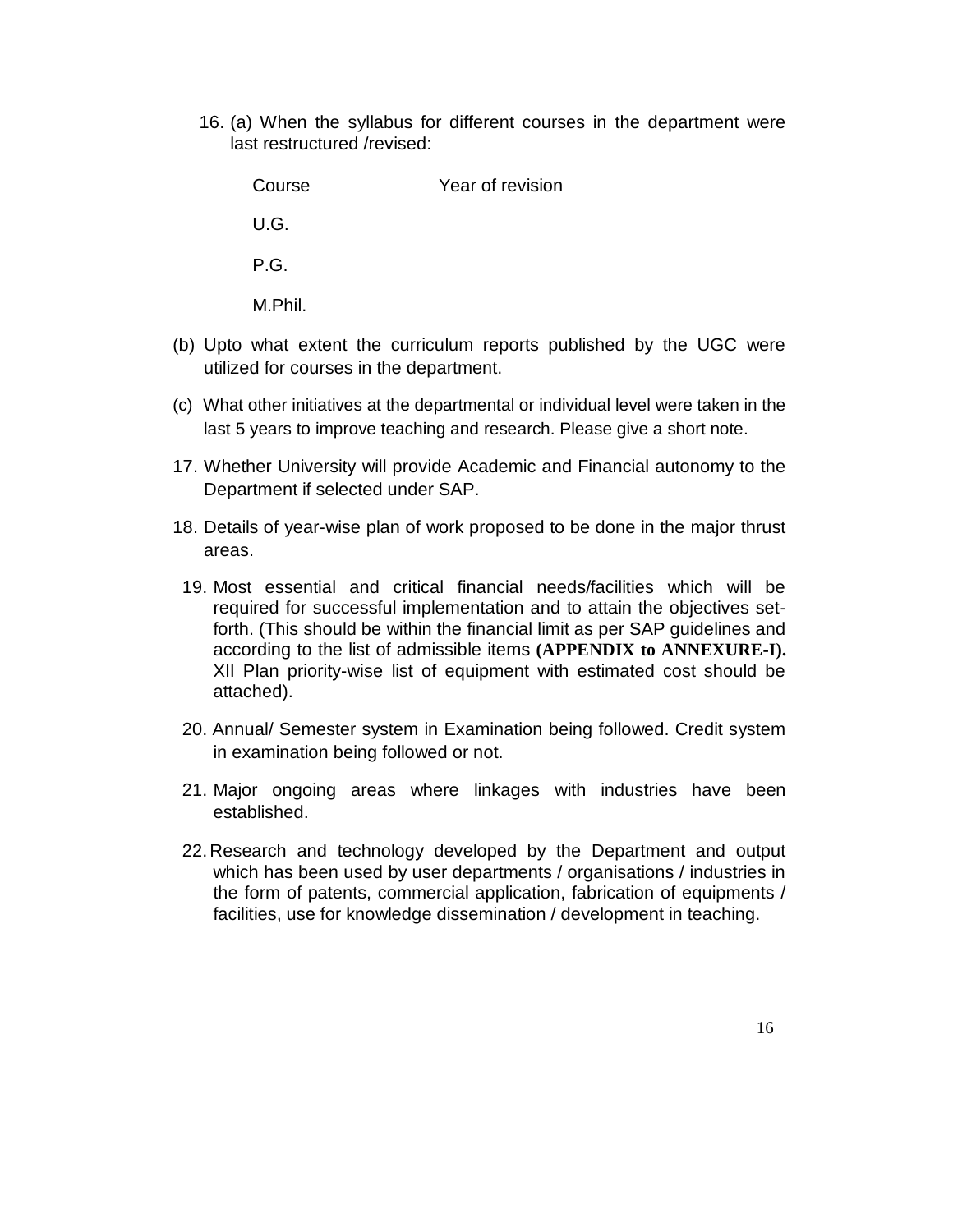- 23. Availability of infrastructural facilities for research:
	- (i) Physical
	- (ii) Academic and Research
- 24. Major equipment available and in use (costing more than Rs.2,50,000/-) within Department and USIC, indicating actual cost and source of each item, year of purchase, whether in operation.

**SIGNATURE & SEAL OF THE HEAD/ PROPOSED COORDINATOR OF THE PROGRAMME APPLIED FOR WITH DATE**

**SIGNATURE & SEAL OF THE HEAD OF THE INSTITUTION/ UNIVERSITY/VICE-CHANCELLOR/ REGISTRAR**

Please note: PROPOSAL PREPARED OTHER THAN IN THE ABOVE FORMAT AND WITHOUT SIGNATURE OF THE ABOVE MENTIONED AUTHORITIES, MAY NOT BE CONSIDERED. PROPOSAL IN DUPLICATE COPIES IN THE BIND FORM AND NEATLY TYPED AND PRINTED MAY BE SENT TO THE JOINT SECRETARY (SAP DIVISION), UNIVERSITY GRANTS COMMISSION, BAHADUR SHAH ZAFAR MARG, NEW DELHI-110002.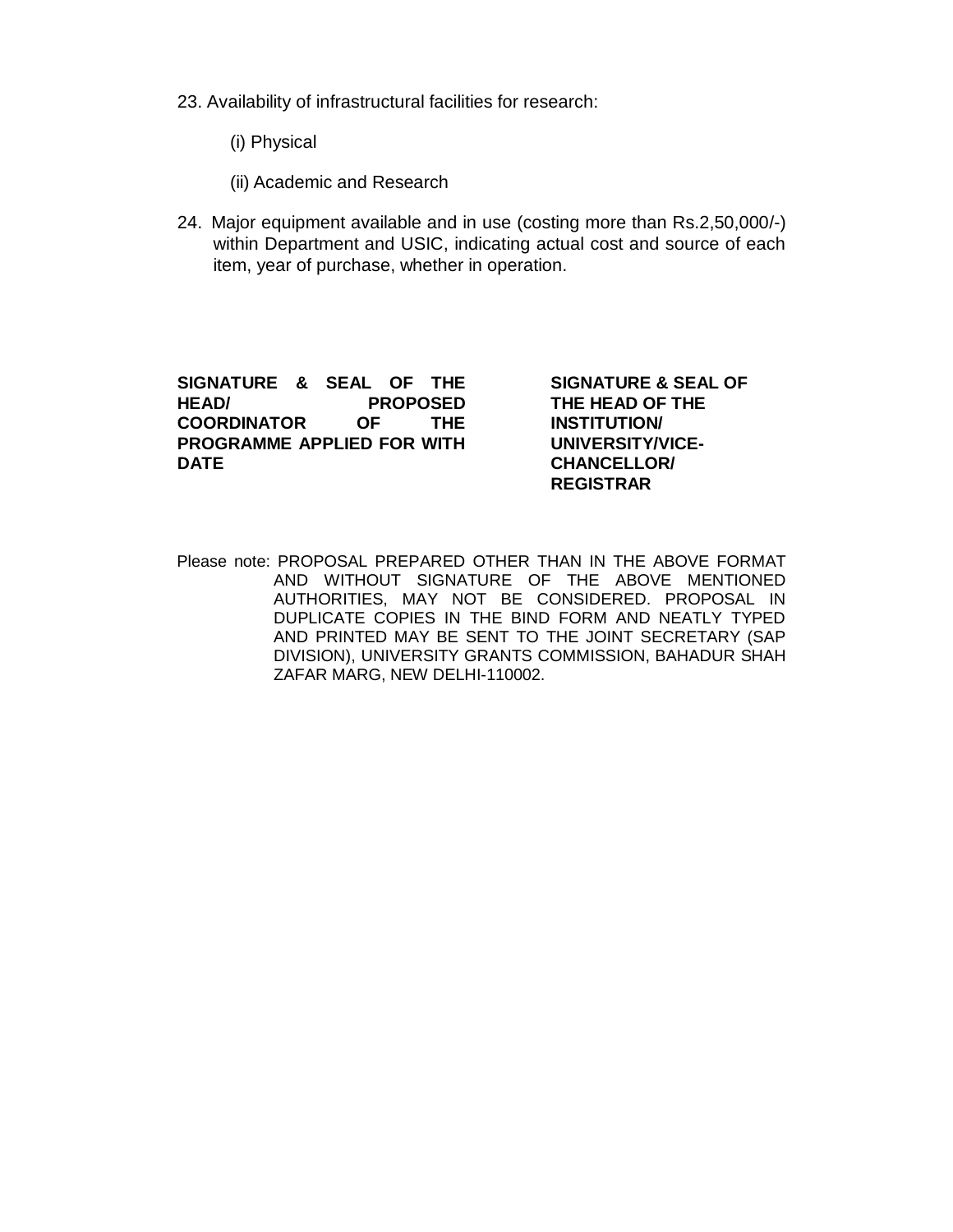## **UNIVERSITY GRANTS COMMISSION**

# **ITEMS FOR WHICH THE FINANCIAL SUPPORT WILL BE PROVIDED UNDER SPECIAL ASSISTACE PROGRAMME (SAP)**

## **Item**

## **Non – Recurring**

- 1. Equipment (including Computer Hardware / Software)
- 2. Renovation/Upgradation/ extension (additional space) of laboratory for housing and installation of new equipments (**Maximum limit upto Rs.50.00 lakhs**) including Air – conditioning.

#### **Recurring**

- 1. Contingency/Working expenses
- 2. Chemicals/Consumables/Glasswares
- 3. Travel/Field facilities/Field trips **(all within India only)**
- 4. Visiting Fellows
- 5. Seminars on thrust areas (limited to three in five years).
- 6.Hiring services of Technical/ Industrial/Secretarial assistance as relevant to the programme (for programme duration only)
- 7. Advisory Committee meetings (TA/DA/Honorarium for UGC nominees)
- 8. Books and Journals
- 9. Staff for CAS/DSA/DRS : Project Fellow only, if required

Consolidated emoluments of Project Fellows will be as under or as revised from time to time

| Project fellows under<br><b>SAP</b>                                        | Revised Rate (Rs.)                                       | <b>Housing Rent</b><br>allowance (HRA) |
|----------------------------------------------------------------------------|----------------------------------------------------------|----------------------------------------|
| Non-GATE/NET/GPAT<br>candidates.                                           | i) Rs. 14000/- per<br>month for initial two<br>years.    | As per Central Govt.<br>norms.         |
|                                                                            | ii) Rs. 16000/- per<br>month from third year<br>onwards  |                                        |
| GATE/GPAT/NET<br>Qualified<br>candidates/candidates<br>awarded Ph.D degree | i) Rs. 16000/- per<br>month for initial two<br>years.    | As per Central Govt.<br>norms.         |
|                                                                            | ii) Rs. 18000/- per<br>month from third year<br>onwards. |                                        |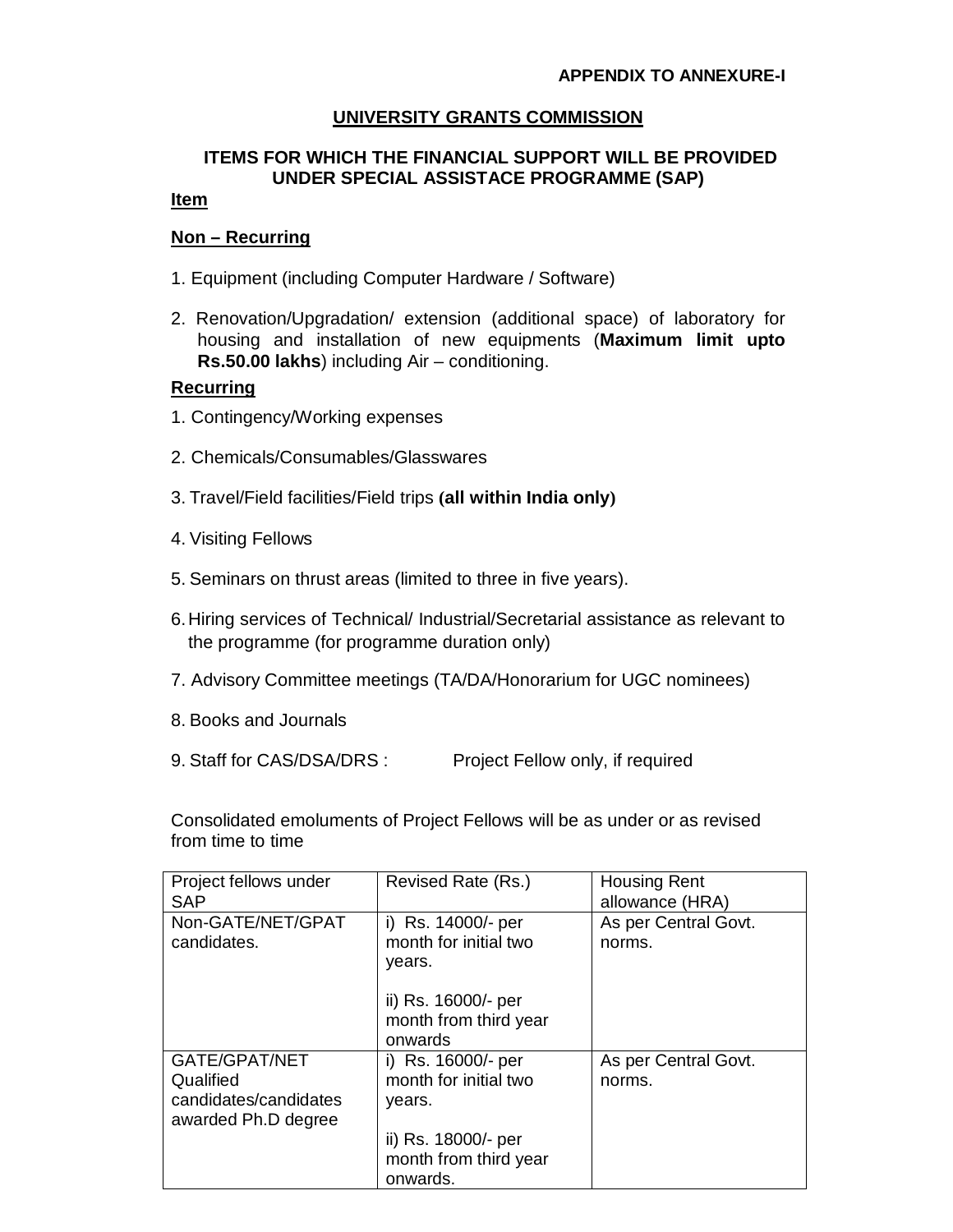# **ANNEXURE-II**

## **UNIVERSITY GRANTS COMMISSION**

# **PROFORMA FOR SEEKING ADDITIONAL GRANTS FOR BUYING APPROVED EQUIPMENTS DUE TO ESCALATION IN FOREIGN EXCHANGE RATE**

# **( UNDER SAP PROGRAMME )**

| Name of<br>the<br>instru-<br>ment<br>and<br>Model if<br>any | S.<br>No.<br>οf<br>the<br>instrume<br>nt<br>as<br>approve<br>d under | Amount<br>approve<br>under<br>d<br>SAP | Name<br>οf<br>Manufacture<br>supplier<br>(Indian/<br>Foreign) | &<br>Date<br>amount of<br>order<br>placed (in<br>Rupees &<br>foreign<br>currency<br>and<br>Exchange<br>$rate)^*$ | Amount<br>LC<br>οf<br>opened<br>with<br>dt.<br>(in<br>Rupees &<br>Foreign<br>currency<br>with<br>Exchange<br>$rate)^*$ | Final<br>bank<br>debit with<br>dt. & bank<br>document<br>&<br>including<br>Exchange<br>Rate.* | Approx.<br>Escalati<br>on.<br>(differen<br>0f<br>ce.<br>column<br>$7-6)$ | Remarks |
|-------------------------------------------------------------|----------------------------------------------------------------------|----------------------------------------|---------------------------------------------------------------|------------------------------------------------------------------------------------------------------------------|------------------------------------------------------------------------------------------------------------------------|-----------------------------------------------------------------------------------------------|--------------------------------------------------------------------------|---------|
|                                                             | 2                                                                    | 3                                      | 4                                                             | 5                                                                                                                | 6                                                                                                                      |                                                                                               | 8                                                                        | 9       |

\* Attested copies of Bank documents for 5,6,7 i.e. for placing the order, opening the L/C and final bank debit.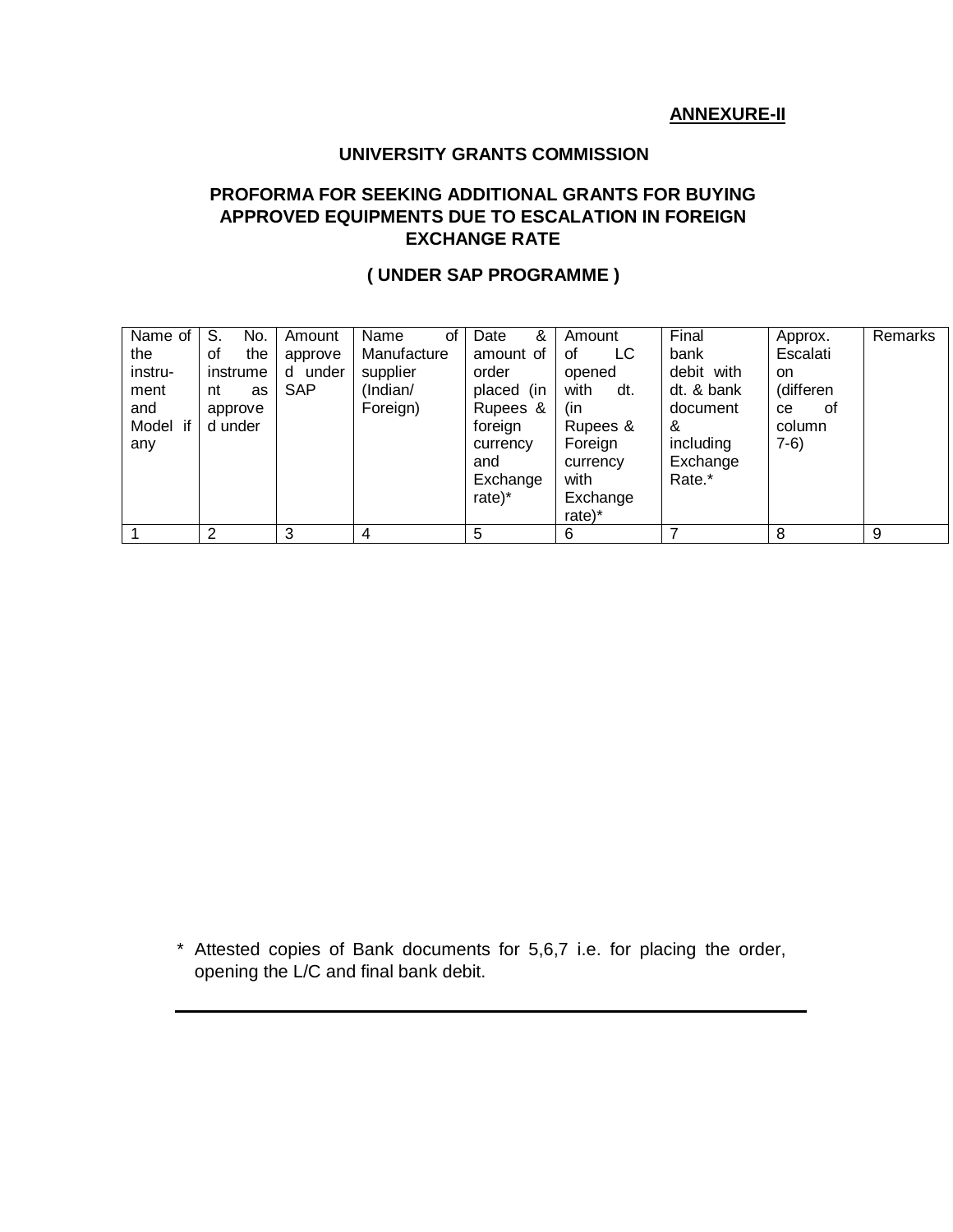## **ANNEXURE-III**

#### **UNIVERSITY GRANTS COMMISSION**

#### **SPECIAL ASSISTANCE PROGRAMME (SAP)-DRS**

## **SUBJECT COMMITTEE MEETING FOR SCRUTINIZING AND SHORTLISTING OF THE NEW PROPOSALS**

DATE OF MEETING SUBJECT OF THE PROPOSAL

#### **EVALUATION INDICATION SHEET**

\_\_\_\_\_\_\_\_\_\_\_\_\_\_\_\_\_\_\_\_\_\_

- 1 Name of the Department / University :
- 2 Proposal for consideration under **: SAP (DRS-I)**
- 3 Whether the department is **viable** at present interms of its academic achievements / progress in the ongoing thrust areas as stated in the proposal and has the desirable academic staff (6 Teachers including 1 Professor) for further consideration by the Commission to induct it under SAP programme  **Yes/No**
- 4 Thrust area(s) on which the Department : should emphasise, if selected for induction
- 5 Specific comments / recommendations :
- 6 The specific reasons (in brief) for which : The Department is NOT-VIABLE at present.

#### **SIGNATURE OF THE EXPERTS**

- 1.
- 2.
- 
- 3.

## **SIGNATURE OF THE UGC OFFICIAL**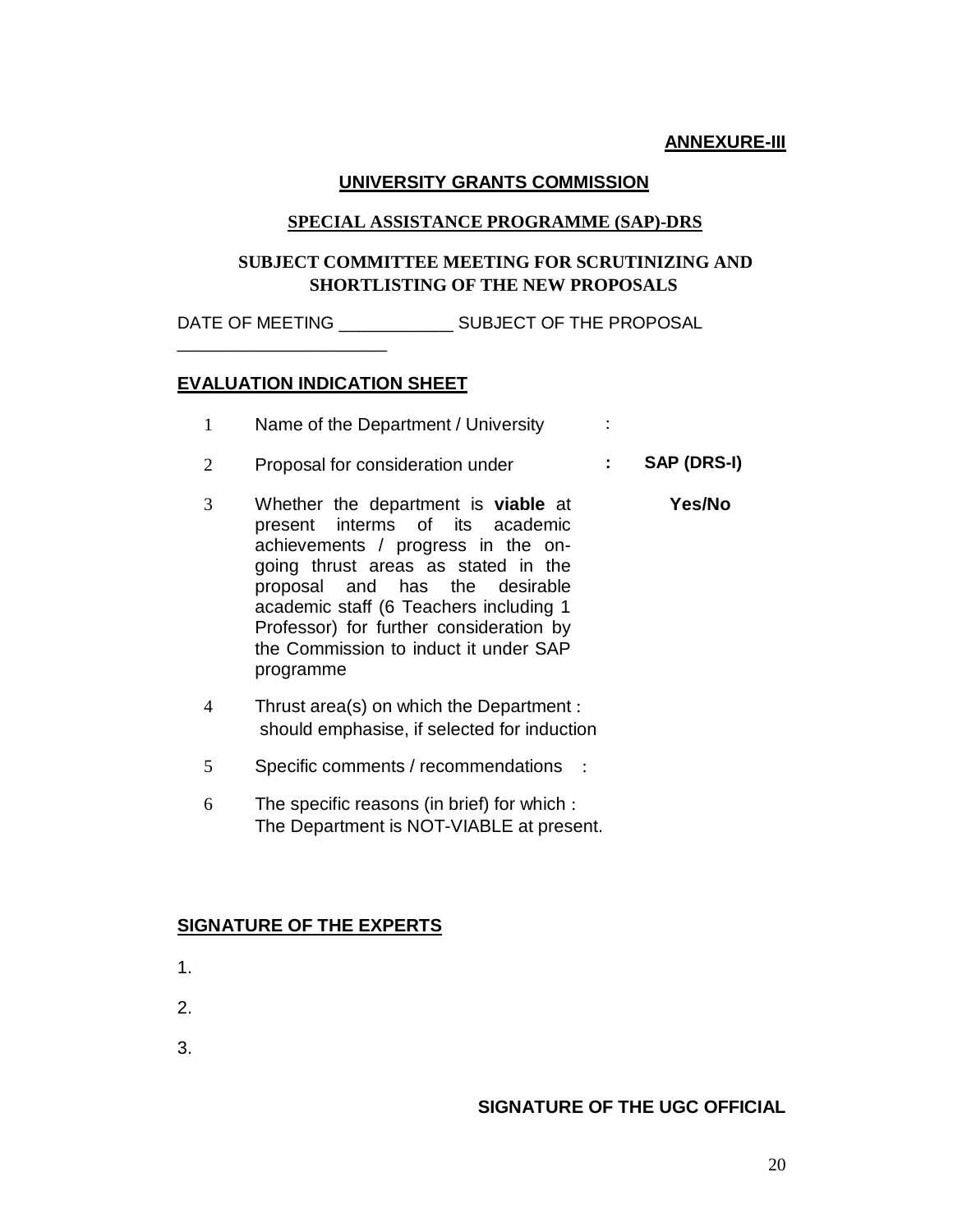#### **ANNEXURE-IV**

|                                 |  |    |  | REPORT OF THE EXPERT / INDUCTION COMMITTEE FOR THE |  |  |
|---------------------------------|--|----|--|----------------------------------------------------|--|--|
| DEPARTMENT OF _________________ |  |    |  | UNIVERSITY OF THE STATE OF                         |  |  |
|                                 |  |    |  | FOR INDUCTION AT THE LEVEL (DRS/DSA WITH PHASE)    |  |  |
| VISITED ON                      |  | AT |  |                                                    |  |  |

## **RECOMMENDATIONS OF THE EVALUATION AND ASSESSMENT / INDUCTION COMMITTEE**

Name of the Department Date of Assessment: and University with  $V$ enue :<br>
PINCODE & FAX: Induction Status: PINCODE & FAX:

(provide level of induction & programme)

Expert Members & UGC officer Present

| <b>Name</b> | <b>Address</b> | Tel./Fax No. |
|-------------|----------------|--------------|
|             |                |              |
|             |                |              |
|             |                |              |
|             |                |              |
|             |                |              |
|             |                |              |
|             |                |              |
|             |                |              |

1. Broad Thrust Area (s) identified & recommended by the Committee:-

(i)

(ii)

(iii)

2.Coordinator and Deputy Coordinator identified and recommended by the Expert Committee:-

Name:

Designation:

Telephone No./Fax/E-mail:

Area of specialization:

Status of the Coordinator (senior most or not):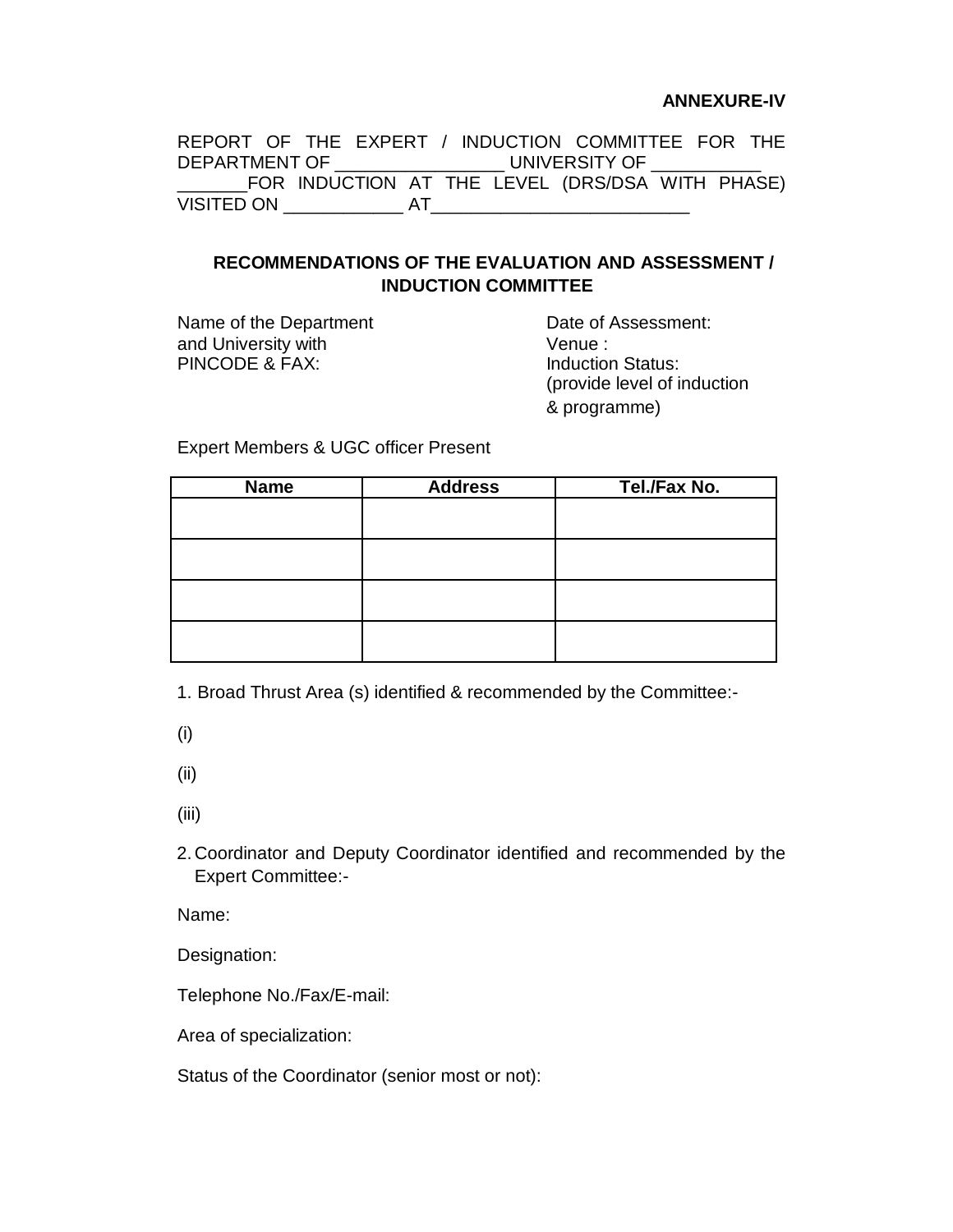- 3. Status of the Department :
- (a) Year of establishment :
- (b) Present faculty strength :Professor \_\_\_\_ Associate Prof.\_\_\_\_ Assistant Prof. (working)
- (c ) Name of ongoing courses of the Department and the student intake in each courses :
- 4. Advisory Committee Members recommended by the Committee (other than Induction Committee members) :

|   | <b>Name</b> | <b>Specialization</b> | <b>Address /Fax /</b><br><b>Tele</b><br>No./ E-mail |
|---|-------------|-----------------------|-----------------------------------------------------|
|   |             |                       |                                                     |
| Ш |             |                       |                                                     |

- 5. Major observations and achievements (prior to induction into this programme) :
- a. (I) Major working groups and thrust areas :
	- (II) Faculty members involved in each working group :
- b. Excellence in the identified thrust area:
- c. Other thrust / hi-tech / emerging area nurtured:
- d. Technology / method developed and used industrially/commercially:
- e. Courses introduced and implemented with intake of students, number of faculty involved, sponsoring agency ,if any, of the students, possible employer and user department / organization / agency :
- f. New ideas which have influenced teaching or research:
- g. Infrastructure developed: Major equipments / facilities (attach list) :
- h. Industrial collaboration and amount of resource generated, out of such collaboration :
- i. Patents / Prototype : i. approached for- ii. in credit- iii. Given to licensees
- j. International collaboration(with industry, institutions, man-power trained) :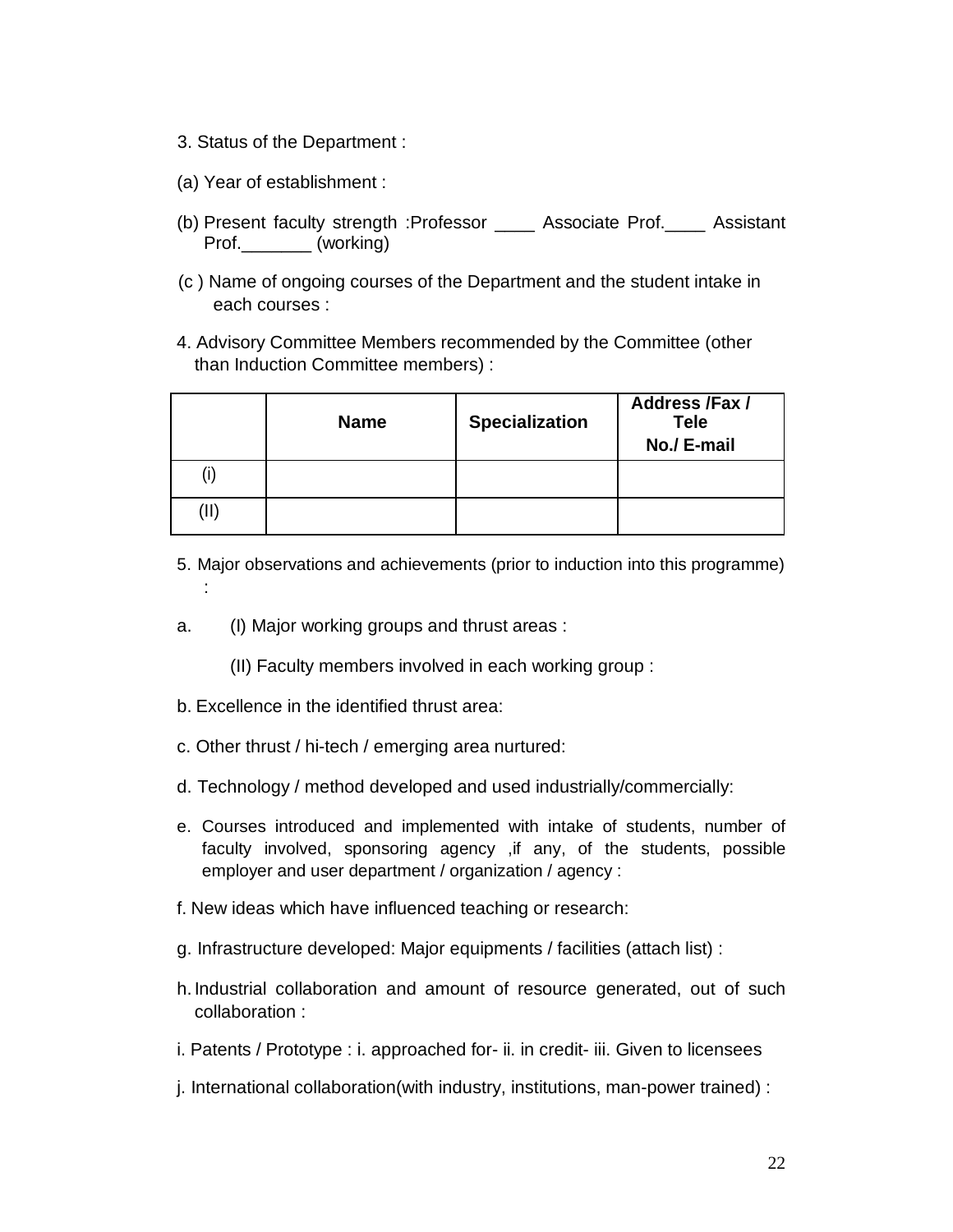- k. Utilization of the research facilities by other user dept. / agencies / other organizations / NGOs:
- l. Industrial / commercial attachment of the student or faculty members :
- 6. Brief status of the Department on administrative / financial and academic aspects :

Whether the Department will be given autonomy by the University with respect to academic, financial and administrative functioning, if the UGC approves support under SAP.

- 7. Whether the examination reforms and restructuring of courses are taken care of properly in time or not. Provide details with the year of restructuring / reformation made last.
- 8. Whether the Committee wants to make any special comments for notice of the highest authority of UGC with respect to functioning of the Department from all angles, which may be kept confidential, if it is so necessary:
- 9. Future plan of work of the Department **with the objectives set forth as proposed** under this first phase if UGC agreed to the support (enclose separately as **Annexure**) :
- 10. Whether the committee is satisfied with progress and existing activities of the Department which can be considered for induction of the Department and for the support :
- 11. The Committee strongly recommends :
	- i) The Department be inducted at the status of DSA/DRS

ii) If not recommended, the reason thereof.

- 12. Other special comments/remarks of the Committee, if any:
- 13. Financial Recommendation (most critical and essential funds within the approved limit and the admissible items as given in the **APPENDIX TO ANNEXURE-IV**.

# **SIGNATURE (EXPERT MEMBERS) AND UGC OFFICIAL WITH DATE AND VENUE**

| <b>Name</b> | <b>Address &amp; Signature</b> | Tel./Fax No. |
|-------------|--------------------------------|--------------|
|             |                                |              |
|             |                                |              |
| 3.          |                                |              |
|             |                                |              |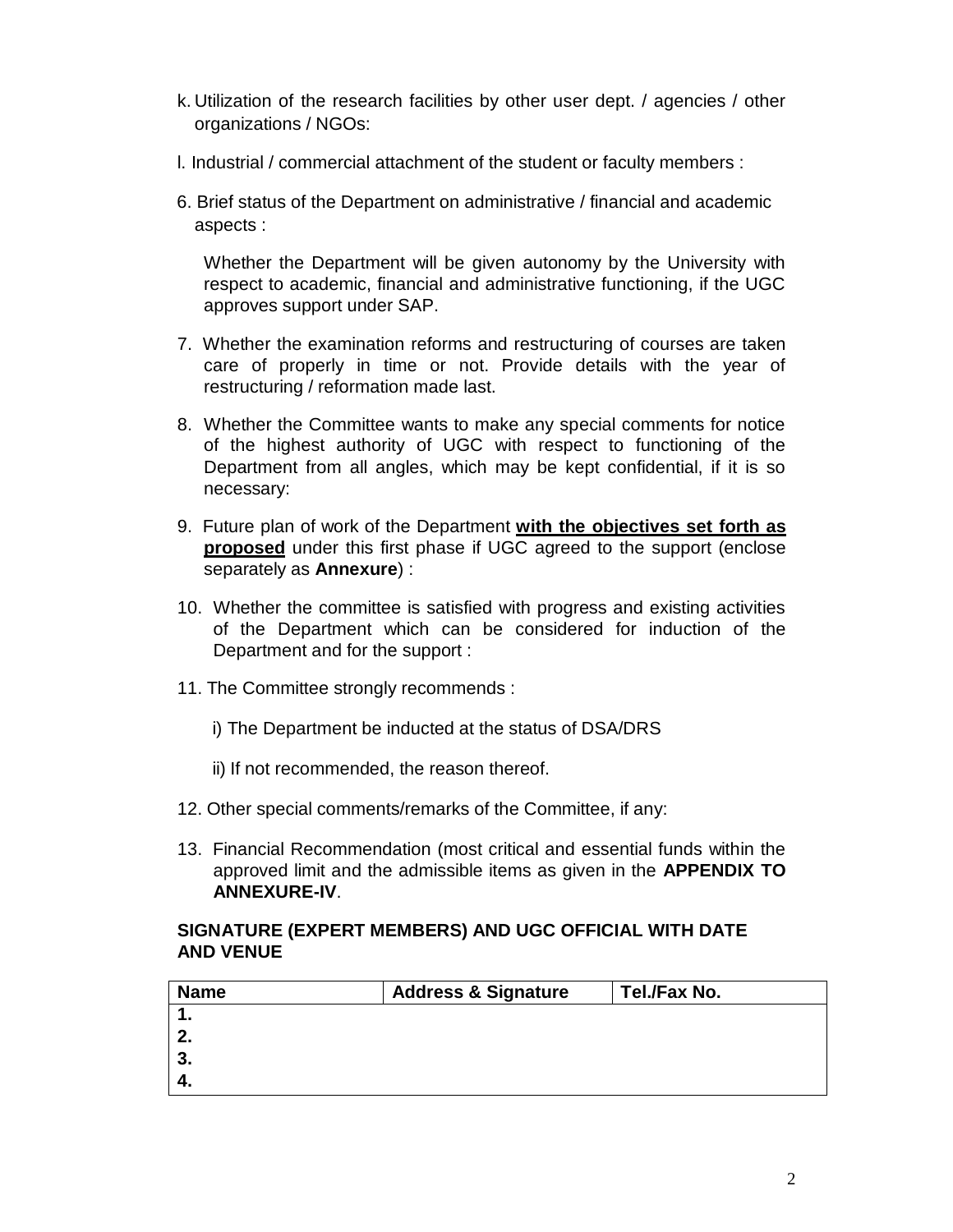## **APPENDIX TO ANNEXURE-IV**

## **FINANCIAL RECOMMENDATIONS**

**The financial inputs recommended by the committee is given as below:**

#### **NON-RECURRING RS. (IN LAKHS)**

- I Equipment
- II Building (upgradation/augmentation extention Of existing laboratory for housing and Installation of new equipment) (maximum Limit upto 20 lakhs) including air-conditioning
- III Reprographics facilities.

# **RECURRING RS. (IN LAKHS)**

- I Contingency/Working expenses@ Rs.\_\_\_\_\_\_\_\_\_\_\_\_\_\_\_ p.a. II Chemicals/Consumables/Glasswares@ Rs. p.a. III Travels/Field facilities/Field trips for Faculty members only ( all within India Only) @ Rs.\_\_\_\_\_\_\_\_\_\_\_\_\_ p.a IV Visiting Fellows @ Rs.\_\_\_\_\_\_\_\_\_\_\_\_\_\_\_\_\_\_\_\_\_\_\_\_\_ p.a. V Seminars (for organization) on thrust area @
- Rs.\_\_\_\_\_\_\_\_\_\_\_\_\_\_\_\_\_ p.a. VI Hiring the services of Technical/Industrial/
- Secretarial assistance as relevant to the Programme (for programme duration only) @ Rs. \_\_\_\_\_\_\_\_\_\_\_\_\_\_\_\_ p.a.
- VII Advisory Committee meetings (TA/DA for UGC nominees in the Committee) @ Rs. \_\_\_\_\_\_\_\_\_\_\_\_\_\_ p.a.
- VIII Books and Journals @ Rs.\_\_\_\_\_\_\_\_\_\_\_\_\_\_\_\_\_\_\_ p.a.

**Signature of Experts**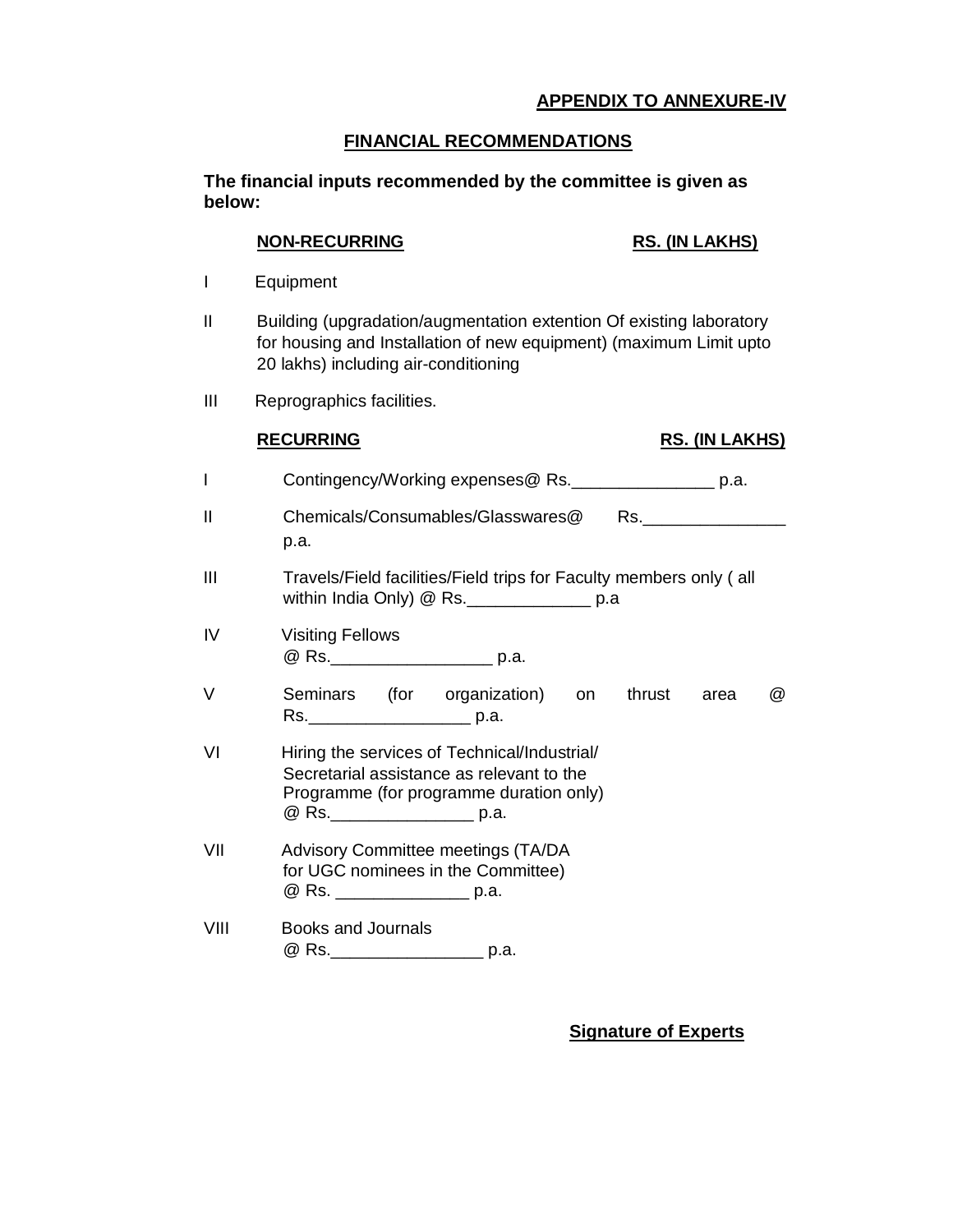#### **ANNEXURE V**

## **UNIVERSITY GRANTS COMMISSION**

### **PROGRESS REPORT OF EXPENDITURE**

University\_\_\_\_\_\_\_\_\_\_\_\_\_\_\_\_\_\_\_\_\_\_\_\_\_\_\_\_\_\_\_\_\_

Sanction letter No. & Date \_\_\_\_\_\_\_\_\_\_\_\_\_\_\_\_\_\_\_\_

Statement of Actual expenditure during

and estimated expenditure for **contained** 

## **NON-RECURRING ITEMS:**

(As approved by the UGC)

| Item of        | Total    | Actual   | Actual                                   | <b>Excess</b>   | Estimated   Remarks |  |
|----------------|----------|----------|------------------------------------------|-----------------|---------------------|--|
| expendi- grant |          | grant    | expenditure                              | expendi         | expendi-            |  |
| Ture           | approved | received | incurred<br>(bills)<br>actually<br>paid) | -ture<br>during | ture during         |  |
|                |          |          |                                          |                 |                     |  |

**Total N.R.**

#### **Recurring Items**

# **(As approved by the UGC)**

|            | Actua  |        |           | Excess      |            | Rema |
|------------|--------|--------|-----------|-------------|------------|------|
| Item of    |        | Grant  | Actual    | Saving      | Estimated  | rks  |
| expenditur | ceilin | receiv | expenditu | (difference | expenditur |      |
| е          |        | ed     | re        | Οt          | е          |      |
|            |        |        |           | Col.3 & 4   | during     |      |

**Total Recurring.** 

Grand Total (Recurring + non-recurring)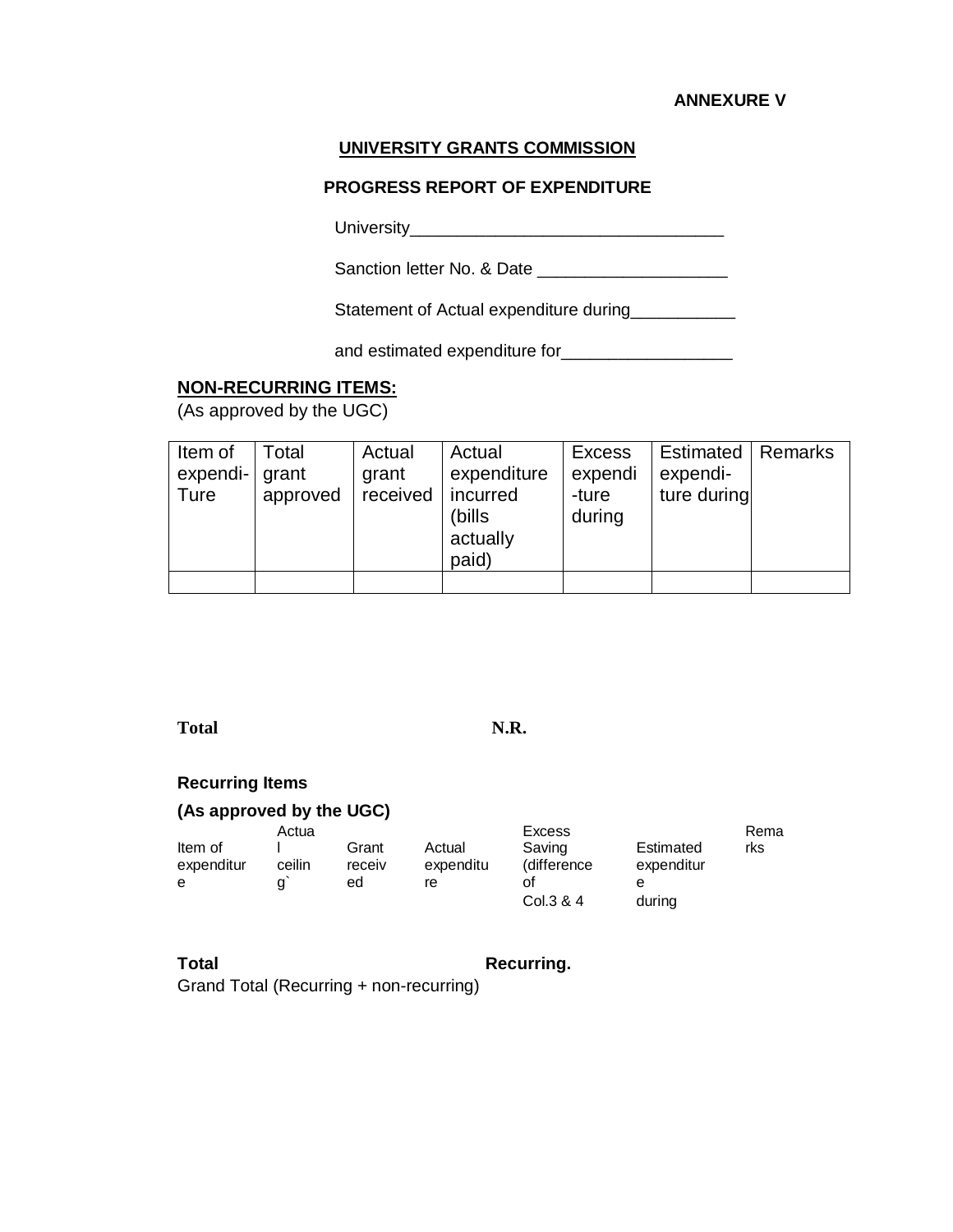## **Certificate**

Certified that the grant has been utilized for the purpose for which it was sanctioned and in accordance with terms and conditions attached to the grant.

If as a result of check or audit objection, some irregularity is noticed at a later stage, action will be taken to refund, adjust or regularise the objected amount.

| <b>Signature</b>                                                                        | <b>Signature</b> |
|-----------------------------------------------------------------------------------------|------------------|
| <b>Coordinator</b>                                                                      | Registrar        |
| of Programme                                                                            | with Seal        |
| N. B.: This may not include any amount related to orders placed or likely to be placed, |                  |

**commitments entered into or amount for specific items likely to be obtained.**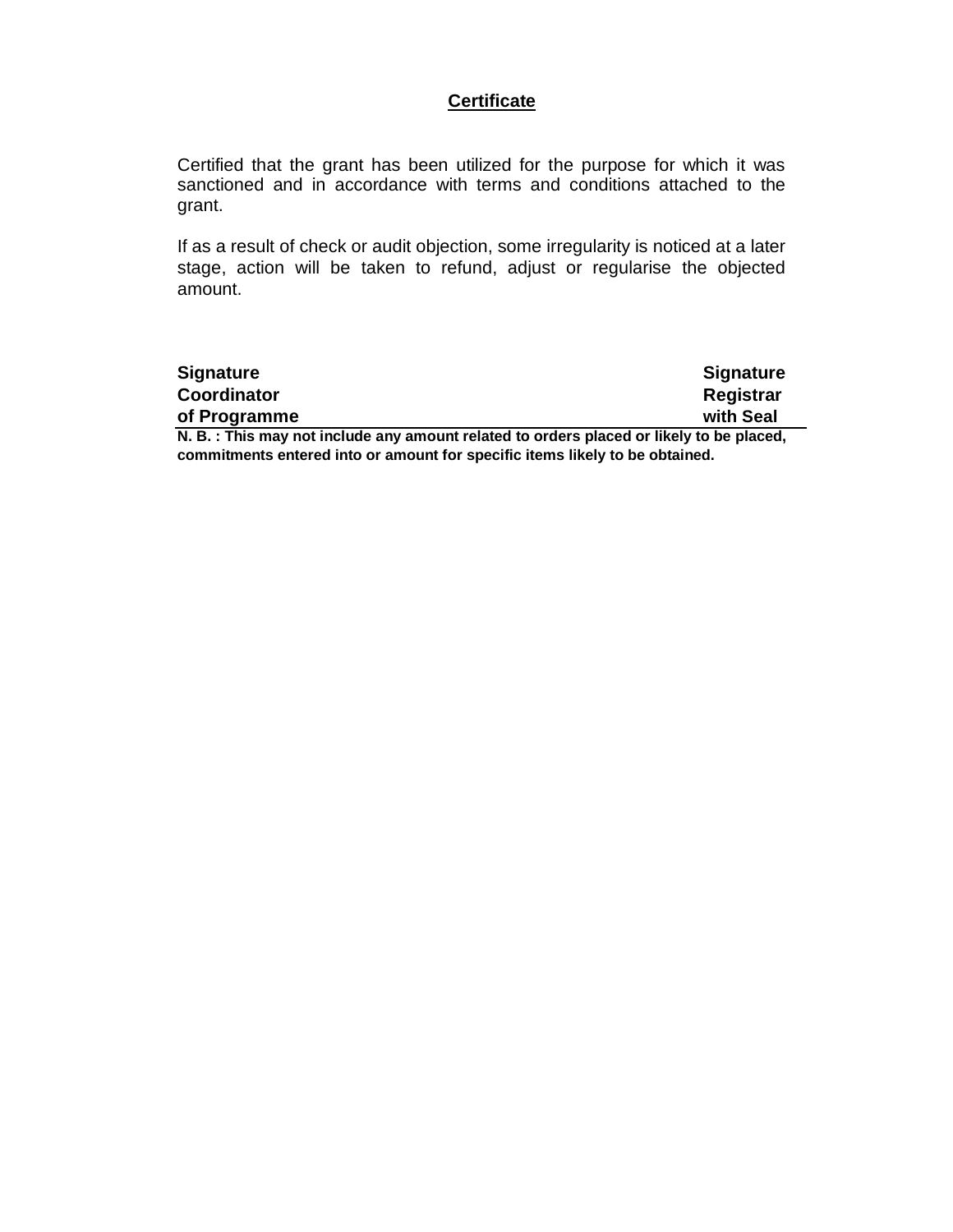## **UNIVERSITY GRANTS COMMISSION**

## **UTILIZATION CERTIFICATE**

| It is certified that the amount of Rs. |                                                                              |
|----------------------------------------|------------------------------------------------------------------------------|
| (Rupees                                |                                                                              |
|                                        | ) out of the total grant of                                                  |
| Rs.                                    | (Rupees_                                                                     |
|                                        | sanction                                                                     |
| ed to                                  | by the University Grants                                                     |
| Commission vide its letter             |                                                                              |
| No.                                    | dated                                                                        |
|                                        | towards                                                                      |
|                                        | under                                                                        |
|                                        | scheme has been                                                              |
|                                        | adjuded to the purpose for which it was conotioned and in coordense with the |

utilized for the purpose for which it was sanctioned and in accordance with the terms and conditions as laid down by the Commission.

If as a result of check or audit objection some irregularities are noticed at a later stage, action will be taken to refund, adjust or regularize the objected amount.

**Signature Signature**

**Registrar with Seal Finance Officer with Seal**

**Signature Signature,Charted Accountant Coordinator of SAP with Seal and Registration No. Prior to the audit of Statutory Auditors)**

**Note: The University will submit an audited statement of accounts, duly audited by the Statutory Auditors of the University as soon as the accounts of the University are audited.**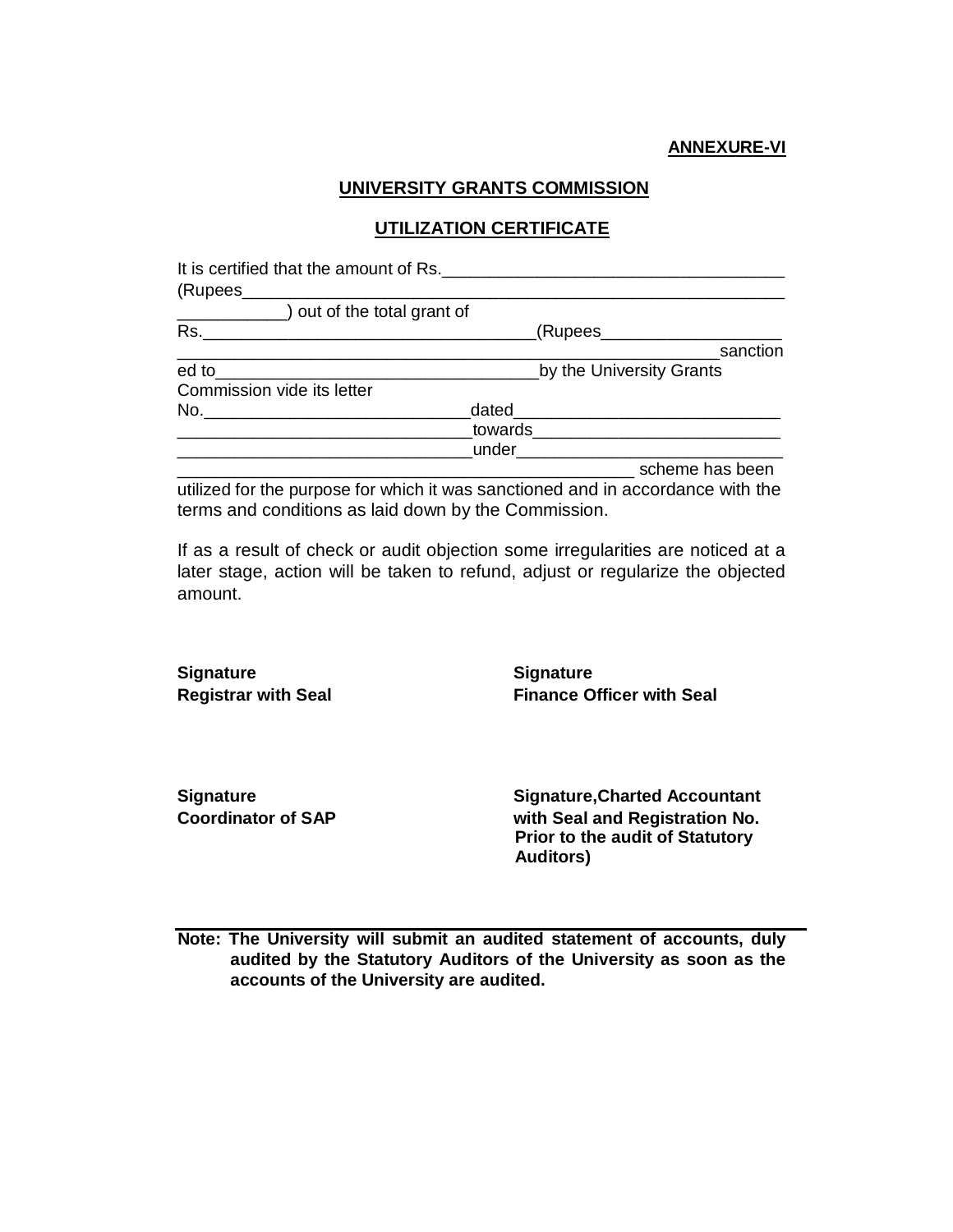#### **ANNEXURE-VII**

## **UNIVERSITY GRANTS COMMISSION NEW DELHI**

# **FORMAT FOR PROGRESS REPORT ANNUAL/FINAL REVIEW UNDER SAP (CAS/DSA/DRS)**

|                                                               | <b>Future Thrust Area proposed</b> |                                                                        |                        |          |                                                                                                 |  |
|---------------------------------------------------------------|------------------------------------|------------------------------------------------------------------------|------------------------|----------|-------------------------------------------------------------------------------------------------|--|
| <b>Identified since</b><br>inception                          |                                    | Ongoing                                                                |                        |          | Modified to, if any, and when UGC<br>approval reference no and date                             |  |
| 1. (a) Thrust $Area(s)$ :                                     |                                    |                                                                        |                        |          |                                                                                                 |  |
| Tel.                                                          | Fax                                |                                                                        |                        |          | Total grants received since inception:                                                          |  |
| City<br>Pin:                                                  | <b>State</b>                       |                                                                        | phase)                 |          |                                                                                                 |  |
| Coordinator's Name:<br>Dy. Coordinator's<br>Name:<br>Address: |                                    | Amount utilised during the year:<br>Date of first sanction<br>(Current |                        |          |                                                                                                 |  |
|                                                               |                                    | Amount allocated for 5 years:<br>Amount sanctioned during the year     |                        |          |                                                                                                 |  |
|                                                               |                                    |                                                                        | <b>NR</b>              | $\bf{R}$ | <b>Total</b>                                                                                    |  |
| Status(CAS/DSA/DRS<br>with<br>phase):                         |                                    |                                                                        | Period of Report: From |          | to                                                                                              |  |
| Name of the<br>Department:                                    |                                    |                                                                        | <b>UGC</b>             |          |                                                                                                 |  |
| Name of the University:                                       |                                    |                                                                        | at inception:          |          | Date of first approval with level<br>Date of implementation of<br>current phase as noted by the |  |

(b).UGC nominees with Address, City, Pin, State,Tel.,Fax, e- mail (as approved by the UGC) : I.

II.

- 2.Major achievements (last two/five years depending on final term review) as the case may be:
- (i) Teaching :
- a.New courses introduced:
- b. Curriculum last revised & significant changes: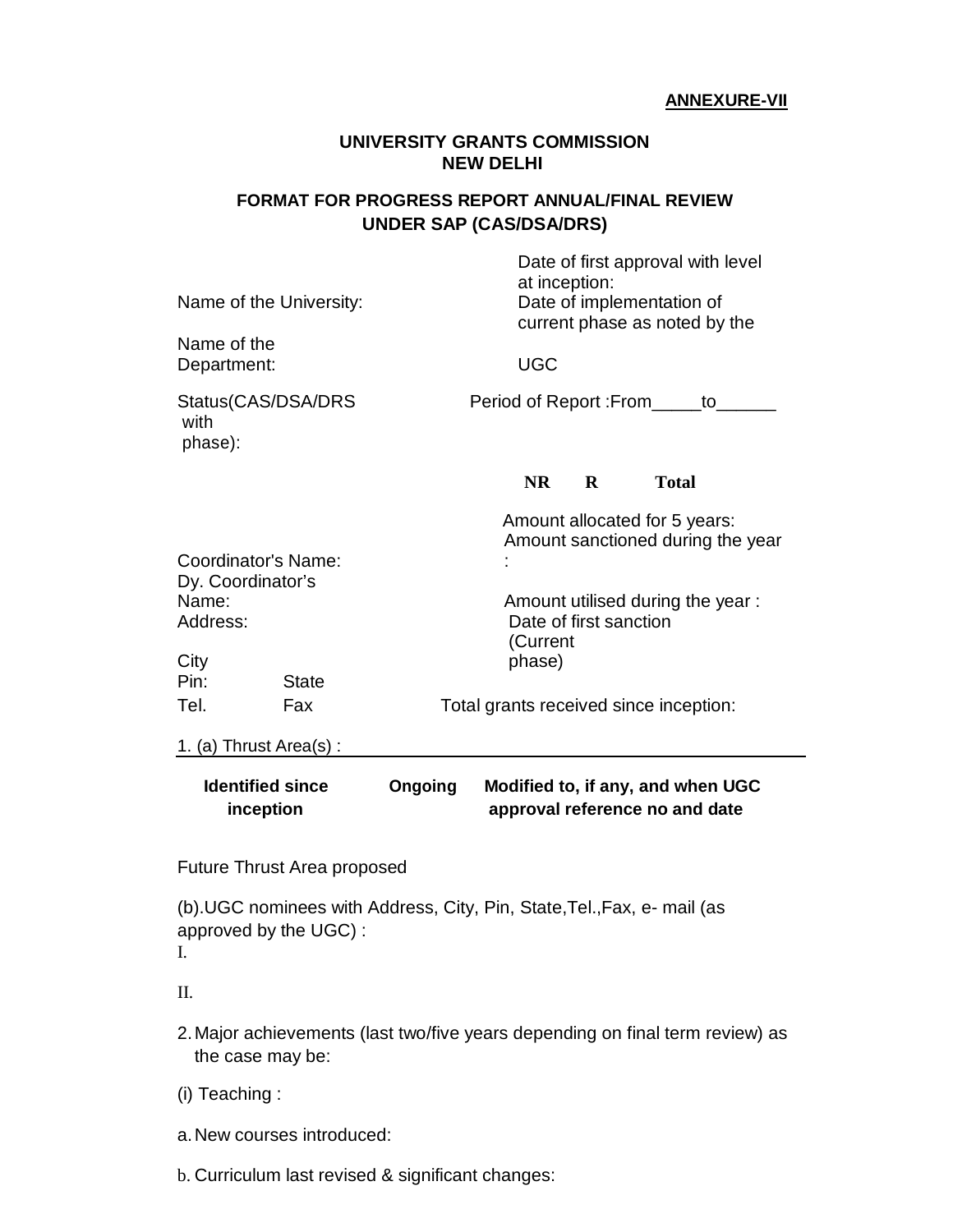- c. Examination reforms last made with special features:
- d.Teaching lab./equip./new facilities created:

## (ii) **Research**

- a. Research(highlight major objectives set-forth (as proposed) and achievements made with breakthrough, innovation brought in, technology transferred, international collaboration which have created resources).
- b. If the objectives set-forth could not be achieved, the specific reasons thereof.
- c. Utilization of findings in policy formulation, development and modification of strategies (for Social Science departments mainly)

## (iii) **Human Resource Training** :

- a. Persons trained (Nos.): UG- PG-
- b. Rural/Tribal-
- c. Industrial-
- d. International
- e. From other agencies –
- 3. Infrastructure Developed:
- a. Name major Equipments(Rs.3 lacs)
- b. Central Schemes/facilities for PG, Research and Extension Activities (Please tick the one applicable to your Department :(i) STEP (ii) IIPC (iii) USIC / RSIC (iv) Patent Promotion Cell (v) Guesthouse with capacity (vi) Seminar / Conference Room with capacity (vii) Regional/Mainframe computing facilities (viii) Central Library with documentation facilities (ix) Continuing Education Centre (x) Women Development Cell.
- c. Networking(Please tick the right one): (i) Library (ii) Laboratory (iii) University Department.
- 4. Knowledge disseminated to (in the thrust area identified):
- (i) Other teaching institution (Name, No. of faculty involved)
- (ii) Industry (Name with amount received if any)
- (iii) Rural/Tribal/Govt./NGOs(Provide No. with amount)
- (iv) International (name organisation) (v) Others (vi) Innovation/excellence brought in (Please specify in the identified thrust areas only)
- 5. Breakthrough (already recognized)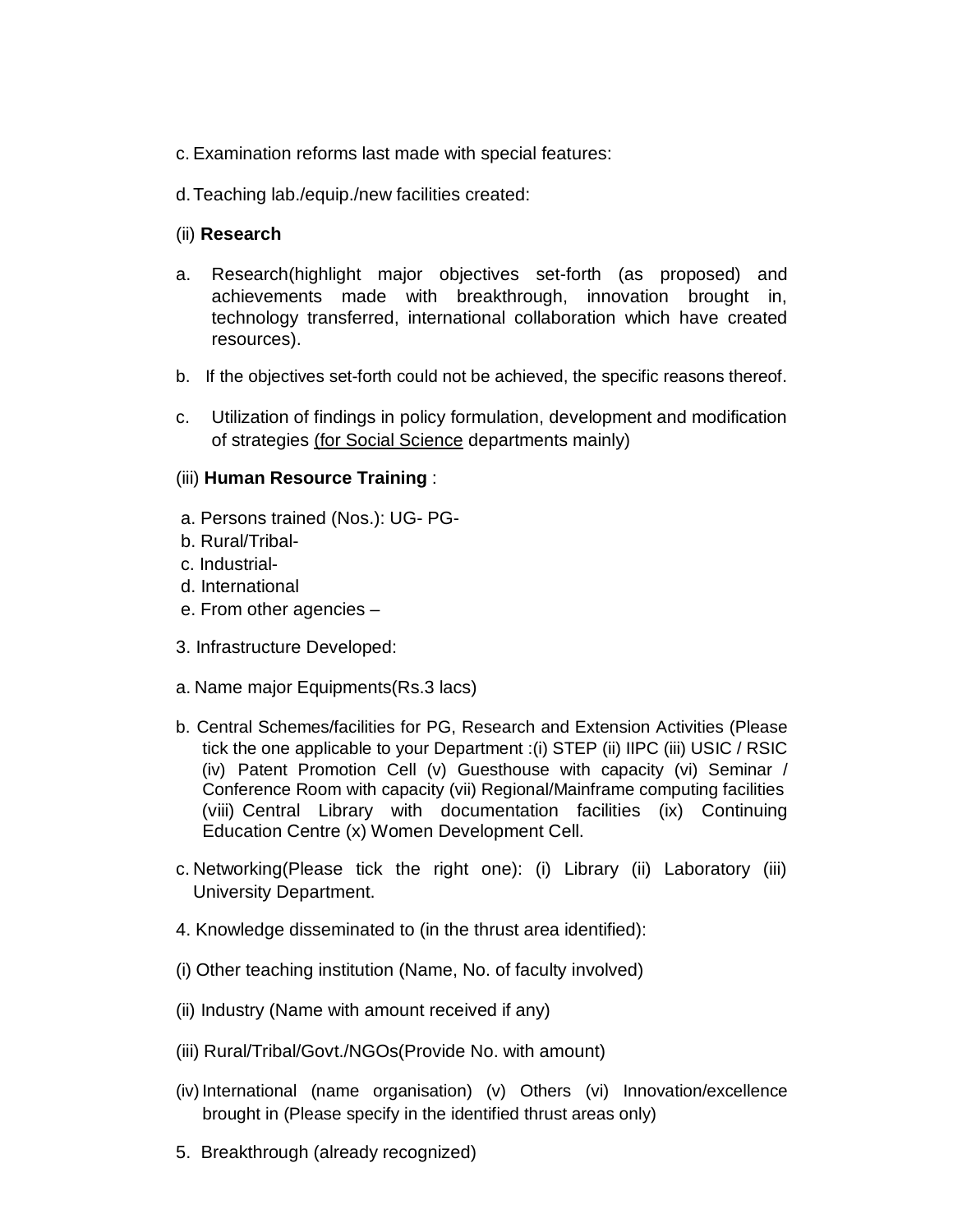- 6. Emerging/Hi-tech/Priority area generated
- 7. Resource generation (specify amount,.Rs. in lakh):

- a. Total amount of resource generated from all sources above
- b. Also mention development grant received from University in other areas of the Department.

| 8. | <b>Item</b>                        | Use of output of research, teaching in (tick and fill up the right one)<br>No.<br><b>Item</b> | No.           |
|----|------------------------------------|-----------------------------------------------------------------------------------------------|---------------|
|    | a. Industries                      | b. Other user deptts.                                                                         |               |
|    | c. National orgns.                 | d. Other organisations                                                                        |               |
| 9. | Other<br>activities:               |                                                                                               |               |
| a. | <b>Items</b>                       | <b>Numbers</b>                                                                                | Time duration |
|    | Seminar                            |                                                                                               |               |
|    | <b>Summer Institute</b>            |                                                                                               |               |
|    | Conference<br>Refresher<br>Courses |                                                                                               |               |
|    | b. Autonomous Character:           |                                                                                               | Yes/No.       |
|    | a. Financial                       |                                                                                               |               |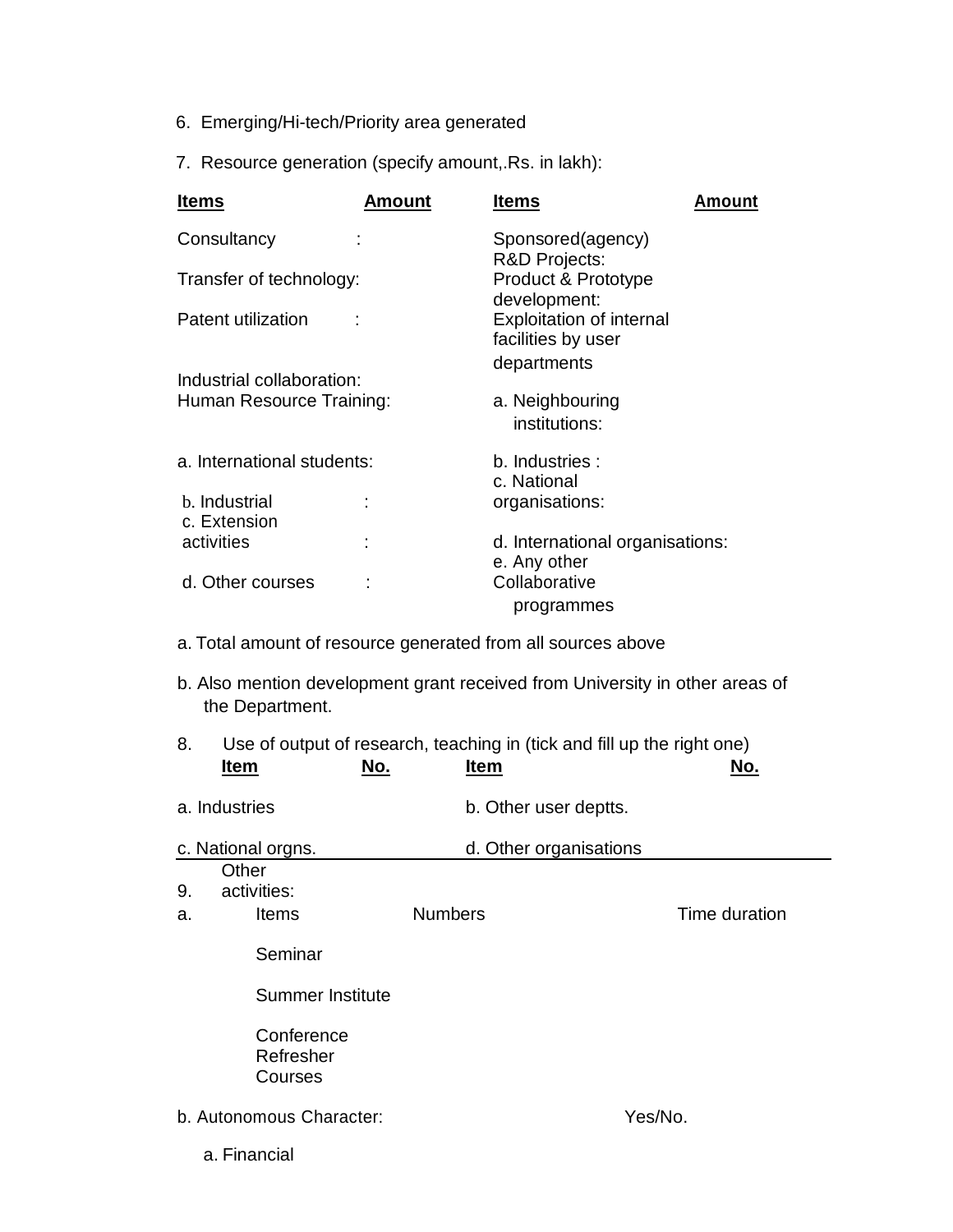- b. Administrative c. Academic
- d. Others

c. Advisory Committee Meeting (No. with Dates)

Major Recommendations

1.

2.

3.

10.Faculty Involved a.

**Faculty Strength:** Positions Available Working Vacant Created

(Put Numbers) In thrust Area(1) Other Areas(2) (1) (2) (1) (2)under SAP/ ASIST

Professor: Associate Prof.: Assistant Prof.: Others:

b. In the identified thrust area(s)\*:

| Faculty                                  | Name | Membership<br>(INSA/BHATNAGAR/BIRLA) | Specialisation/<br><b>Specific Areas</b><br>of expertise |
|------------------------------------------|------|--------------------------------------|----------------------------------------------------------|
| <b>Professor</b>                         |      |                                      |                                                          |
| 1.                                       |      |                                      |                                                          |
| 2.                                       |      |                                      |                                                          |
| 3.                                       |      |                                      |                                                          |
| 4.                                       |      |                                      |                                                          |
| <b>Associate Prof.</b><br>1.<br>2.<br>3. |      |                                      |                                                          |
| <b>Assistant Prof.</b>                   |      |                                      |                                                          |
| 1.                                       |      |                                      |                                                          |
| 2.                                       |      |                                      |                                                          |
| 3.                                       |      |                                      |                                                          |
| Em./ Viz. Prof.                          |      |                                      |                                                          |

\* Provide a list of publication records in referred journals (group area wise, faculty member wise, year-wise).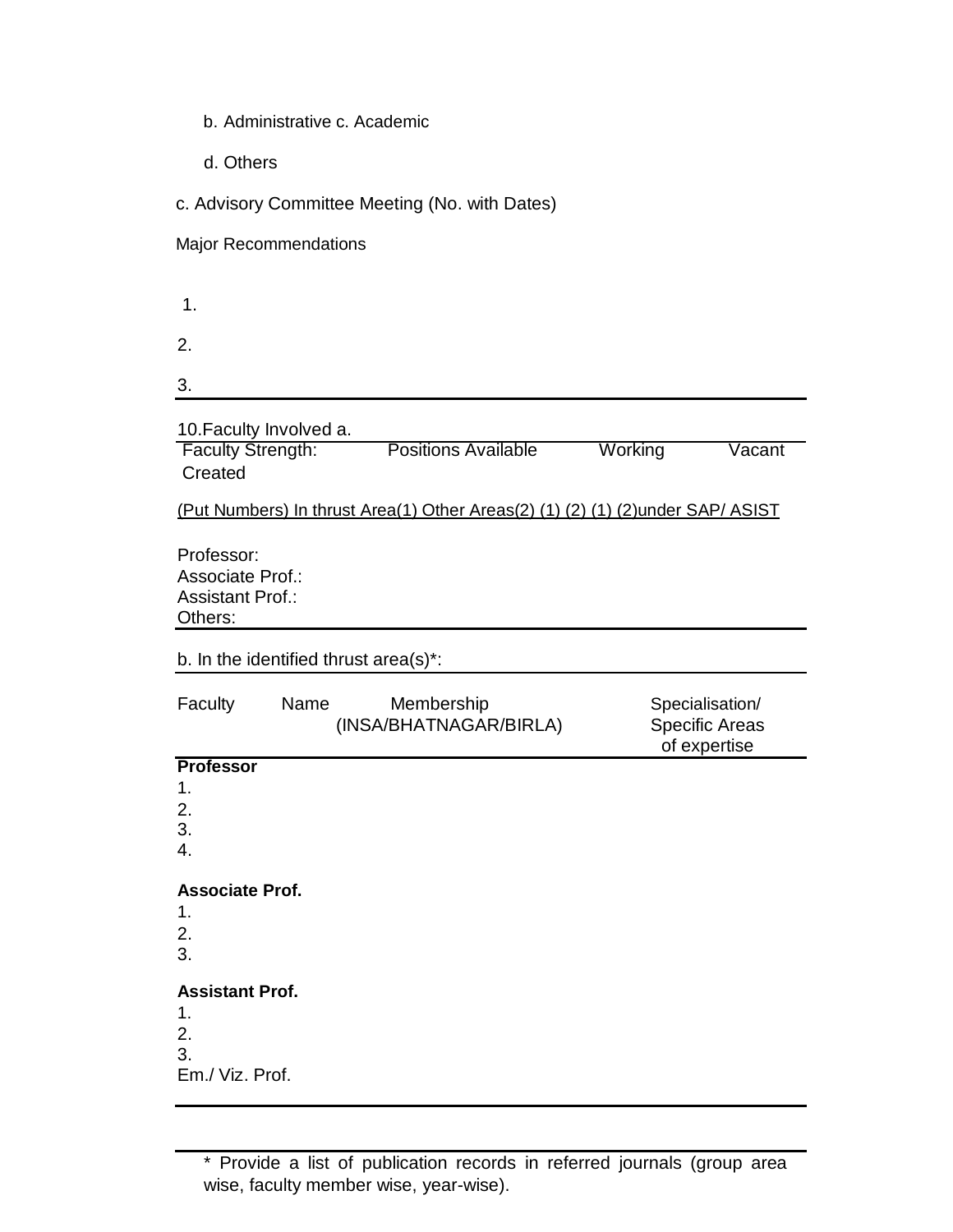| c. Intake(Please put<br>numbers)                                               | <b>Identified</b><br>thrust<br>area | Other than thrust<br>area |
|--------------------------------------------------------------------------------|-------------------------------------|---------------------------|
| Ph.D.                                                                          |                                     |                           |
| PG                                                                             |                                     |                           |
| Fellows                                                                        |                                     |                           |
| NET scholar                                                                    |                                     |                           |
| <b>GATE Scholar:</b>                                                           |                                     |                           |
| Res.Asso.                                                                      |                                     |                           |
| Proj.Asstt.                                                                    |                                     |                           |
| <b>Others</b>                                                                  |                                     |                           |
| 11. National/Nodal Character of the Department National/Nodal/All India Centre |                                     |                           |

a. Resource Persons Invited (Nos.)-

#### International **National**

b. Serving for outside user departments in (Nos. & hrs.)

- i. Hands-on OR technical training ii. Collaborative(international) to university/college teachers
- iii. Teaching to neighbouring institutions iv. Visiting Teachers to foreign university
- v. Equipment facilities vi. Other major infrastructure facilities
- 12. Most critical and essential requirements that may be required to continue the programmes if the UGC agrees to continue or extend support based on the evaluation and final review by expert committee.

| Non-recurring: | Recurring: | Total(Rs.in lakh): (As per                             |
|----------------|------------|--------------------------------------------------------|
|                |            | items given in the guidelines<br>{Please add Annexure} |

- 13.a. Whether the State Government will take up the liability of the faculties and the staff approved under SAP after cessation of the tenure of the programme i.e. five years.
	- b. Whether the State Government has already agreed or has taken up the liability after five years of completion of the tenure of the programme as was communicated along with the approval letter?
	- c. How the Department is going to maintain infrastructure and the status if UGC disagrees to continue the support further. Whether the Department /University will agree for upgradation of the status on no cost basis, if it so happens as per the recommendation of the Committee.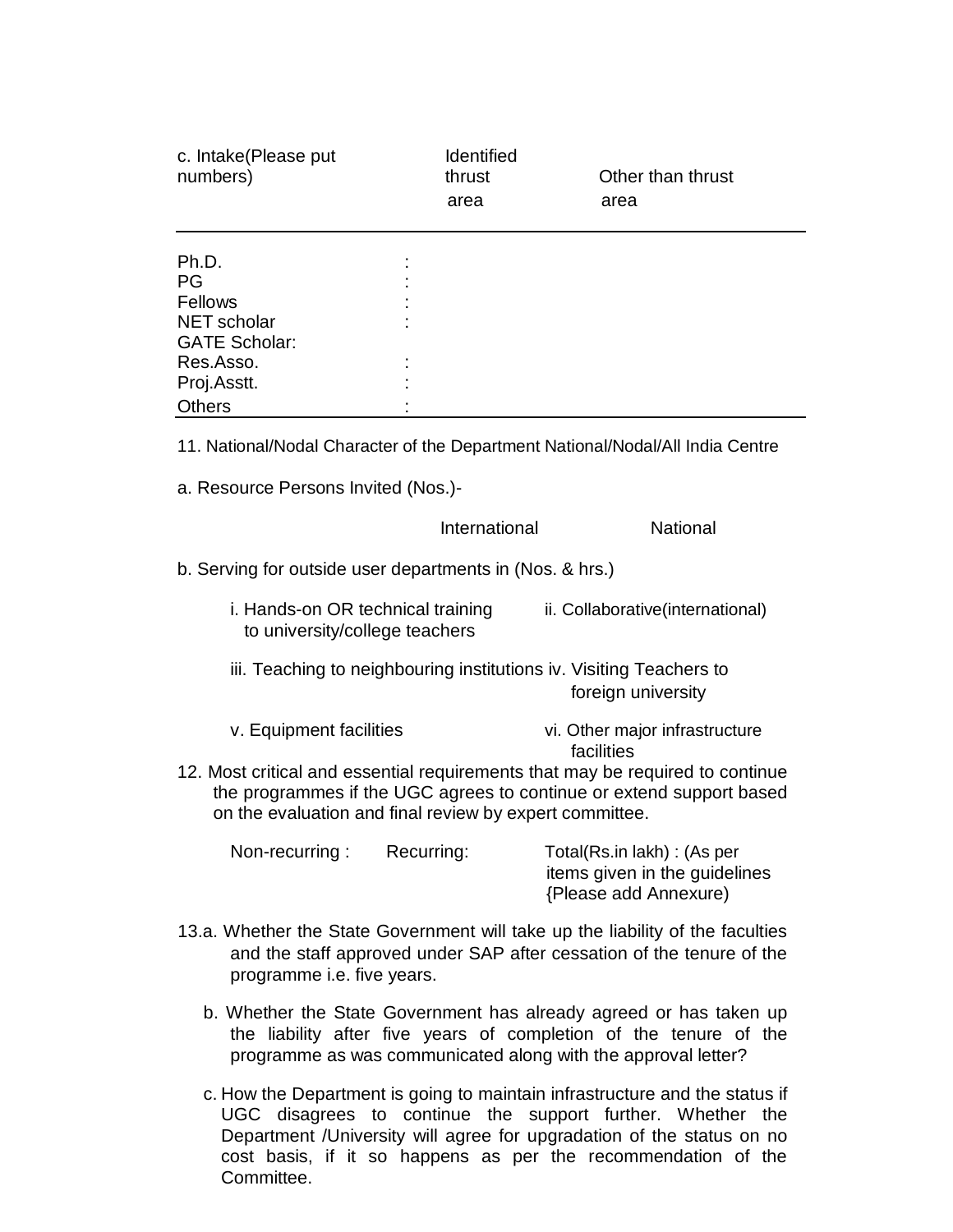14. Utilization Certificates may be provided as per the UGC format. The accounts of the earlier phase be completed, finalised, audited and duly authenticated by the competent authority (Registrar and Finance Officer both) (item-wise and year-wise) for all the allocations and sanctions given to the Department for ongoing/current phase are to be submitted by the Department so that UGC, if provides support again , may immediately release the funds for the phase to be approved as per the above activities.

**Signature : Signature: Programme Registrar of** 

**Coordinator Coordinator the University**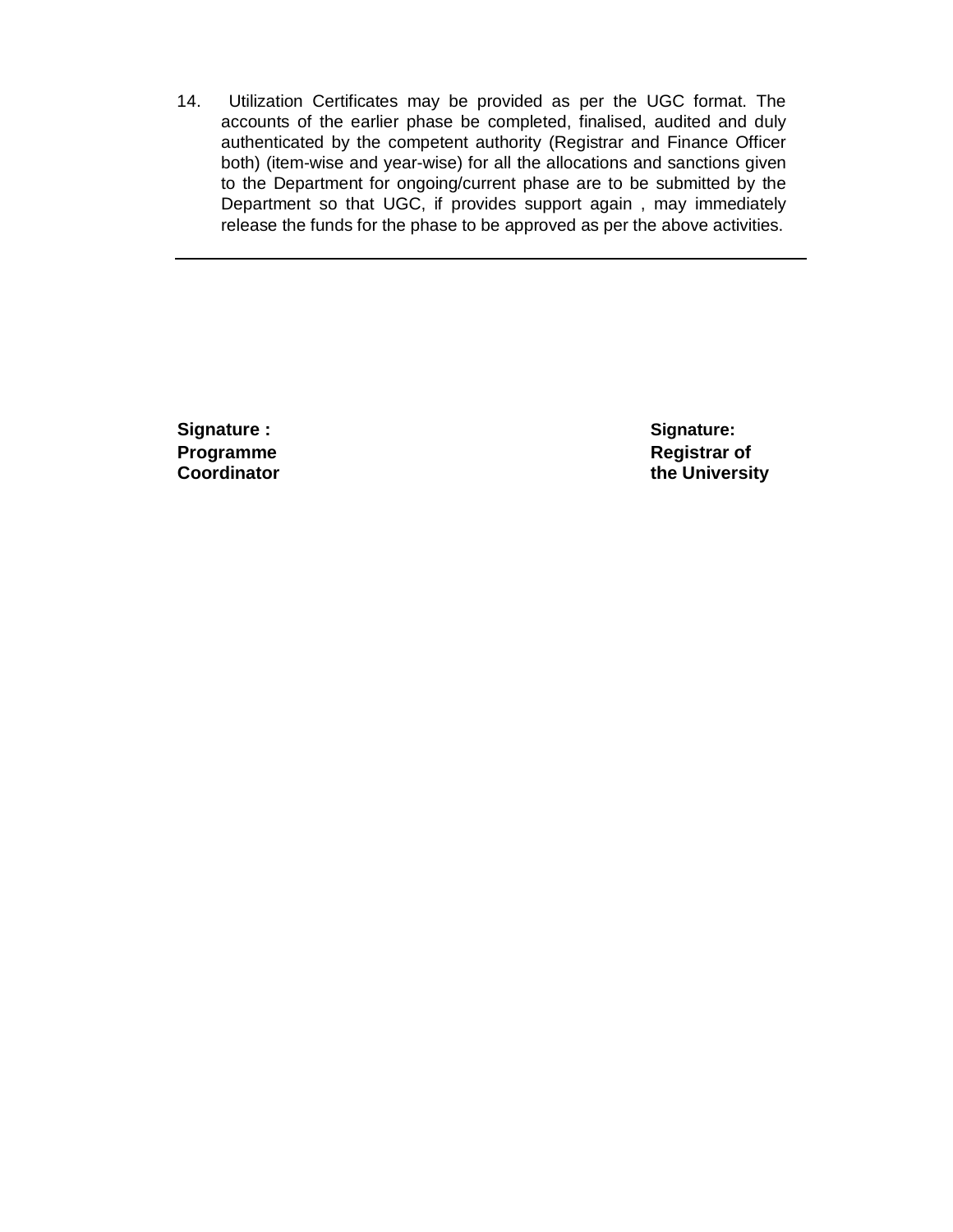#### **UNIVERSITY GRANTS COMMISSION**

REPORT OF THE EXPERT REVIEW COMMITTEE FOR THE DEPARTMENT OF \_\_\_\_\_\_\_\_\_\_\_\_\_\_\_\_\_\_\_\_\_\_\_\_\_\_\_\_\_\_\_\_\_ UNIVERSITY, FINAL REVIEW FOR THE SAP DRS / DSA / CAS LEVEL PHASE-I/II/III, VISITED ON \_\_\_\_\_\_\_\_\_\_\_\_\_\_\_\_\_\_\_

## **RECOMMENDATIONS OF THE MID-TERM REVIEW & ASSESSMENT COMMITTEE**

Name of the Department : the state of the state of the state of the state of the state of the state of the state of the state of the state of the state of the state of the state of the state of the state of the state of the state of t and University with Pin code & Fax

Level of the Deptt. Reviewed : (CAS/DSA/DRS)

| Date of Review                              |      | ٠<br>٠                        |    |
|---------------------------------------------|------|-------------------------------|----|
| Venue                                       |      | ٠<br>$\overline{\phantom{a}}$ |    |
| <b>Review Status</b><br>(Mid-term)<br>Phase |      | ٠<br>٠<br>٠<br>٠              |    |
| Period                                      | From |                               | חז |

#### **Expert Members & UGC official**

|    | <b>Name</b> | <b>Address</b> | Tel./Fax No. |
|----|-------------|----------------|--------------|
| 1. |             |                |              |
| 2. |             |                |              |
| 3. |             |                |              |
| 4. |             |                |              |
| 5. |             |                |              |
| 6. |             |                |              |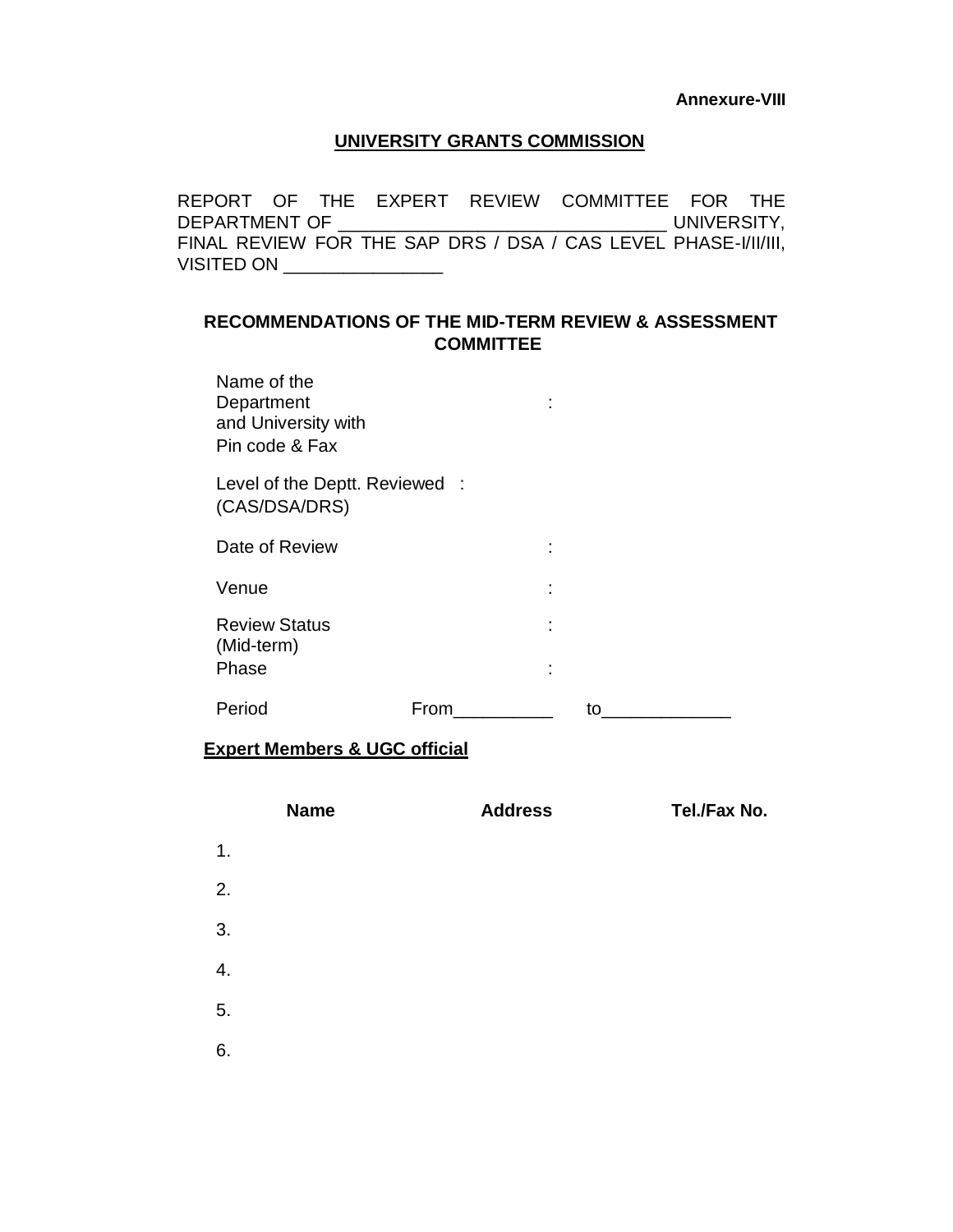- 1. **Thrust Area identified & recommended by the Committee – (Existing Programme).**
- **2. a) Coordinator identified by the Expert Committee Designation:- (Existing Programme)**

| Name<br>Designation<br>Telephone No./Fax/e-mail<br>Area of specialization                 |  |
|-------------------------------------------------------------------------------------------|--|
| Status of the Coordinator<br>(senior most or not)                                         |  |
| Whether he/she is the same<br>Coordinator as was in the<br>earlier/ongoing phase or level |  |

b) Deputy Coordinator identified by the Expert Committee Designation:- (Existing Programme)

| Name<br>Desination<br>Telephone No./Fax/e-mail<br>Area of specialization                  |  |
|-------------------------------------------------------------------------------------------|--|
| Status of the Coordinator<br>(senior most or not)                                         |  |
| Whether he/she is the same<br>Coordinator as was in the<br>earlier/ongoing phase or level |  |

**3. Advisory Committee Members recommended by the Committee :** 

| <b>Name</b> | <b>Specialisation</b> | <b>Address/Fax/Tele No./e-</b> |
|-------------|-----------------------|--------------------------------|
| mail        |                       |                                |

1.

2.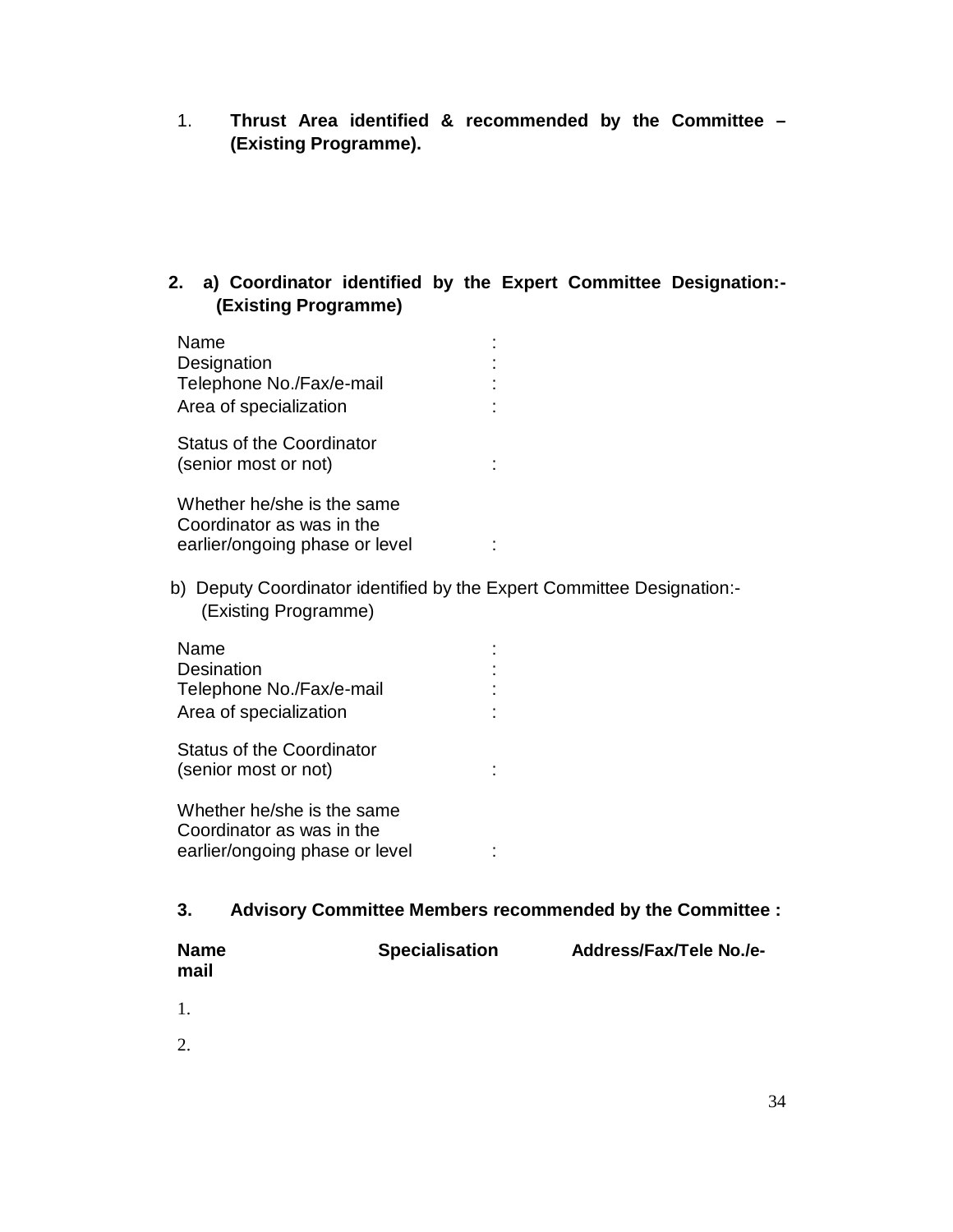**4. Major Objectives set-forth for the phase now being reviewed: (Existing Programme)** 

## **5. Objective achieved** :

- a) Breakthrough, if any :
- b) Excellence in the identified thrust area:
- c) Other thrust / hi-tech /emerging area nurtured:
- d) Technology /method patent developed and used industrially/commercially:
- e) New Courses introduced and implemented with intake of students, number of faculty involved, sponsoring agency, if any, of the students, possible employer and user department /organization /agency:
- f) Publication status:
- g) Few lines write-up on research highlights of the Department: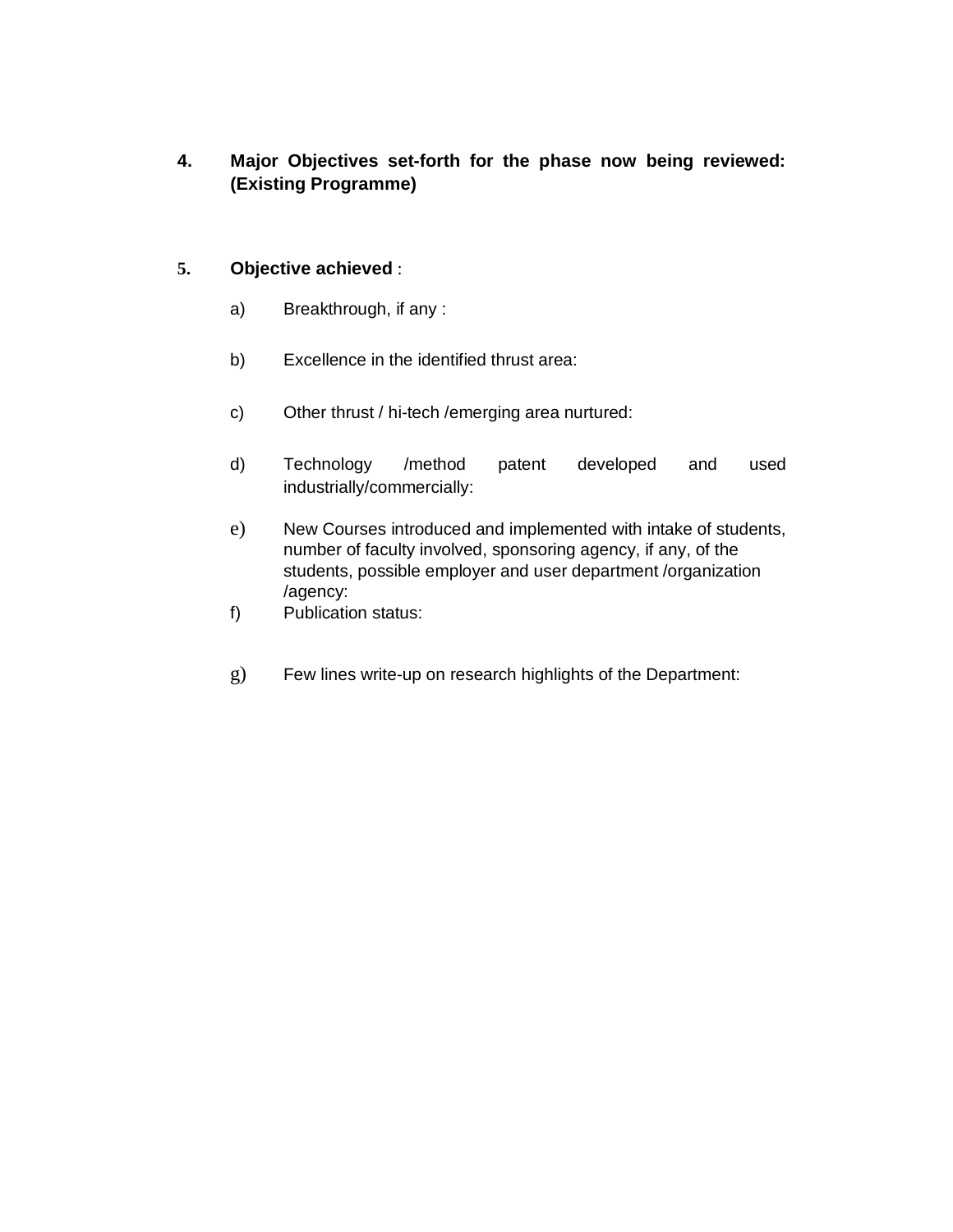## **6. Impact of the programme on the following parameters:**

- (i) Infrastructure developed :
- (ii) Major equipments/ facilities created (provide list) :
- (iii) Industrial collaboration and amount of resource generated :
- (iv) Research publication in refereed journals in the identified thrust areas and in areas where the facilities under this programme were used :
- (v) Manpower trained (last five years) :
- (vi) Total amount of resources generated
- (vii) International collaboration (with industry, institutions, man -power trained):-
- (viii) Generation of new ideas, Innovative worthwhile for mentioning.
- (ix) a) Industrial/commercial attachment:
	- b) Whether the UGC SAP ideas of attachment of meritorious students from neighbouring universities/colleges for six week implemented: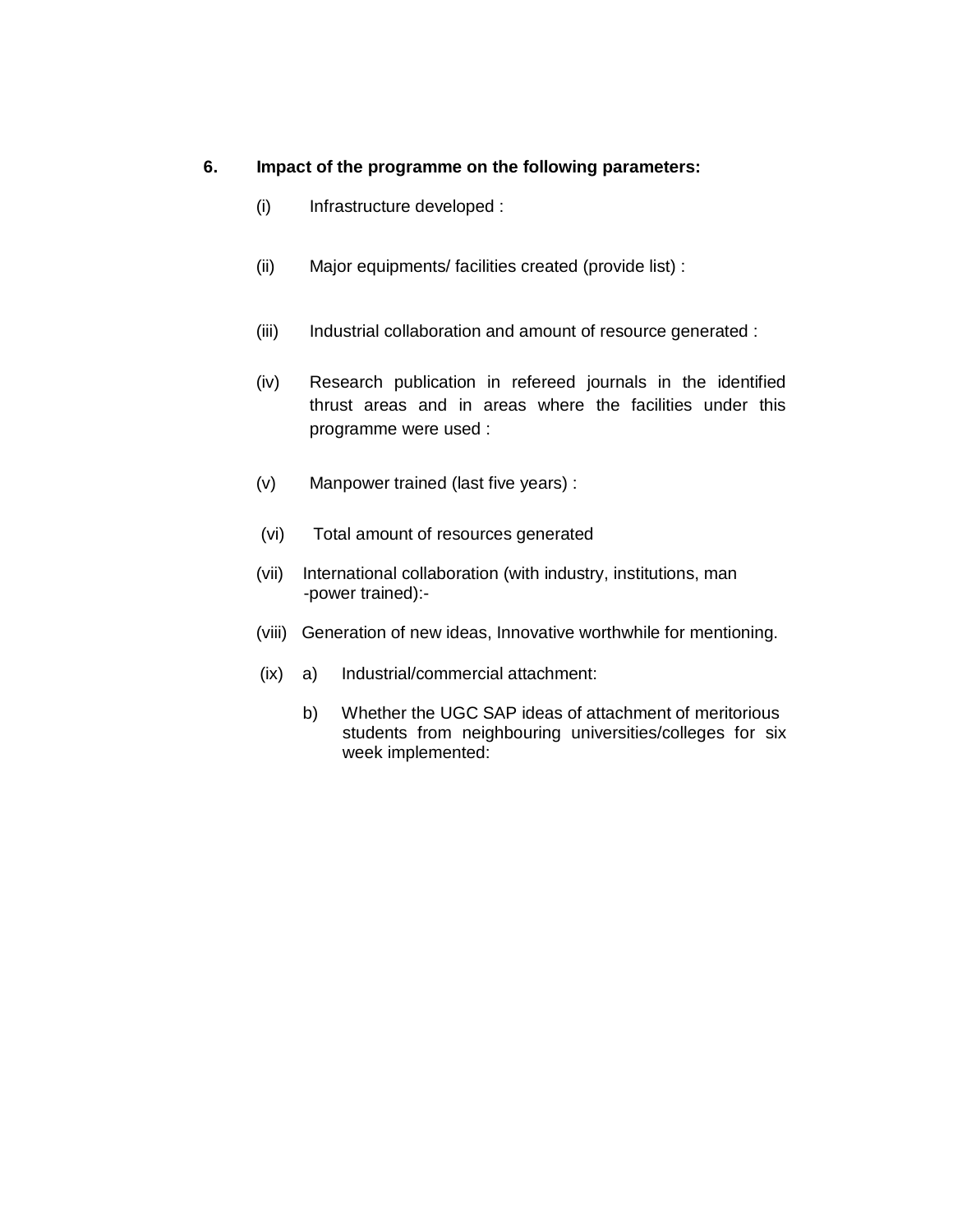## **7. (a) Whether the department is acting as a nodal centre as could be judged from :**

- (i) Intake of students nationally and internationally :
- (ii) Collaboration nationally and internationally :
- (iii) Training of human resource development and involvement of faculty:
- **8. The autonomy of the department is satisfactory or not with respect to academic, financial and administrative functioning:**
- **9. The examination reforms and restructuring of courses are taken care of properly in time or not, provide details:**
- **10 The functioning of the Advisory Committee was proper or it is disfunctional, please comment:** 
	- a. **How many times the Advisory Committee met?** :
	- **b. Important resolution which may be considered by the UGC, if any:**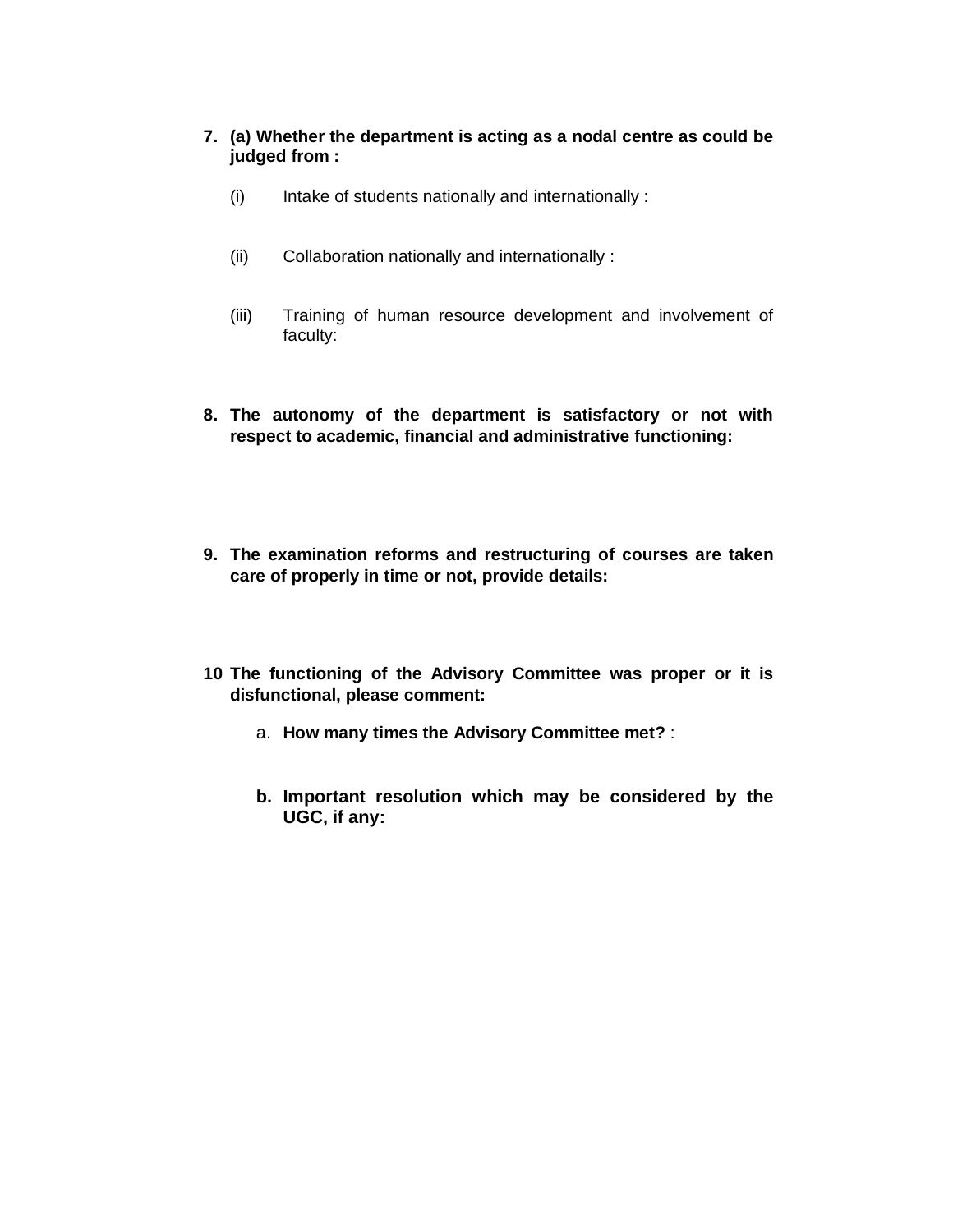- **11. The future Plan of research work approved by the Committee and the Major objectives not achieved during the existing SAP level.**
- **12 Whether the committee wants to make any special comments for notice of the highest authority of UGC with respect to functioning of the department at all angles, which may be kept confidential, if it is so necessary:**

#### 13. a. **The utilization of the funds have been made for the purpose as was given on** :

- i) The creation of major infrastructure & equipment:
- ii) UG/PG institutional & academic development:
- iii) Strengthening of research facility, collaboration:
- iv) Central facility for building :
- b. Whether the committee is satisfied with utilization or not:

## 14. **Other special comments/remarks of the committee, if any :**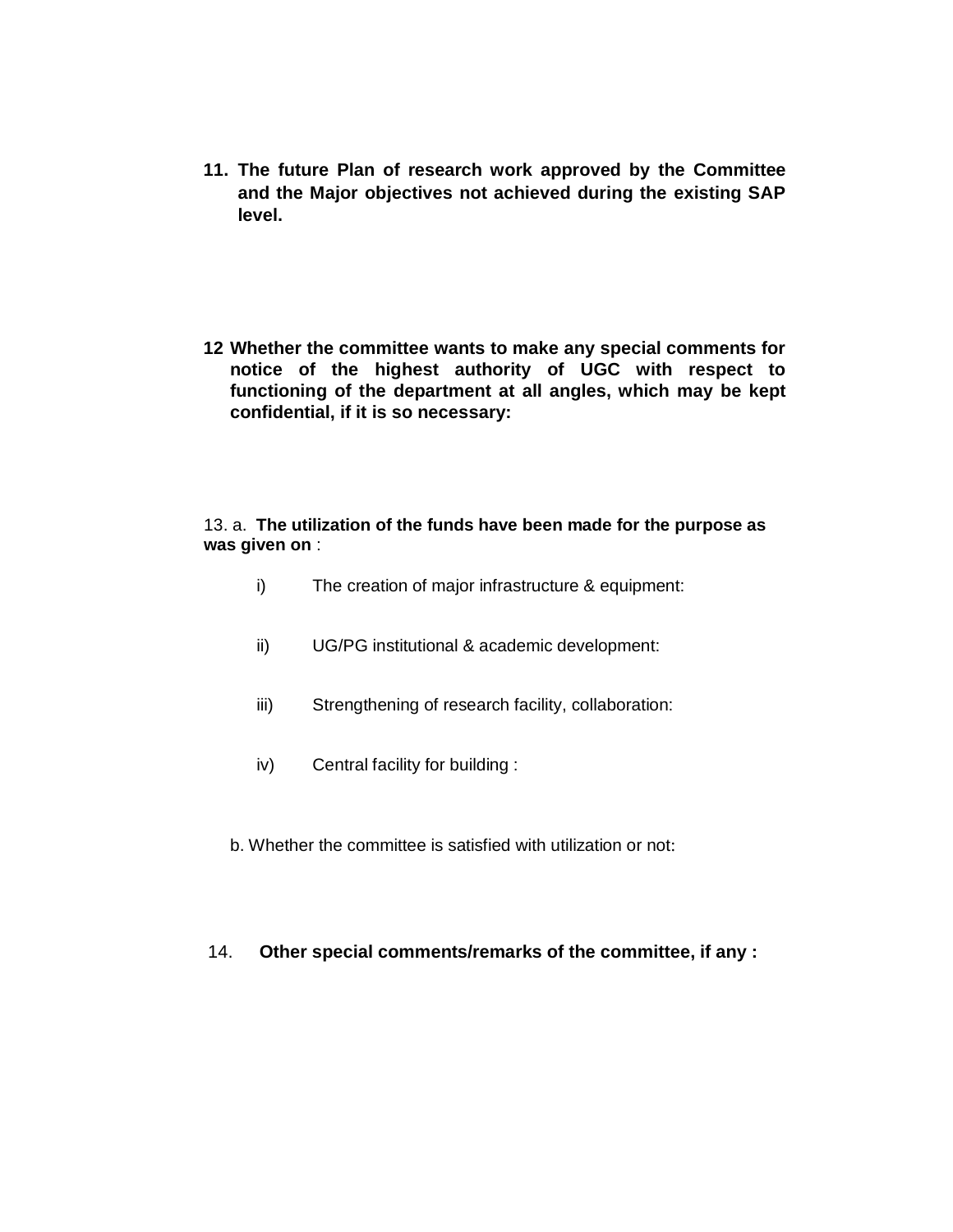# 15. **BASIC SCIENTIFIC RESEARCH (BSR)**

- (a) Whehther the Department has also received Yes/No any grant under the UGC Scheme. Basic Scientific Research (BSR) Scheme
- (b) If, so , the quantum of grant received
- (c) Whether the amount has been utilized for the development of infrastructure facilities in the Laboratory.
- (d) How many meritorious fellowships have been awarded by the UGC and its break-up year-wise.
- (e) Any reasons, if the grant has not been utilized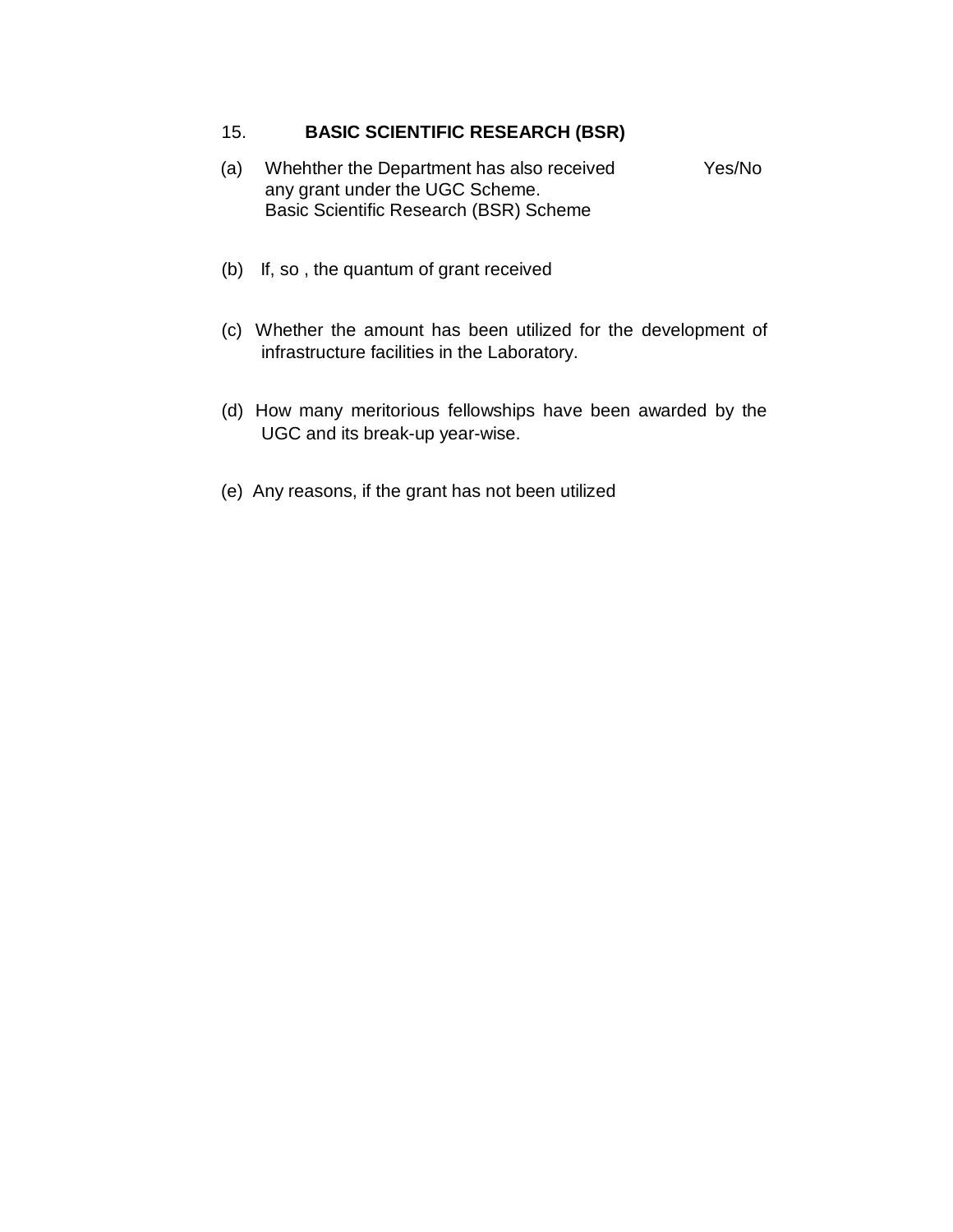## 16. **The Committee strongly recommends following : (This is Mid -Term-Review)**

- (i) Any special requirement of the department
- (ii) Continuation of the activities at the same level of **\_\_\_\_\_\_\_\_\_\_\_** under the SAP.

# 17. **OVERAL GRADATION OF THE PERFORMANCE :-**

| Average | <b>Satisfactory</b> | Good | <b>Very Good</b> | <b>Excellent</b> |
|---------|---------------------|------|------------------|------------------|
|---------|---------------------|------|------------------|------------------|

**Signature of the Expert Committee Members & UGC Officials:-**

|    | <b>Name</b> | Address & Tel./Fax No. | <b>Signature</b> |
|----|-------------|------------------------|------------------|
| 1. |             |                        |                  |
| 2. |             |                        |                  |
| 3. |             |                        |                  |
| 4. |             |                        |                  |
| 5. |             |                        |                  |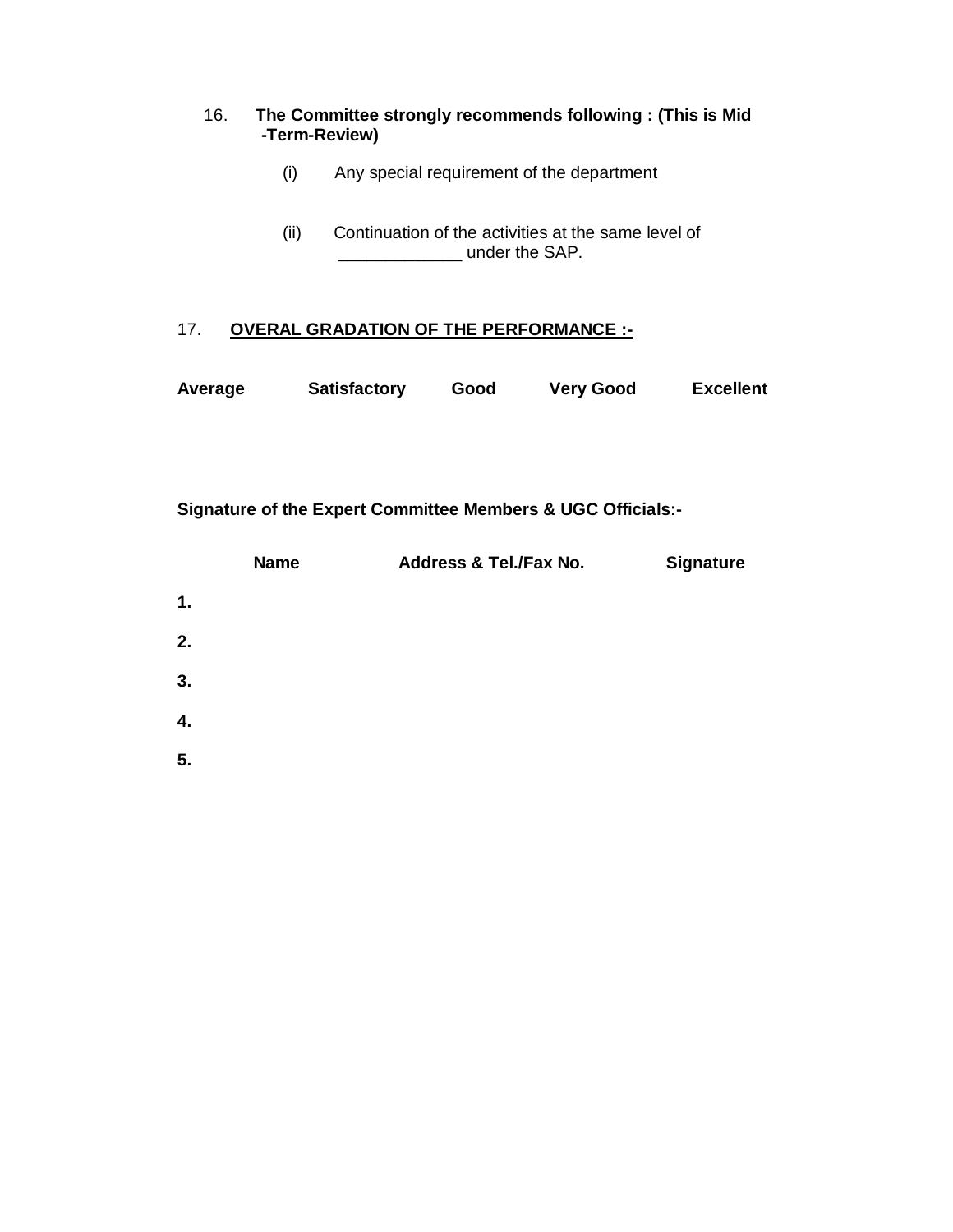**Annexure-IX**

#### **UNIVERSITY GRANTS COMMISSION**

**REPORT OF THE EXPERT REVIEW COMMITTEE FOR THE DEPARTMENT UNIVERSITY, FINAL REVIEW** FOR THE SAP DRS / DSA / CAS LEVEL PHASE-VIVIII VISITED ON **\_\_\_\_\_\_\_\_\_\_\_\_\_\_\_\_ 200**

## **RECOMMENDATIONS OF THE FINAL REVIEW & ASSESSMENT COMMITTEE**

| Name of the<br>Department<br>and University with<br>Pin code & Fax |      |    |
|--------------------------------------------------------------------|------|----|
| Level of the Deptt. Reviewed :<br>(CAS/DSA/DRS)                    |      |    |
| Date of Review                                                     |      |    |
| Venue                                                              |      |    |
| <b>Review Status</b><br>(Final)<br>Phase                           |      |    |
| Period                                                             | From | to |

## **Expert Members & UGC official**

|    | <b>Name</b> | <b>Address</b> | Tel./Fax No. |
|----|-------------|----------------|--------------|
| 1. |             |                |              |
| 2. |             |                |              |
| 3. |             |                |              |
| 4. |             |                |              |
| 5. |             |                |              |
| 6. |             |                |              |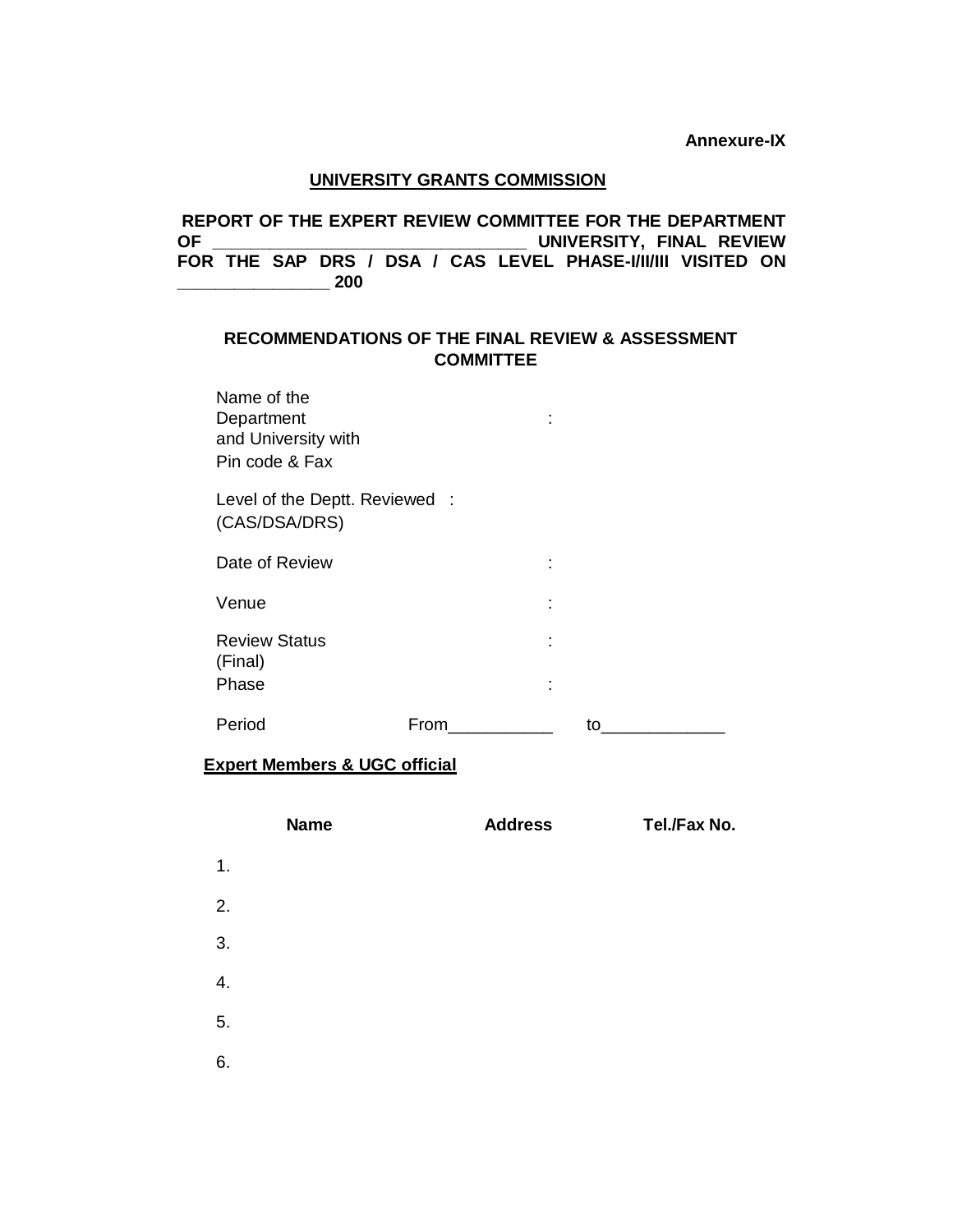## 1. **Thrust Area identified & recommended by the Committee now (Not too narrowly):-**

2. a) **Coordinator** identified and recommended by the Expert Committee Designation:

| Name<br>Designation<br>Telephone No./Fax/e-mail<br>Area of specialization                 |  |
|-------------------------------------------------------------------------------------------|--|
| Status of the Coordinator (senior most<br>or not)                                         |  |
| Whether he/she is the same<br>Coordinator as was in the<br>earlier/ongoing phase or level |  |

b) **Deputy Coordinator** identified and recommended by the Expert Committee Designation:

| Name<br>Designation<br>Telephone No./Fax/e-mail<br>Area of specialization                 |  |
|-------------------------------------------------------------------------------------------|--|
| Status of the Coordinator (senior most<br>or<br>not)                                      |  |
| Whether he/she is the same<br>Coordinator as was in the<br>earlier/ongoing phase or level |  |

**3. Advisory Committee Members recommended now by the Committee : (other than Review Committee members)** 

|    | <b>Name</b> | <b>Specialisation</b> | <b>Address/Fax/Tel No./Email</b> |
|----|-------------|-----------------------|----------------------------------|
| 1. |             |                       |                                  |
|    |             |                       |                                  |

2.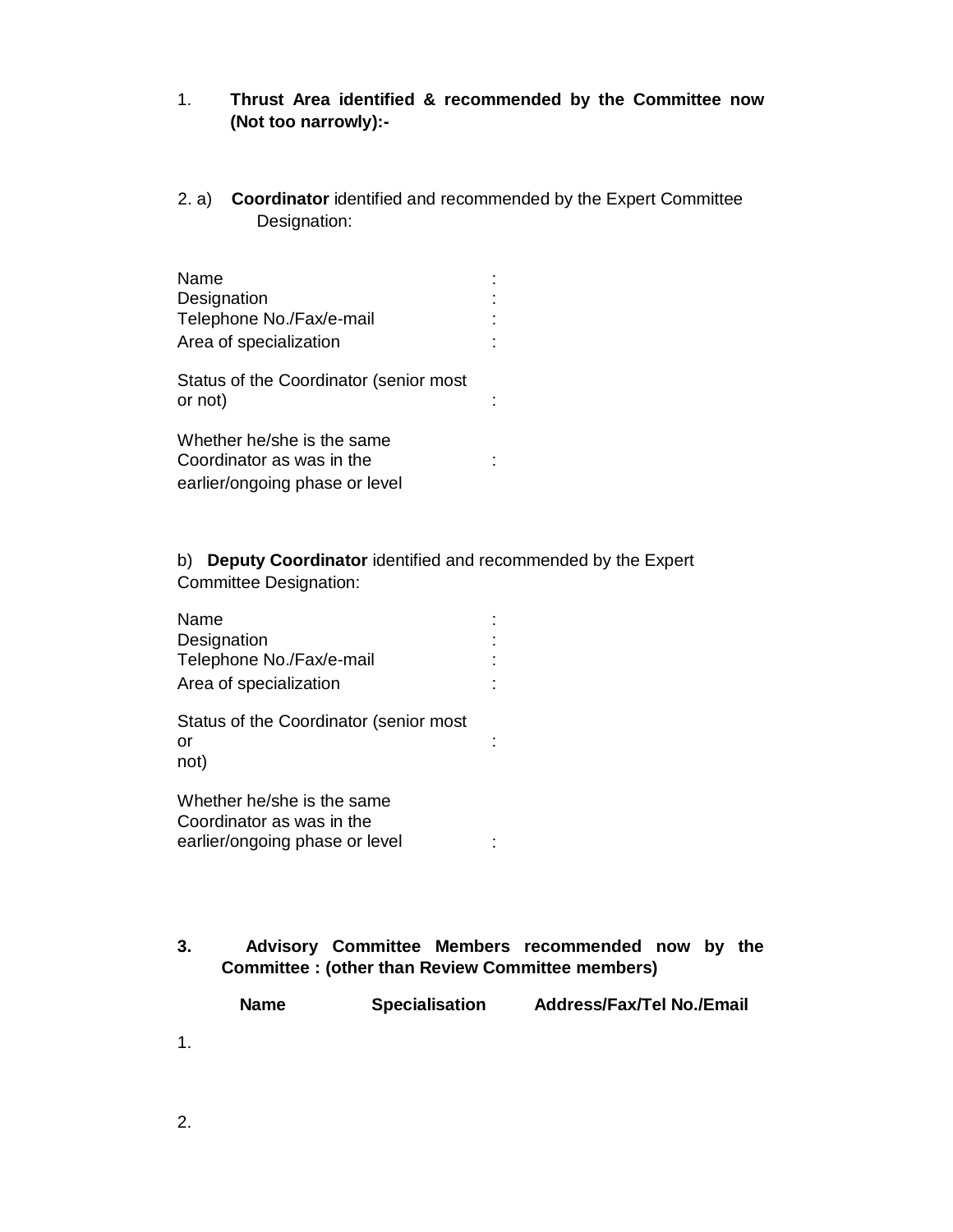# **4. Major Objectives set-forth for the phase now being reviewed: (Existing SAP Programme)**

# **5. Objective achieved** :

- a) Breakthrough, if any :
- b) Excellence in the identified thrust area:
- c) Other thrust / hi-tech /emerging area nurtured:
- d) Technology /method patent developed and used industrially/commercially:
- e) New Courses introduced and implemented with intake of students, number of faculty involved, sponsoring agency, if any, of the students, possible employer and user department /organization /agency:
- f) Publication status :
- g) Few lines write-up on research highlights of the Department :

## **6. Impact of the programme on the following parameters:**

- (i) Infrastructure developed :
- (ii) Major equipments/ facilities created (provide list) :
- (iii) Industrial collaboration and amount of resource generated :
- (iv) Research publication in refereed journals in the identified thrust areas and in areas where the facilities under this programme were used :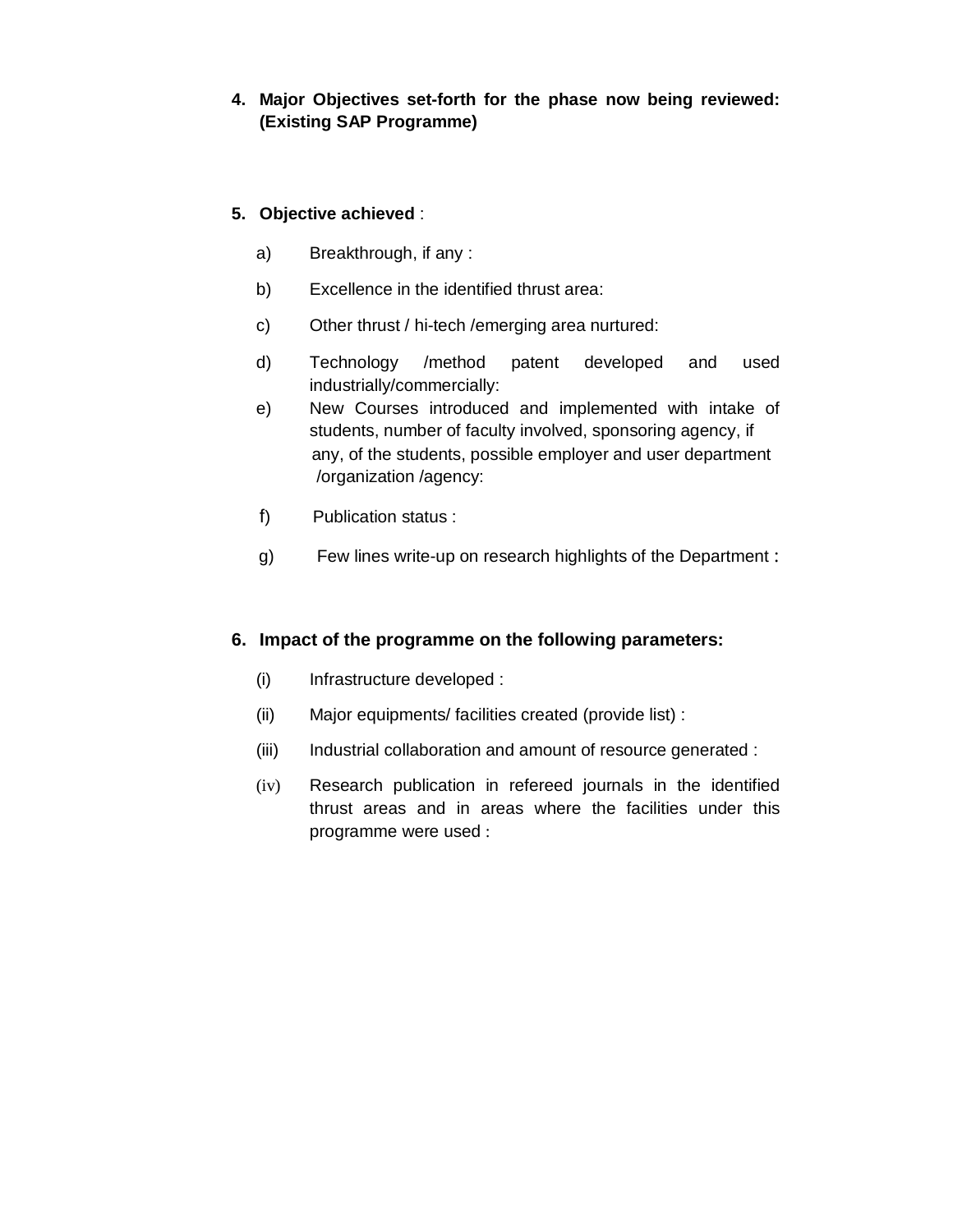- (v) Manpower trained (last five years) :
- (vi) Total amount of resources generated :
- (vii) International collaboration (with industry, institutions, manpower trained) :-
- (viii) Generation of new ideas Innovative worthwhile for mentioning.
- (ix) a. Industrial/commercial attachment :
	- b. Whether the UGC SAP ideas of attachment of meritorious students from neighbouring universities/colleges for six week implemented:

## **7. (a) Whether the department is acting as a nodal centre as could be judged from** :

- (i) Intake of students nationally and internationally :
- (ii) Collaboration nationally and internationally :
- (iii) Training of human resource development and involvement of faculty:
- **8. The autonomy of the department is satisfactory or not with respect to academic, financial and administrative functioning:**
- **9. The examination reforms and restructuring of courses are taken care of properly in time or not, provide details:**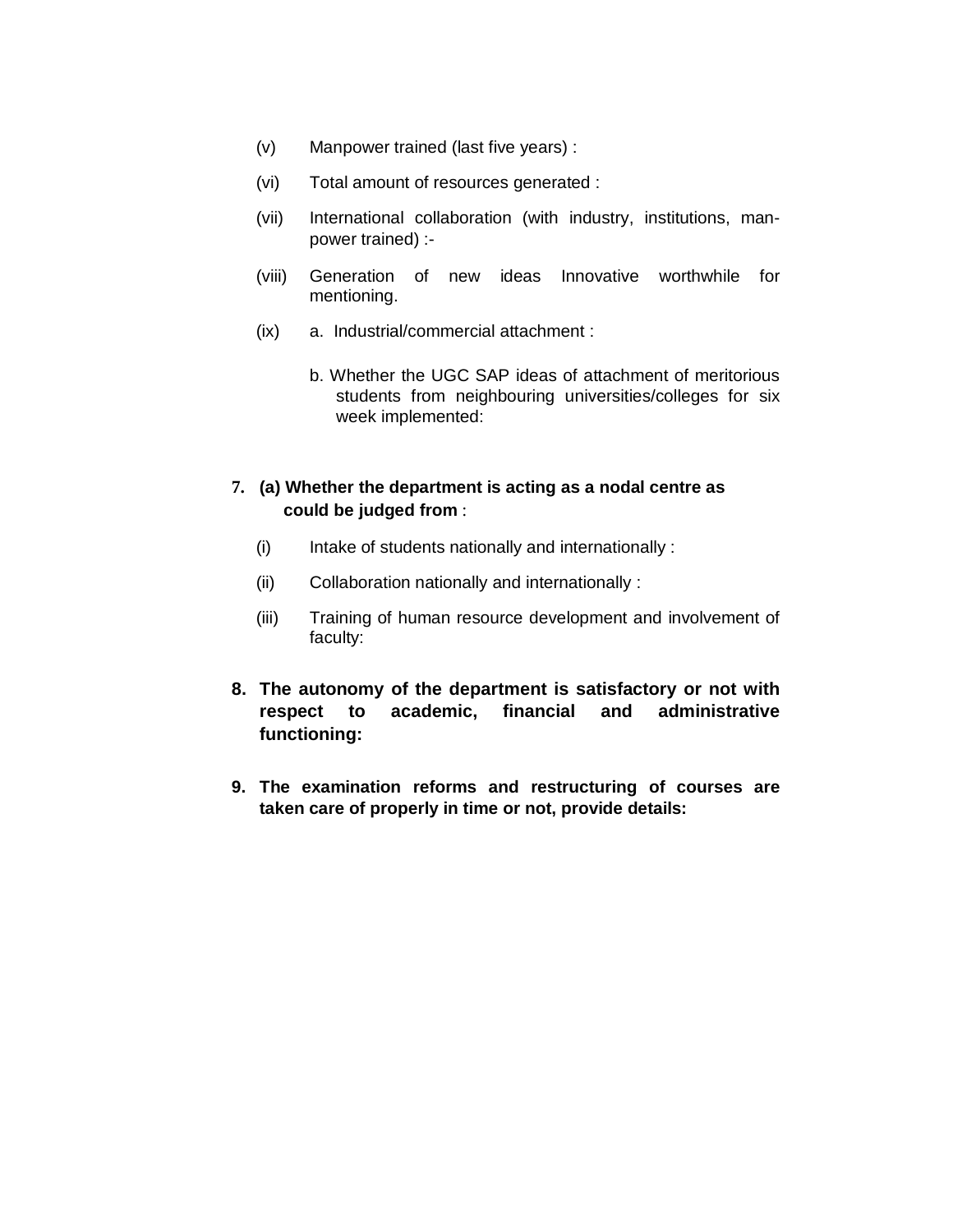- **10. The functioning of the Advisory Committee was proper or it is disfunctional, please comment:** 
	- **a. How many times the Advisory Committee met? :**
	- **b. Important resolution which may be considered by the UGC, if any:**
- **11. The future Plan of research work approved by the Committee and the Major objectives set-forth**.
- **12. a. Whether the committee wants to make any special comments for notice of the highest authority of UGC with respect to functioning of the department at all angles, which may be kept confidential, if it is so necessary:**
- b. Whether the committee feels that specially for this department which has been supported since many years by the UGC whether the cessation of grants to this department under the programme is possible now or after a certain period:
- c. If not for the above '12.b' please justify support needed:

#### **13. a. The utilization of the funds have been made for the purpose as was given on :**

- i) The creation of major infrastructure & equipment:
- ii) UG/PG institutional & academic development:
- iii) Strengthening of research facility, collaboration:
- v) Central facility for building :
- b. Whether the committee is satisfied with utilization or not:
- 14. **Other special comments/remarks of the committee, if any :**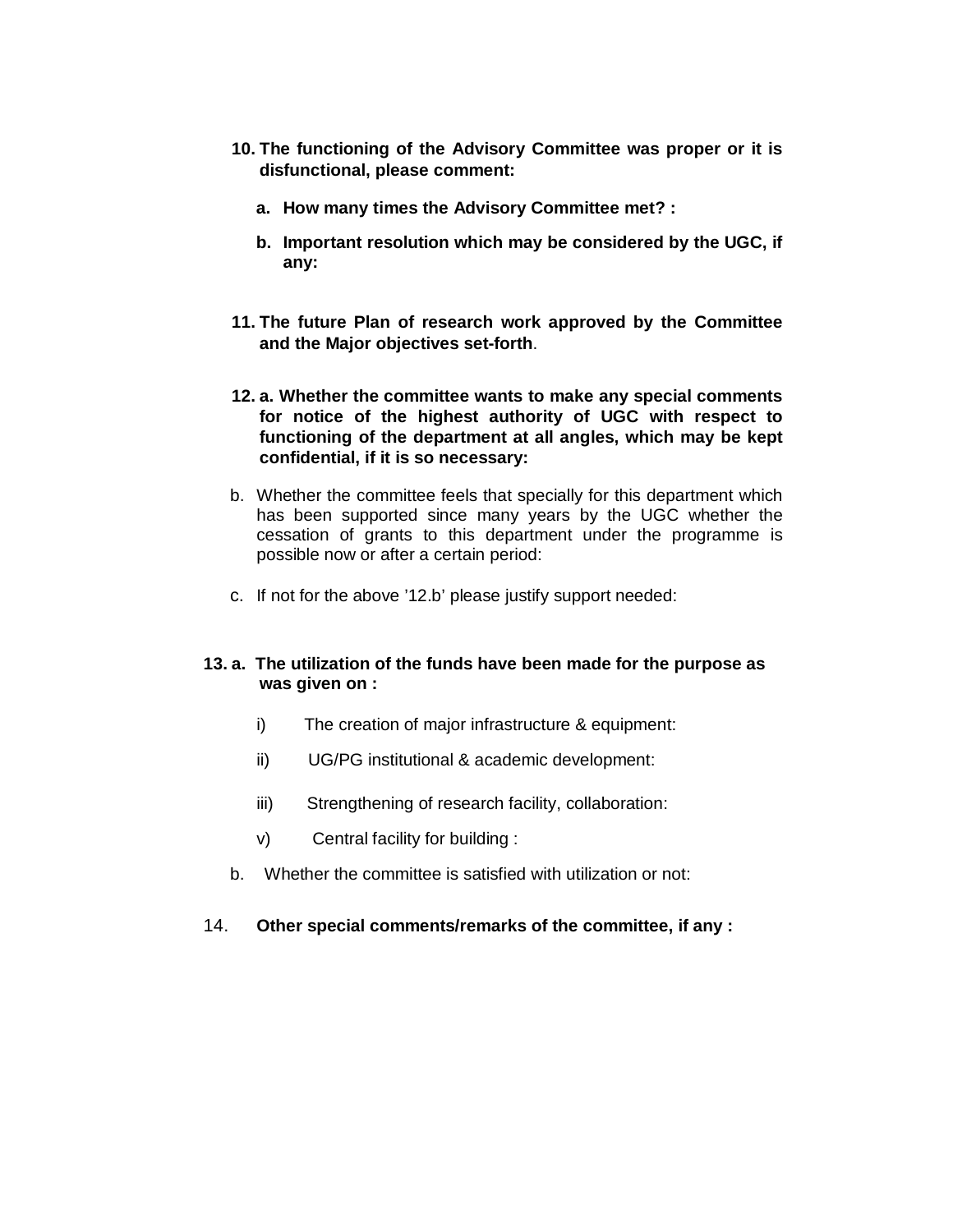## **15. BASIC SCIENTIFIC RESAERCH (BSR)**

- (a) . Whether the Department has also received Yes /No any grant under the UGC Scheme. Basic Scientific Research (BSR) Scheme
- (b) If, so , the quantum of grant received
- (c) Whether the amount has been utilized for the development of infrastructure facilities in the Laboratory.
- (d) How many meritorious fellowships have been awarded by the UGC and its break-up year-wise.
- (e) Any reasons, if the grant has not been utilized

## 16. **The Committee strongly recommends following :**

- (i) Upgradation of the departmental status from  $\sqrt{2}$ to\_\_\_\_\_\_\_\_\_\_\_\_.
- (ii) Continuation of the activities at the same level under SAP Phase-I/Phase-II/Phase-III-DRS/DSA/CAS.
- (iii) Down-graded the level of assistance from \_\_\_\_\_\_ to\_\_\_\_\_\_\_\_\_
- (iv) Discontinue the status.

#### **17 The financial inputs recommended by the committee is given as below:**

#### **NON-RECURRING** (**RS. (IN LAKHS)**

- I Equipment
- II Building (upgradation/augmentation extention of existing laboratory for housing and Installation of new equipment) (maximum Limit upto 20 lakhs) including air-conditioning
- III Reprographics facilities.

## **RECURRING RS. (IN LAKHS)**

# I Contingency/Working expenses @ Rs.\_\_\_\_\_\_\_\_\_\_\_\_\_\_\_ p.a.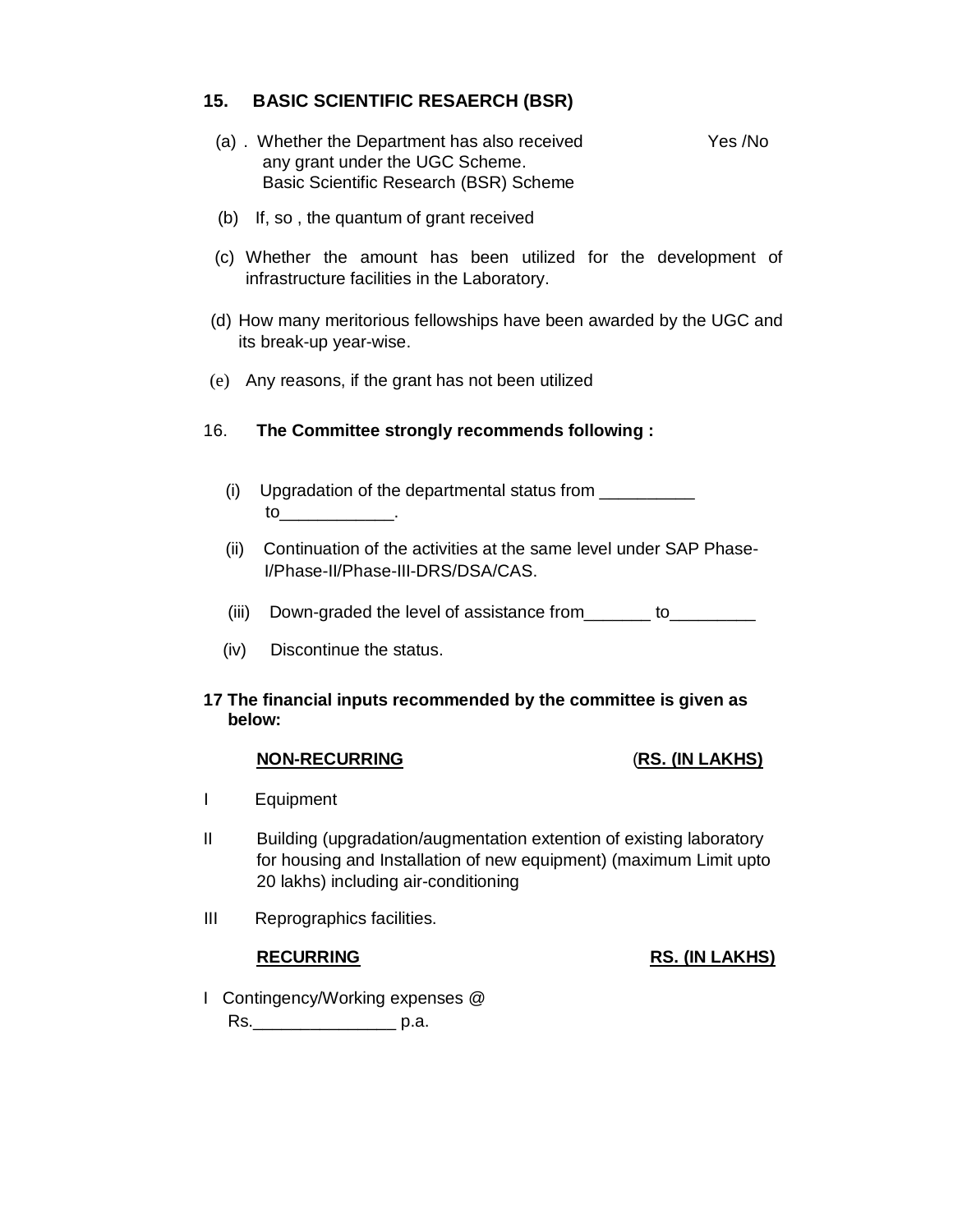- II Chemicals/Consumables/Glasswares @ Rs.\_\_\_\_\_\_\_\_\_\_\_\_ p.a.
- III Travels/Field facilities/Field trips for Faculty members only ( all within India only) @ Rs.\_\_\_\_\_\_\_\_\_\_\_\_\_ p.a
- IV Visiting Fellows @ Rs.\_\_\_\_\_\_\_\_\_\_\_\_\_\_\_\_\_ p.a.
- V Seminars (for organization) on thrust area @ Rs. \_\_\_\_\_\_\_\_\_\_\_\_\_\_\_\_\_\_\_\_\_\_\_ p.a.
- VI Hiring the services of Technical/Industrial/ Secretarial assistance as relevant to the Programme (for programme duration only) @ Rs.\_\_\_\_\_\_\_\_\_\_\_\_\_\_\_ p.a.
- VII Advisory Committee meetings (TA/DA For UGC nominees in the Committee) @ Rs. \_\_\_\_\_\_\_\_\_\_\_\_\_\_\_\_\_\_\_ p.a.
- VIII Books and Journals @ Rs.\_\_\_\_\_\_\_\_\_\_\_\_\_\_\_\_\_\_\_\_\_\_ p.a.

## **Signature of Experts**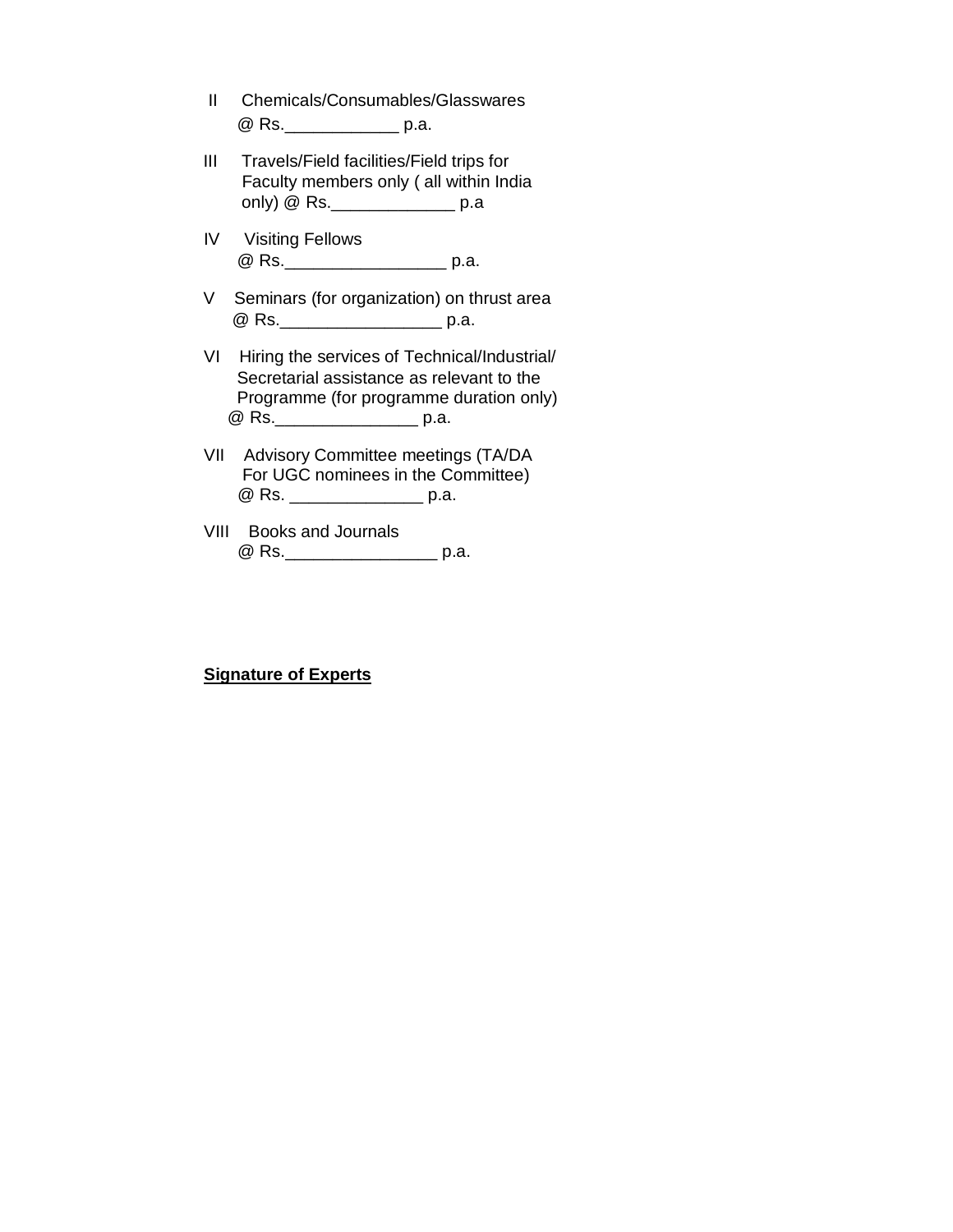## **18. OVERALL PERFORMANCE**

Name of the Deptt./University:

Note:- Please indicate against each criteria of evaluation as per rating:-

(1) Average (2) Satisfactory (3) Good (4)Very Good (5) Excellent

| <b>Scale</b> |                               | Average | <b>Satisfactory</b> | Good | <b>Very</b><br>Good | <b>Excellent</b> |
|--------------|-------------------------------|---------|---------------------|------|---------------------|------------------|
|              | <b>CRITERIA FOR</b>           |         |                     |      |                     |                  |
|              | <b>EVALUATION INDICATION</b>  |         |                     |      |                     |                  |
| A            | Scientific Objectives its     |         |                     |      |                     |                  |
|              | contemporaries National/      |         |                     |      |                     |                  |
|              | <b>International Level</b>    |         |                     |      |                     |                  |
| B            | Infrastructure and Technical  |         |                     |      |                     |                  |
|              | capabilities available/       |         |                     |      |                     |                  |
|              | developed                     |         |                     |      |                     |                  |
| C            | Scientific Leadership         |         |                     |      |                     |                  |
|              | potential & organization      |         |                     |      |                     |                  |
|              | capabilities available        |         |                     |      |                     |                  |
| D            | Technical spinoffs. (i.e.,    |         |                     |      |                     |                  |
|              | Instrument/material/          |         |                     |      |                     |                  |
|              | systems/models/developed      |         |                     |      |                     |                  |
| Ε            | Manpower generated            |         |                     |      |                     |                  |
| F            | <b>Scientific Publication</b> |         |                     |      |                     |                  |
| G            | Industry sponsored            |         |                     |      |                     |                  |
|              | Project/programmes            |         |                     |      |                     |                  |
| H            | Sponsored project/            |         |                     |      |                     |                  |
|              | programme other than          |         |                     |      |                     |                  |
|              | industry                      |         |                     |      |                     |                  |
|              | Foreign Collaboration         |         |                     |      |                     |                  |
|              | Patent obtained applied for   |         |                     |      |                     |                  |
| K            | Revenue generated by          |         |                     |      |                     |                  |
|              | the department                |         |                     |      |                     |                  |

**OVERAL GRADATION OF THE PERFORMANCE :-**

| Average | <b>Satisfactory</b> | Good | <b>Very Good</b> | <b>Excellent</b> |
|---------|---------------------|------|------------------|------------------|
|         |                     |      |                  |                  |

## **Signature of the Expert Committee Members & UGC Officials:-**

|    | <b>Name</b> | Address & Tel./Fax No. | <b>Signature</b> |
|----|-------------|------------------------|------------------|
| 1. |             |                        |                  |
| 2. |             |                        |                  |
| 3. |             |                        |                  |
| 4. |             |                        |                  |
| 5. |             |                        |                  |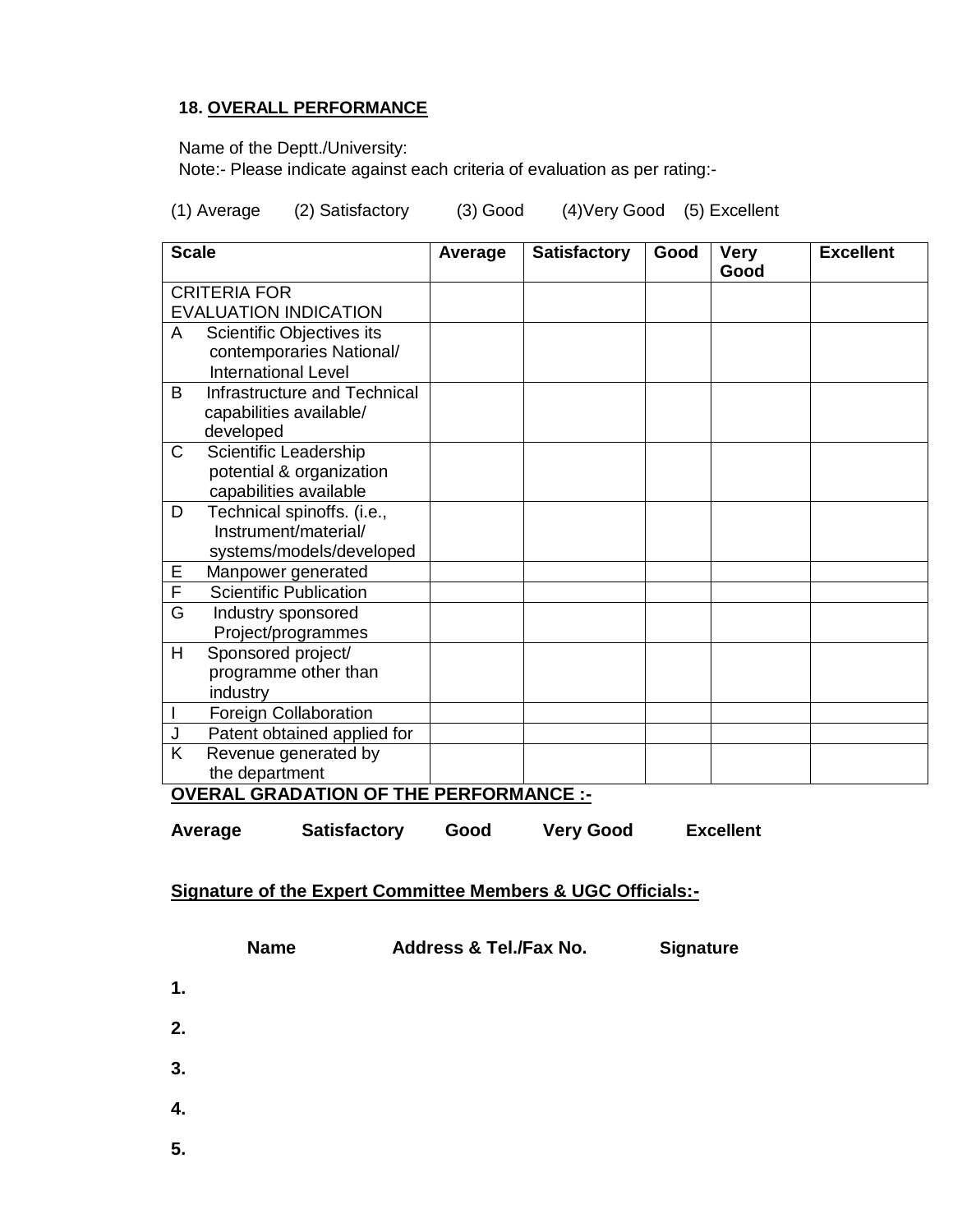#### **ANNEXURE - X**

#### **UNIVERSITY GRANTS COMMISSION**

#### **STATEMENT OF THE ACADEMIC-NON-ACADEMIC / RESEARCH STAFF NO. & DATE OF UGC SANCTION LETTER**

| Designa<br>tion and<br>scale of<br>pay | No. of<br>posts<br>appro<br>ved<br>made | No. of<br>appoint-<br>ment<br>with | Name of<br>the<br>person<br>appoint-<br>ment | Date of<br>appointment | Initial<br>salary on<br>appointm<br>ent | Present<br>salarv &<br>other<br>allowances | Actual<br>expendit<br>ure<br>during | Estimated<br>expenditur<br>e like<br>DA/HRA<br>PF etc. |
|----------------------------------------|-----------------------------------------|------------------------------------|----------------------------------------------|------------------------|-----------------------------------------|--------------------------------------------|-------------------------------------|--------------------------------------------------------|
|                                        |                                         |                                    |                                              |                        |                                         |                                            |                                     |                                                        |

A Academic Staff: **\_\_\_\_\_\_\_\_\_\_\_\_\_\_\_\_\_\_\_\_\_\_\_\_\_\_\_\_\_\_\_\_\_**

B. Technical and Administrative **Staff** 

C. Research staff

| Total |  |  |  |
|-------|--|--|--|
|       |  |  |  |

Certificate: (1) It is certified that the appointments/awards have been made in accordance with the terms and conditions laid down by the Commission.

> (2) It is certified that the expenditure shown is not included in the expenditure statement of any other scheme but has been utilized for the purpose for what the grant is sanctioned .

> > **Signature of the Registrar**

**\_\_\_\_\_\_\_\_\_\_\_\_\_\_\_\_\_\_\_**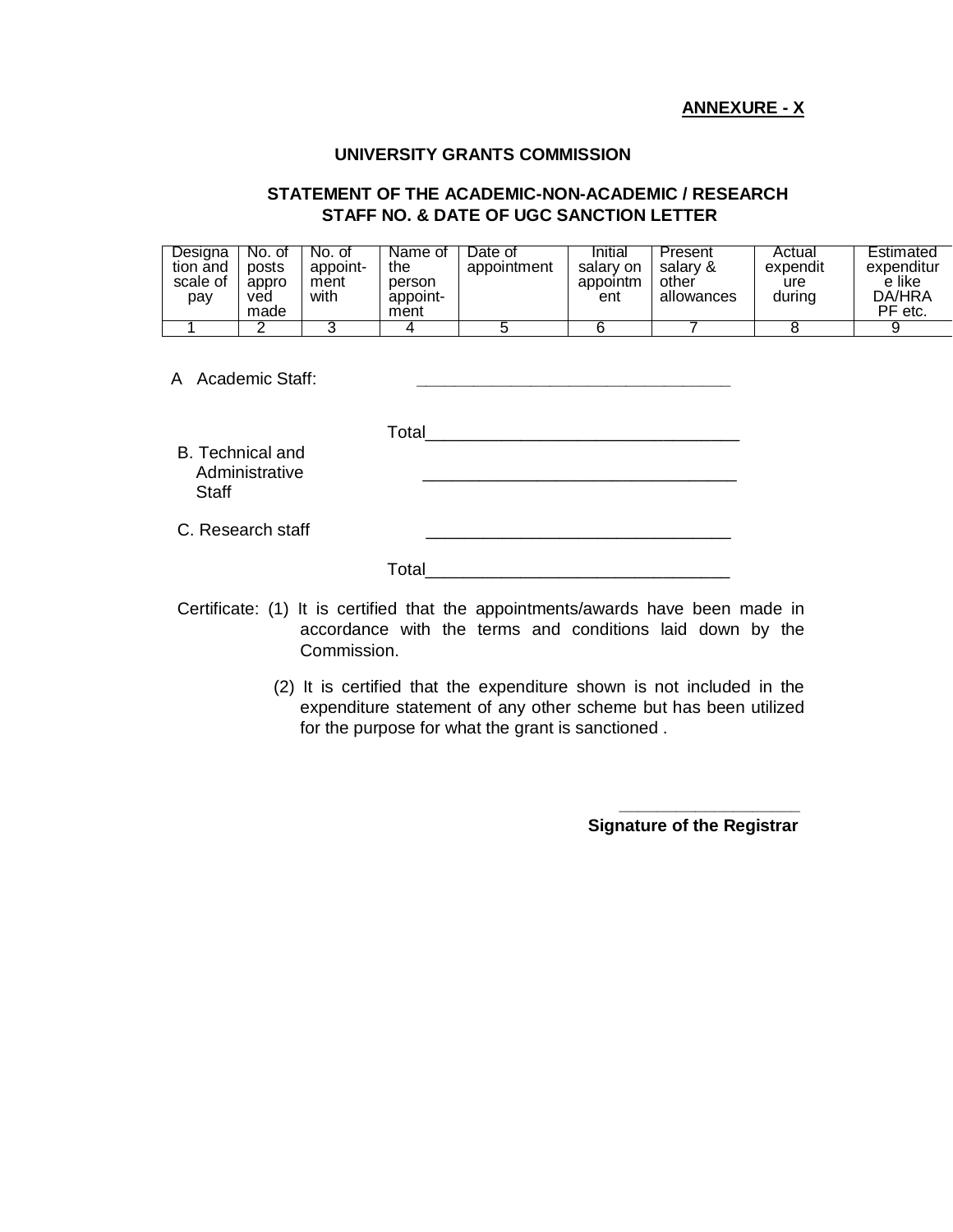# **RELEASE OF GRANTS FOR STAFF**

The first instalment of the grant will be released to the University on receipt of the following information which may be sent immediately after the person is appointed to the post:

- a) Name of the person appointed (As per the decision of the UGC regarding inbreeding of staff / students given in the guidelines).
- b) Academic qualifications and experience.
- c) Post held by the incumbent prior to this appointment.
- d) Date of joining the new post.
- e) Details of monthly pay including allowances in the scale of pay offered.
- f) Amount payable upto the end of the financial year.
- g) Number of increments, if any, to be given along with justification.
- h)Has action been taken to fill the resultant vacancy, in case the person appointed belongs to the same University? If not, the reason thereof.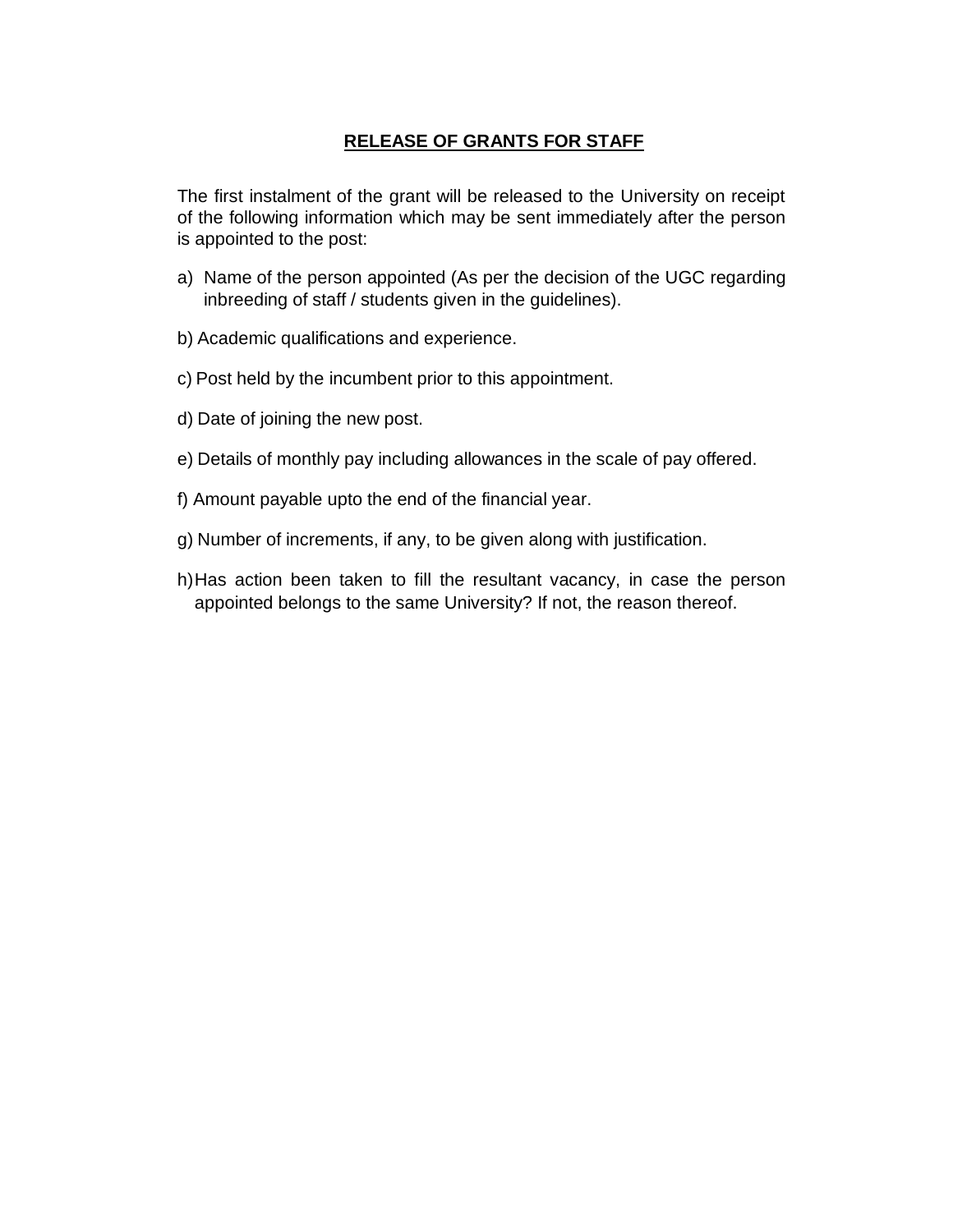## **UNIVERSITY GRANTS COMMISSION**

## **PROFORMA FOR THE CLAIM FOR MAINTENANCE (EQUIPMENT) GRANT UNDER SAP**

- 1. Name of the Department/University with Address.
- 2. Financial year of approval (Letter no. with date).
- 3. Date of implementation of the programme in the department.

| Name of<br>Equipment<br>with S.No.<br>in the<br>approved<br>list. | Approved<br>cost<br>(Equipment<br>wise) | Actual<br>cost | Date of<br>receipt of<br>the<br>equipment | Date of<br>installation<br>&<br>Commissi<br>oning | Period of<br>warranty/<br>guarantee | Contract<br>signing etc.<br>for<br>maintenance<br>of equipment,<br>after<br>warranty<br>period, if any,<br>with<br>documents. |
|-------------------------------------------------------------------|-----------------------------------------|----------------|-------------------------------------------|---------------------------------------------------|-------------------------------------|-------------------------------------------------------------------------------------------------------------------------------|
|                                                                   | 2                                       | 3              | 4                                         | 5                                                 | 6                                   |                                                                                                                               |

#### **Signature Signature Head, Department/Coordinator Registrar of the of \_\_\_\_\_\_\_\_\_\_\_\_\_ University/Institution University**

- 1. First instalment of maintenance grant of 5% of the total cost of the equipment purchased may be released after the warranty period is over.
- 2. The second instalment may be released to the extent the first instalment of maintenance grant is utilized: that is to say that at any given time the Department can have only maintenance grant of 5% of the cost of the equipment. Within a period of five year for major repairs, the amount could be released as a special case beyond 5% not exceeding total due for five years period under the head 'Maintenance and upgradation of the Equipment'.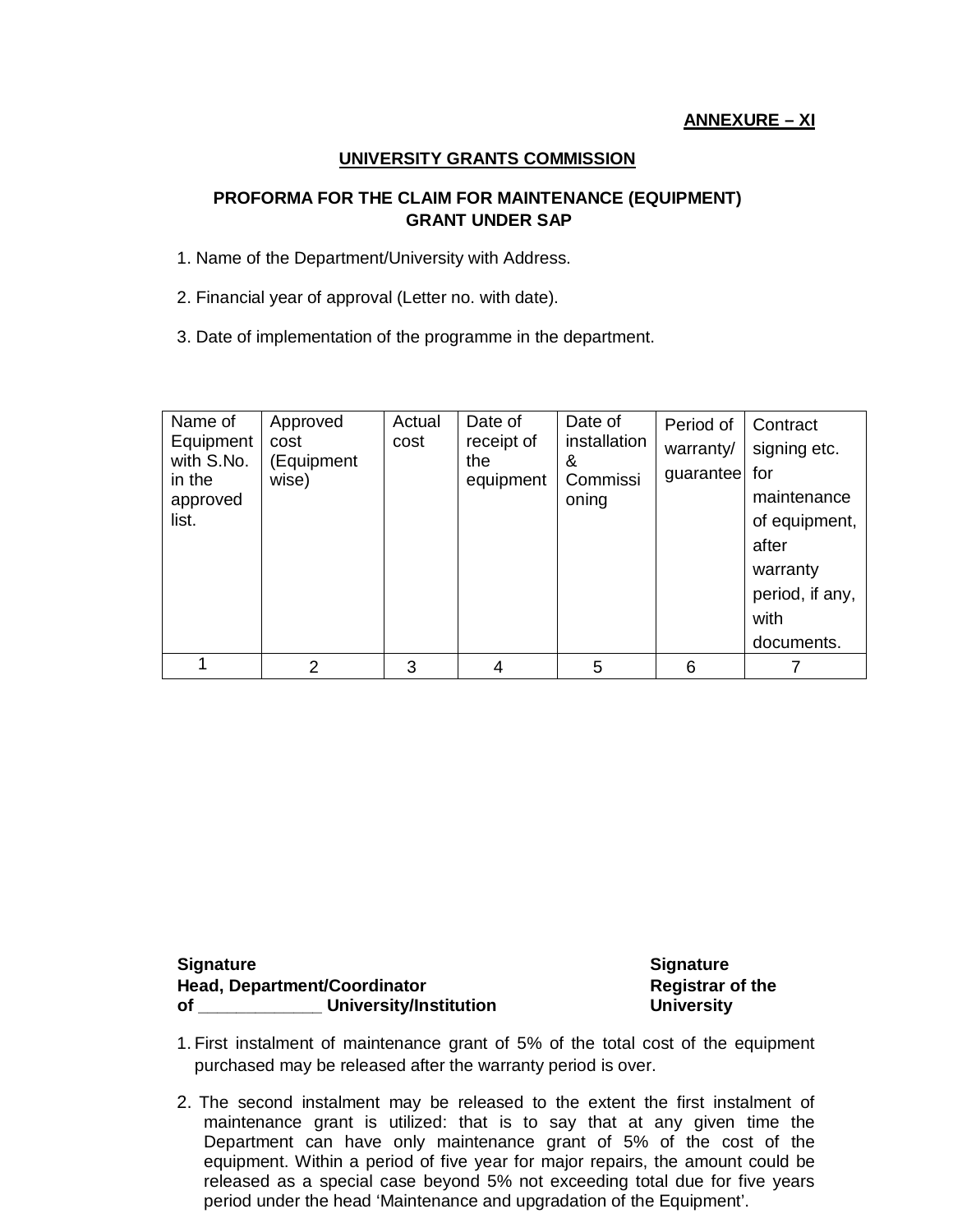#### **ANNEXURE-XII**

#### **UNIVERSITY GRANTS COMMISSION**

#### **(Applicable for all schemes/programme of UGC) PROFORMA FOR SUBMITTING UTILIZATION CERTIFICATE IN RESPECT OF BUILDING (Renovation, addition, alteration and air-conditioning of existing laboratory) WHICH IS COMPLETED**

| It is certified that __________<br>(specify the name of the building)           |     |       |          |                                               |      |                                                                        |  |  |
|---------------------------------------------------------------------------------|-----|-------|----------|-----------------------------------------------|------|------------------------------------------------------------------------|--|--|
|                                                                                 |     |       |          |                                               |      | which was approved by the University Grants Commission vide its Letter |  |  |
| No.F.                                                                           |     |       | dated    | <u> 1989 - Alexandria Alexandro III e ale</u> |      | and revised(final)                                                     |  |  |
| estimate                                                                        | was |       | approved | vide                                          | UGC. | Letter                                                                 |  |  |
| No.F.                                                                           |     | dated |          |                                               |      | has been completed. The Advisory                                       |  |  |
| Committee has approved the building programme and the details of expenditure on |     |       |          |                                               |      |                                                                        |  |  |
| the above work in its meeting held on ___________ are as under:                 |     |       |          |                                               |      |                                                                        |  |  |

| Original<br>estimated<br>cost<br>as<br>approved<br><b>UGC</b><br>by<br>with letter<br>No.<br>& | Final/<br>Revised<br>estimated<br>cost as (if<br>any)<br>letter No.<br>&<br>date | Share<br><b>UGC</b><br>against the released<br>approved<br>cost Univ./<br>Managem<br>ent so | of Total<br>grant<br>by UGC<br>so far is<br>$Rs.\dots$ | State/<br>Govt./Univ./<br>Manage-<br>Ment<br>share | Grant<br>actually<br>release<br>d<br>by<br>the<br><b>State</b><br>Govt. | Total<br>expd.<br><b>Incurred</b><br>as on | Amount<br>require<br>to<br>be<br>released<br>if any |
|------------------------------------------------------------------------------------------------|----------------------------------------------------------------------------------|---------------------------------------------------------------------------------------------|--------------------------------------------------------|----------------------------------------------------|-------------------------------------------------------------------------|--------------------------------------------|-----------------------------------------------------|
| date<br>(Rs. In<br>lakhs)                                                                      | against<br>approved<br>cost.                                                     | (Rs. In lakhs)                                                                              |                                                        |                                                    | (Rs. In lakhs)                                                          |                                            | (Rs. In<br>lakhs)                                   |

It is further certified that the above expenditure has been incurred as per details given below:-

- 1. Cost of site development including landscaping, approach road, plantation etc.
- 2. Cost of Civil Works.
- 3. Cost of Electrical wiring and fitting.
- 4. Cost of water supply, sewerage sanitary fitting.
- 5. Cost of furnishing and furniture
- 6.Any other(specify)
- 7.Supervision charge of construction agency.